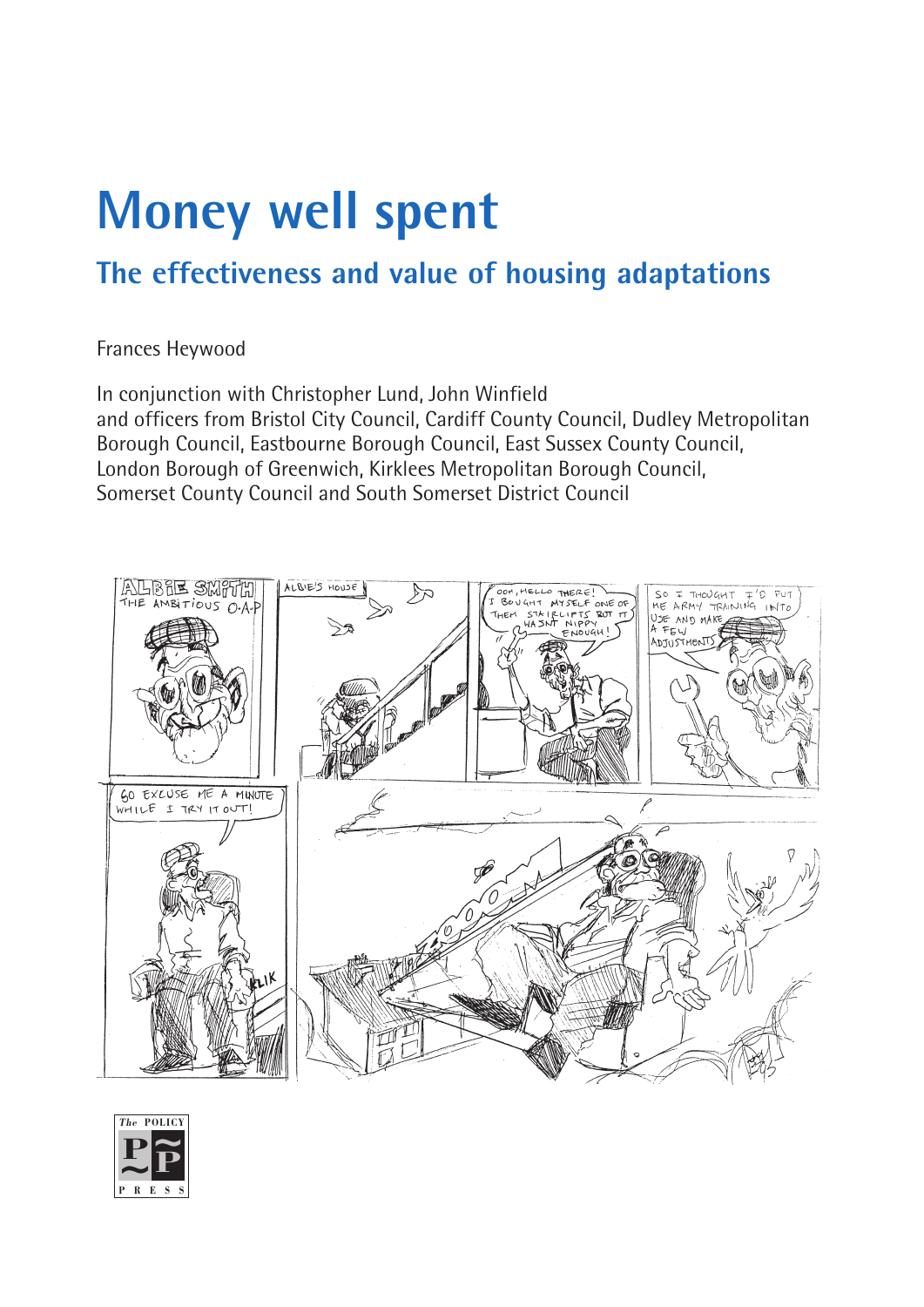First published in Great Britain in August 2001 by

The Policy Press 34 Tyndall's Park Road Bristol BS8 1PY UK

Tel no +44 (0)117 954 6800 Fax no +44 (0)117 973 7308 E-mail tpp@bristol.ac.uk www.policypress.org.uk

© The Policy Press and the Joseph Rowntree Foundation 2001

Published for the Joseph Rowntree Foundation by The Policy Press

ISBN 1 86134 240 3

Frances Heywood is a Research Fellow in the School for Policy Studies, University of Bristol.

All rights reserved: no part of this publication may be reproduced, stored in a retrieval system, or transmitted in any form or by any means, electronic, mechanical, photocopying, recording or otherwise without the prior written permission of the Publishers.

The Joseph Rowntree Foundation has supported this project as part of its programme of research and innovative development projects, which it hopes will be of value to policy makers, practitioners and service users. The facts presented and views expressed in this report are, however, those of the authors and not necessarily those of the Foundation.

The statements and opinions contained within this publication are solely those of the authors and contributors and not of The University of Bristol or The Policy Press. The University of Bristol and The Policy Press disclaim responsibility for any injury to persons or property resulting from any material published in this publication.

The Policy Press works to counter discrimination on grounds of gender, race, disability, age and sexuality.

Cover design by Qube Design Associates, Bristol Printed in Great Britain by Hobbs the Printers Ltd, Southampton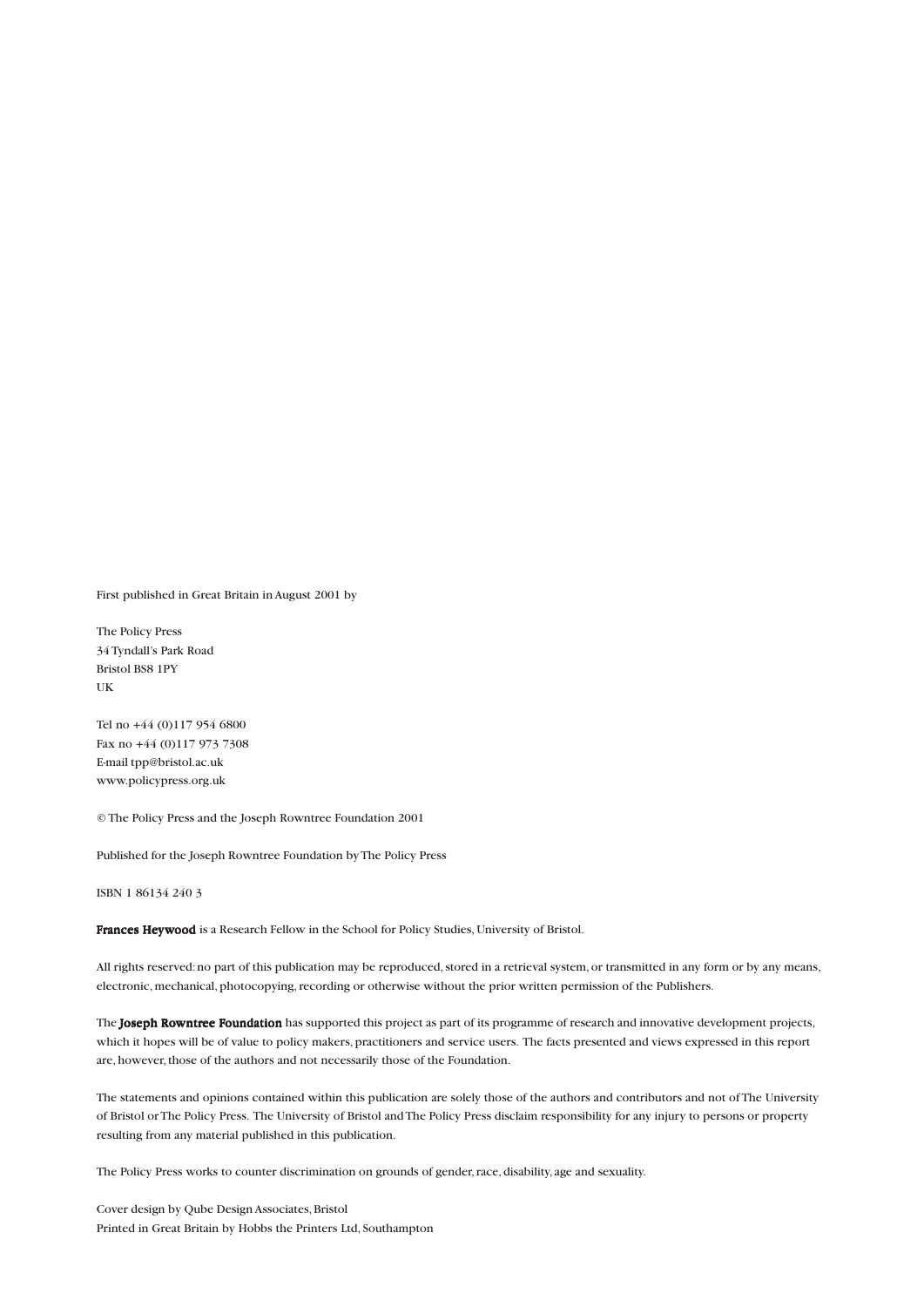# **Contents**

| <b>Acknowledgements</b>                                                     | Vİ                      |
|-----------------------------------------------------------------------------|-------------------------|
| 1 Background and context                                                    |                         |
| Introduction                                                                | $\mathbf{1}$            |
| Housing and community care                                                  | $\mathbf 1$             |
| Expenditure on adaptations                                                  | $\mathbf{1}$            |
| Growth in demand and growth in unit costs                                   | $\overline{c}$          |
| Pressures on local authorities                                              | $\overline{\mathbf{c}}$ |
| Policy imperatives                                                          | $\overline{c}$          |
| Aims of the research                                                        | $\overline{3}$          |
| About the study                                                             | $\overline{\mathbf{3}}$ |
| Structure of the report                                                     | $\overline{3}$          |
| 2 Minor adaptations, major triumphs: the effectiveness of minor adaptations | 5                       |
| Characteristics of respondents and properties                               | 5                       |
| Reasons for having adaptations                                              | 6                       |
| Work done                                                                   | 6                       |
| Effectiveness                                                               | 6                       |
| <b>Health effects</b>                                                       | $\overline{7}$          |
| Problems caused by adaptations                                              | $\overline{7}$          |
| 'Waste' and 'value'                                                         | 8                       |
| Summary of findings                                                         | 9                       |
| 3 Major gains: the positive outcomes from major adaptations                 | 10                      |
| Introduction                                                                | 10                      |
| Overall rating: scores out of 10                                            | 10                      |
| Money well spent?                                                           | 10                      |
| Objective 1: Having a bath or shower                                        | 11                      |
| Objective 2: Using the toilet                                               | 12                      |
| Objective 3: Overcoming the barrier of stairs                               | 13                      |
| Objective 4: Having sufficient space                                        | 14                      |
| Objective 5: Warmth                                                         | 15                      |
| Objective 6: Preventing accidents and improving health                      | 16                      |
| Objective 7: Improving well-being and combating depression                  | 17                      |
| Objective 8: Help for care-givers                                           | 19                      |
| Objective 9: Preventing admission to care                                   | 21                      |
| Conclusion                                                                  | 21                      |
| 4 Major pains: problems and disasters with major adaptations                | 22                      |
| Bad workmanship and professional failure                                    | 23                      |
| Specification details not right ('more a disaster from start to finish')    | 24                      |
| <b>Omissions</b>                                                            | 25                      |
| Adaptations not meeting children's needs                                    | 25                      |
| Insufficient space because of adaptation                                    | 26                      |
| <b>Disasters</b>                                                            | 26                      |
| Conclusion                                                                  | 27                      |
|                                                                             |                         |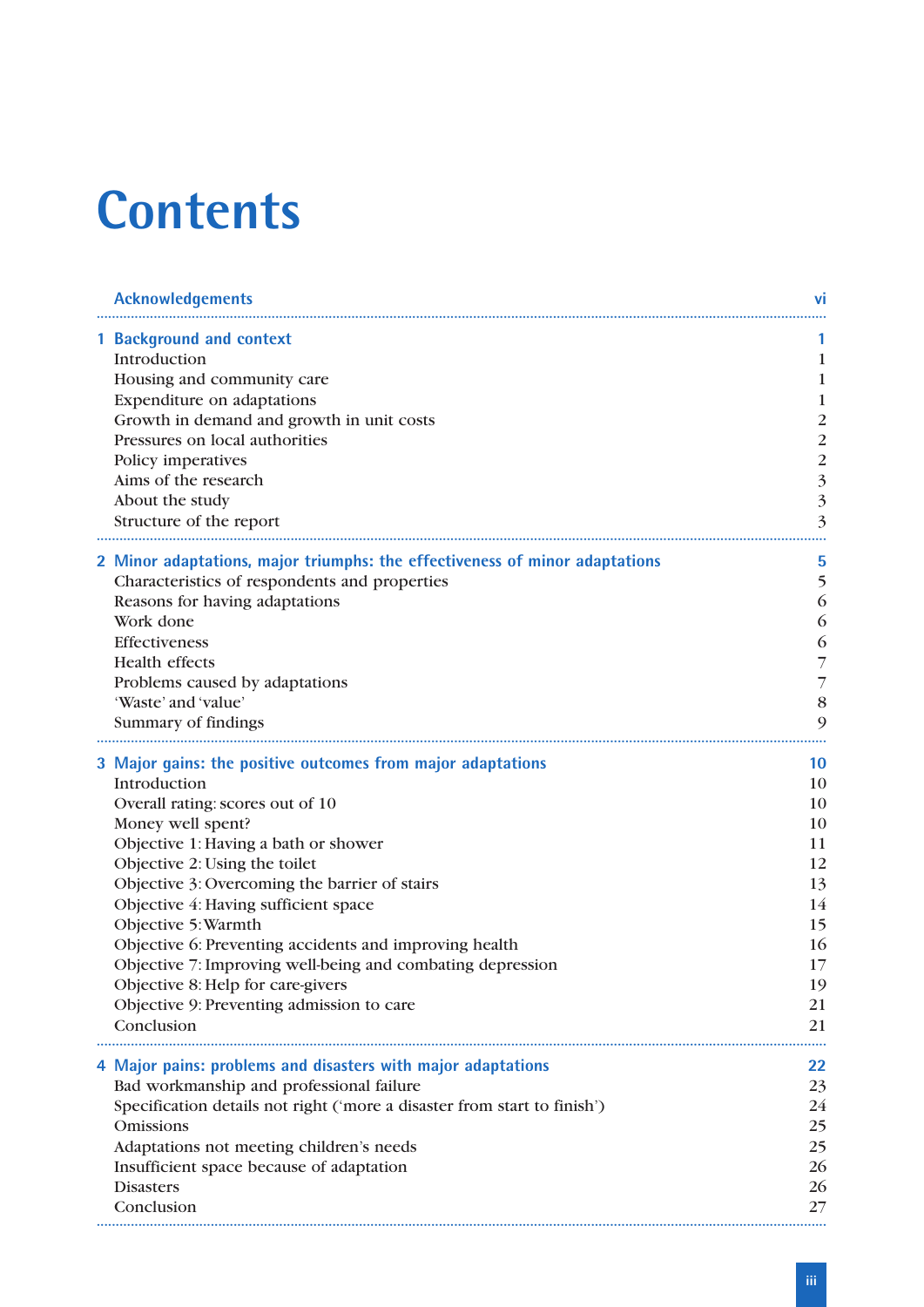| 5 Maximising effectiveness for major adaptations                      | 28 |
|-----------------------------------------------------------------------|----|
| The causes of waste                                                   | 28 |
| Calculating value for money in adaptations                            | 34 |
| Conclusion on maximising effectiveness                                | 37 |
| 6 Money well spent: conclusions and recommendations                   | 38 |
| Good outcomes                                                         | 38 |
| Bad or less good outcomes                                             | 39 |
| Legislative compliance                                                | 39 |
| Policy and practice implications of the findings                      | 40 |
| Conclusion to the research                                            | 45 |
| <b>Bibliography</b>                                                   | 46 |
| Appendix A: The provisions of the mandatory disabled facilities grant | 48 |
| Appendix B: 'Models of disability': brief explanation                 | 49 |
| <b>Appendix C: Methodology and definitions</b>                        | 50 |
| Appendix D: Postal questionnaire on housing alterations               | 53 |
| Appendix E: Topic quide for interviews on major adaptations           | 55 |
| <b>Appendix F: Impact of the research</b>                             | 57 |
|                                                                       |    |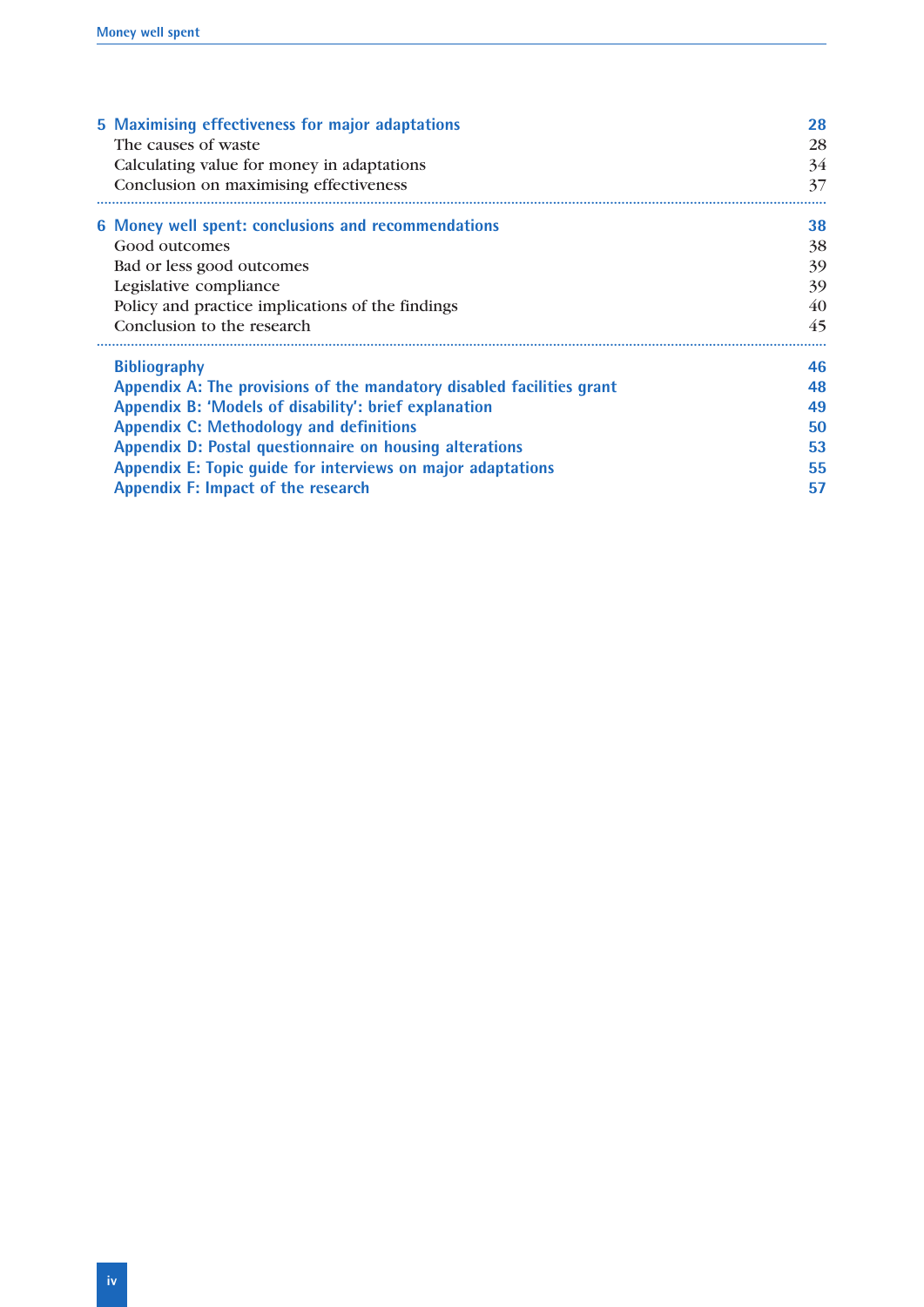# *This report is dedicated to John Hornblow with appreciation and thanks*

# **Partners in this research**

*Independent researchers* Christopher Lund John Winfield

*Bristol City Council* Clare Hayes Martin Hodges Ann Sanders

*Cardiff City Council* Roy Munter John Houlston David Laramy Sue Pengelly with advice and support from Neil Hall, Jackie Ingham

*Dudley Metropolitan Borough Council* Steve Betteridge Carrie Spafford Carole Waldron

*Eastbourne District Council* Andrew Berry

*East Sussex County Council* Julian Fowler Val McManus

*London Borough of Greenwich* Beth Atkinson Trevor Dodd Ian Young Carl Woodham Sid Huseyin Ros Gill

*Kirklees Metropolitan Borough Council and Dewsbury and District NHS Trust* Paul Evans Karen Oates Clare Powell

*Somerset County Council*

Mareike Frerichs Jennifer Matthew Alasdair Bell Annette Barrell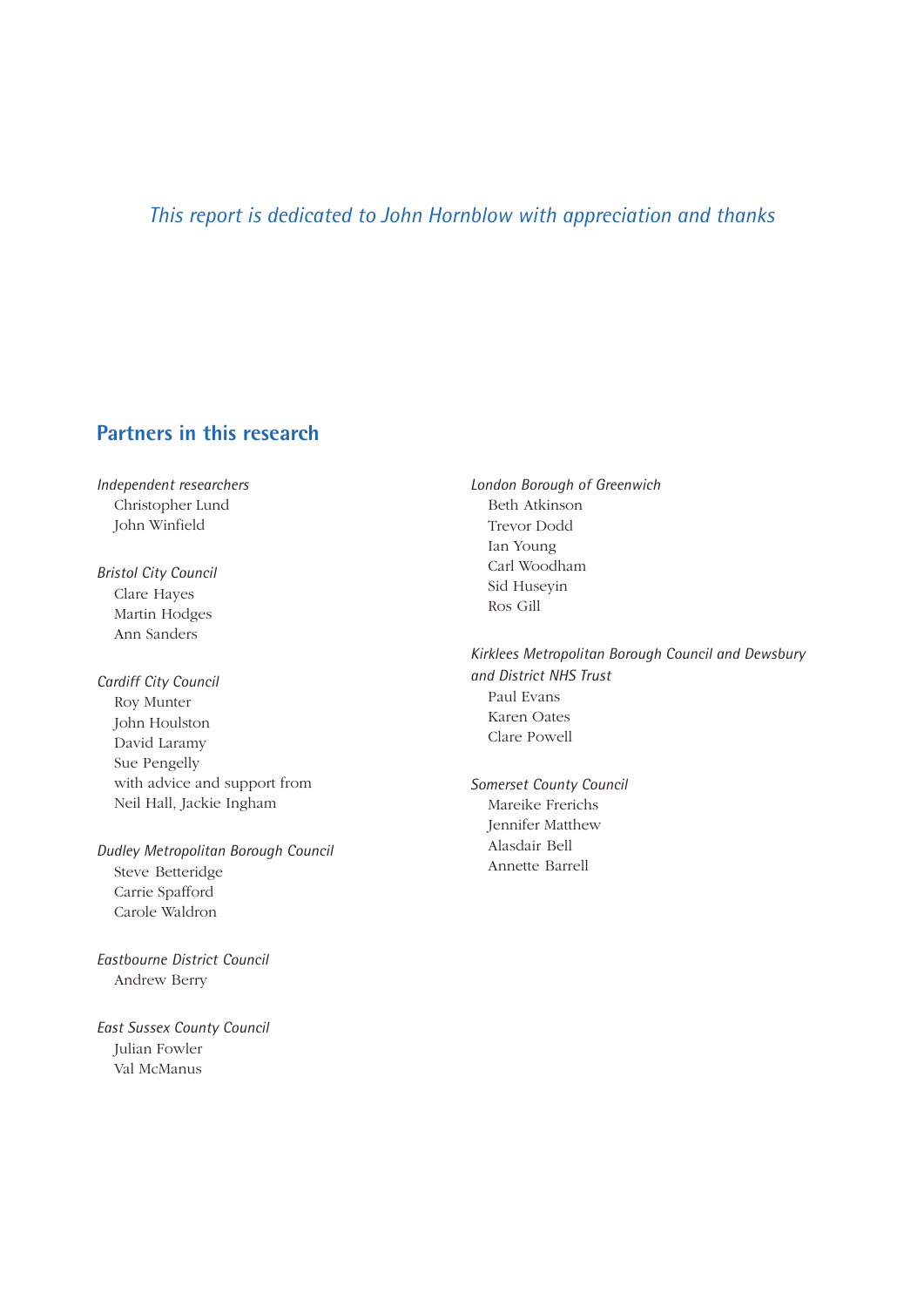# **Acknowledgements**

The research coordinator would first of all like to thank the people of all ages and kinds who, by filling in questionnaires or giving generously of their time and expertise, sometimes at considerable personal cost, made this project possible.

I am especially grateful to Mr L. Payne who gave us the drawing that now appears on the title page and Mr Dan Hegarty who drew it.

Similar thanks are due to the local authority partners listed at the front of the report: the officers who conducted the research with so much commitment, the managers who gave their support and the administrative staff who helped some lucky officers with the fearful task of sampling. Heartfelt thanks also go to the other partners – Chris Lund and John Winfield – for their work, their wisdom and patience and their continual encouragement.

At the School for Policy Studies, the kind understanding of Randall Smith, Acting Head of Department, and the hard work and help of Claudia Bittencourt, Angela Torrington and Clare Biddlecombe have all been crucial to the completion of a complex project. At The Policy Press I should like to thank Karen Bowler, Production Editor.

I want to express my appreciation, too, to the members of the Advisory Group:

Jean Ashcroft, MBE, Arthritis Care

Russ Borrowman, Wolverhampton MBC

Jani Grisbrooke, School of Occupational Therapy, University of Southampton

Ian Hartnell, Parent

John Haslam, Stay Put, Sheffield

John Hornblow, East Sussex County Council

Jeremy Hotchkiss, Department of the Environment, Transport and the Regions

Philip Leather, Centre for Urban and Regional Studies, University of Birmingham

Sheelagh Richards, Department of Health

Their knowledge, constructive criticism, practical common sense and general encouragement made a huge difference to the research.

Finally, I would like to thank the Joseph Rowntree Foundation for supporting this project and, above all, Senior Research Manager, Alison Jarvis, whose enthusiasm and dedication to the topic have made more difference than she can ever know.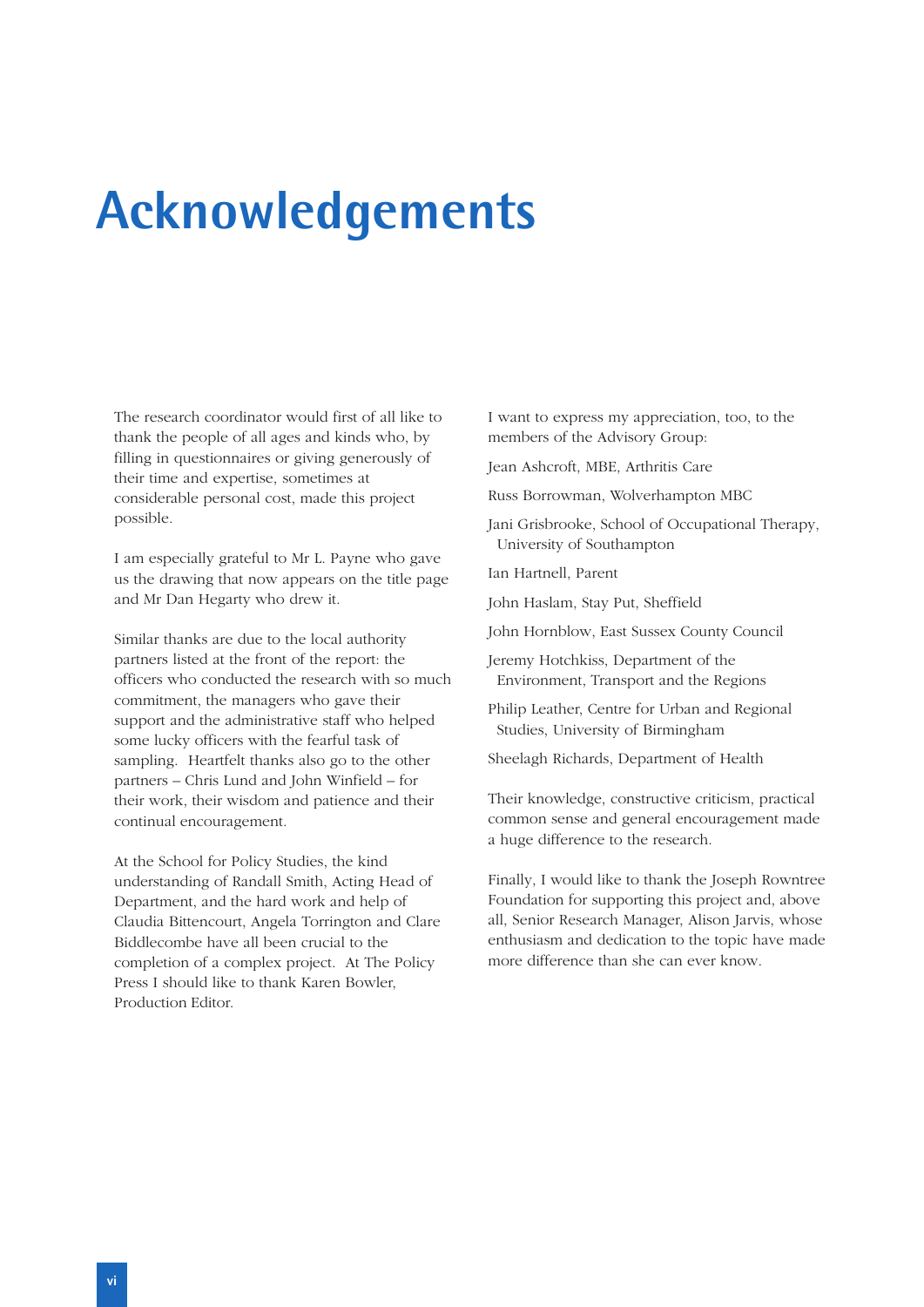# **Background and context**

**"After the adaptations, O my God it was wonderful. Could go up and downstairs. It was just the independence – keeping your independence. Not always asking other people and being dependent on them."**

# **Introduction**

People of all ages and in all tenures in England, Wales and Northern Ireland, who are disabled by unsuitable housing are entitled, subject to a means test, to mandatory grant aid to make adaptations to their homes. The items for which this help is available are listed in Appendix A.

This is the report of a research project designed to gather evidence on the effectiveness or otherwise of these housing adaptations – large and small – carried out at a cost to the public purse of over £220 million every year. The research was carried out in 1999-2000 by teams of professionals from seven local authority areas in England and Wales working in partnership with the research coordinator and with two disabled researchers. The findings are based on direct interviews with 104 recipients of major adaptations and 162 postal questionnaires returned by recipients of minor adaptations.

The purpose of the report is to present the evidence in a way which will be clear and helpful to specialist professionals and even more to nonspecialist managers in housing, social services and health. The research shows what extraordinary power for good or ill lies in the hands of those who set and control adaptation policies and budgets. Good adaptations transform lives,

improve health and keep people out of institutional care; bad adaptations are an opportunity lost: "money down the drain" as one recipient put it. The research also shows that although sometimes it is poor practice by professionals that prevents an adaptation from being fully effective, large-scale waste can often be the result of national or local authority policies. It is intended that the information offered here will help to inform both practice and policy audiences.

# **Housing and community care**

For at least 25 years in England and Wales, policies of supporting frail older people and younger disabled people in their own homes rather than in hospitals or residential establishments have been gradually gaining ground. This general trend was crystallised in the public mind by the 1990 NHS and Community Care Act. The role of housing as an essential component of community care has also gradually been recognised. For most older and disabled people this does not mean specialised new provision but adaptations to their existing homes.

# **Expenditure on adaptations**

In 1995, £221 million of public money was spent on the capital costs of adapting properties in all tenures in England and Wales in order to make them more suitable for their disabled occupants. This comprised £180 million from housing sources (housing revenue accounts, housing grants and Housing Corporation funding) and £41 million from social services budgets (Heywood with Smart, 1996).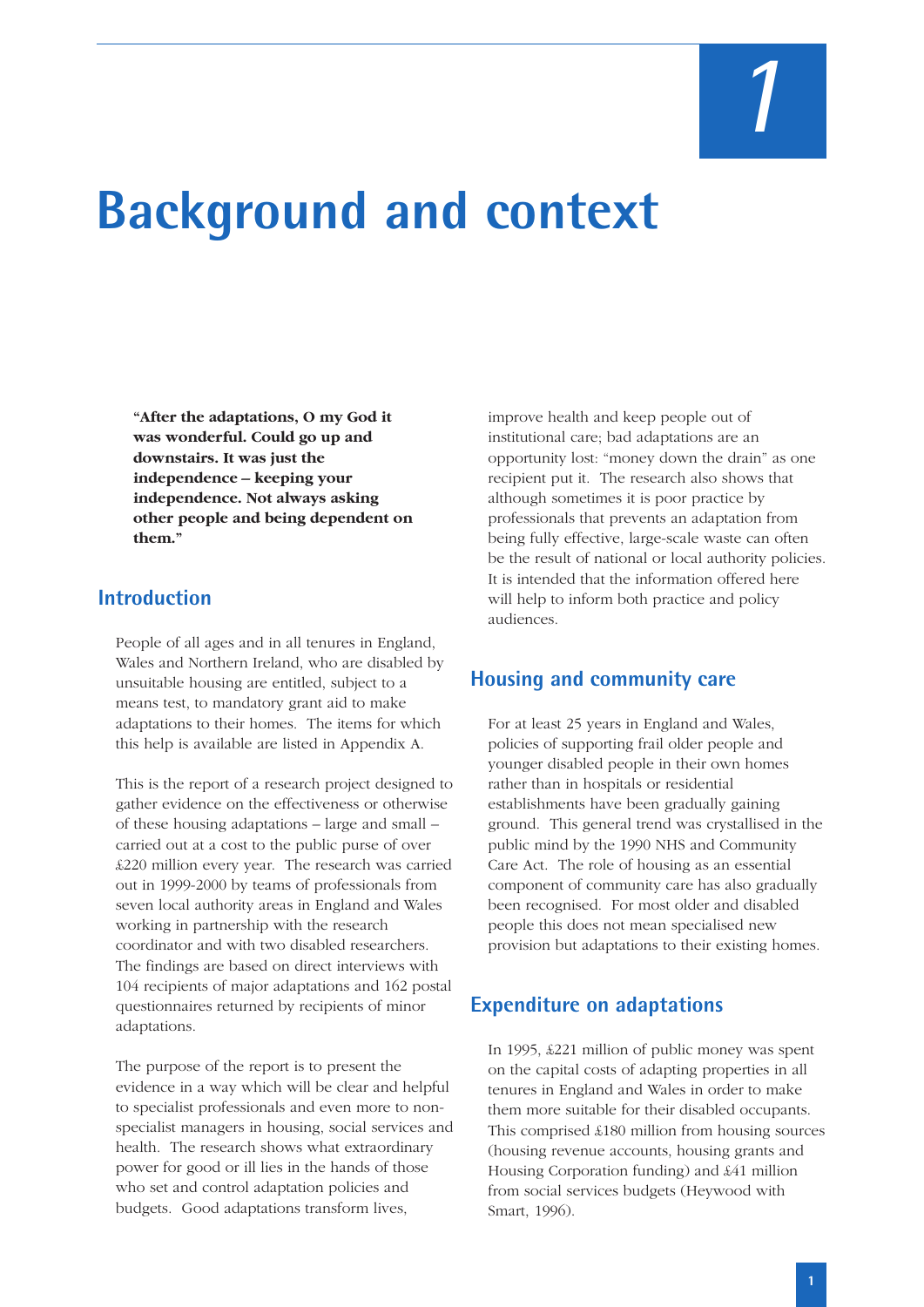No more up-to-date total is available because figures for social services spending and local authorities' expenditure on their own stock are not collected by government. Available figures confirm that spending on disabled facilities grants (DFG) has continued to rise. In 1999 it was £121 million in England (DETR, 2001a) and £20.8 million in Wales (National Assembly for Wales, 2000, Table 3.4), but the 1995 breakdown showed that expenditure on adaptations from housing revenue accounts was even higher than the DFG budget. In the registered social landlord (RSL) sector, The Housing Corporation's concern about growing outlay on adaptations has led to a succession of measures since 1996 to divert costs to individual associations.

Accepting that the 1995 estimate is likely to be a cautious one gives some indication of the importance of the cost of 'adaptations' as a public policy issue. If staff costs in all sectors are included, the annual outlay is, of course, considerably larger.

# **Growth in demand and growth in unit costs**

The growing cost of adaptations is a reflection of both increasing numbers of requests and of the increasing costs of individual adaptations. Growth in numbers is above all a product of demography: 70% of all adaptations are for people aged over 60 (Pieda, 1996, para 5.7) and the growth in numbers of people aged over 85 is particularly significant. But other important factors are policy changes (care in the community, early hospital discharge) and medical advances which save more lives, young and old. Changing social attitudes and policies of care in the community may also be increasing the life expectancy of seriously disabled people. Finally, there are social and political factors contributing to demand. The disability movement has empowered disabled younger people living in parental homes or in residential institutions to ask for homes of their own, suitably adapted.

Unit costs of adaptations have risen partly because advances in technology have brought expensive sophisticated devices onto the market, and also because of legislation on lifting which has required the installation of tracking hoists, which tend to be very costly. The small size of recently-built housing will also be a factor, since it offers less scope for internal reorganisation. When all these things are taken together it becomes clear why adaptation costs are eating up available budgets.

# **Pressures on local authorities**

In this situation of growing numerical demand and growing unit costs, local authorities are in a very difficult position. Government is committed to keeping down public expenditure, while local authorities have duties under both the 1970 Chronically Sick and Disabled Persons Act and the 1996 Housing Grants Construction and Regeneration Act to meet the adaptation needs of disabled people. In such a situation, it is essential to spend resources as wisely as possible, ensuring that what is provided represents value for money, is needed and is used. Adaptations to a disabled person's home that, for whatever reason, are not useful, represent a lost opportunity – depriving either that person or someone else of precious resources. But authorities are also under considerable local pressure to reduce waiting lists and completion times, which means processing as many applications as possible. Even with slightly increased staffing levels the growth in demand (6% increase in one year; DoH, 1997b, para 9) means that staff must work very hard just to keep abreast of referrals.

# **Policy imperatives**

This spending is taking place in a context of government policies which continually emphasise the desirability of maintaining disabled people of all ages in their own homes and keeping them out of residential institutions. Moreover, a new, stronger emphasis has been given to the 'preventative' agenda.

In parallel, the social model of disability has emanated from the disability movement, with its central idea that, whereas people may have to live with the discomfort or difficulty of a physical impairment, they are avoidably 'disabled' by unsuitable environments: an issue of human rights and everyone's responsibility. The extension of Part M of the building regulations in 1999 (ensuring that all new homes in England and Wales will be built with a downstairs toilet, level access threshold and doors wide enough for a wheelchair to pass through) can be interpreted as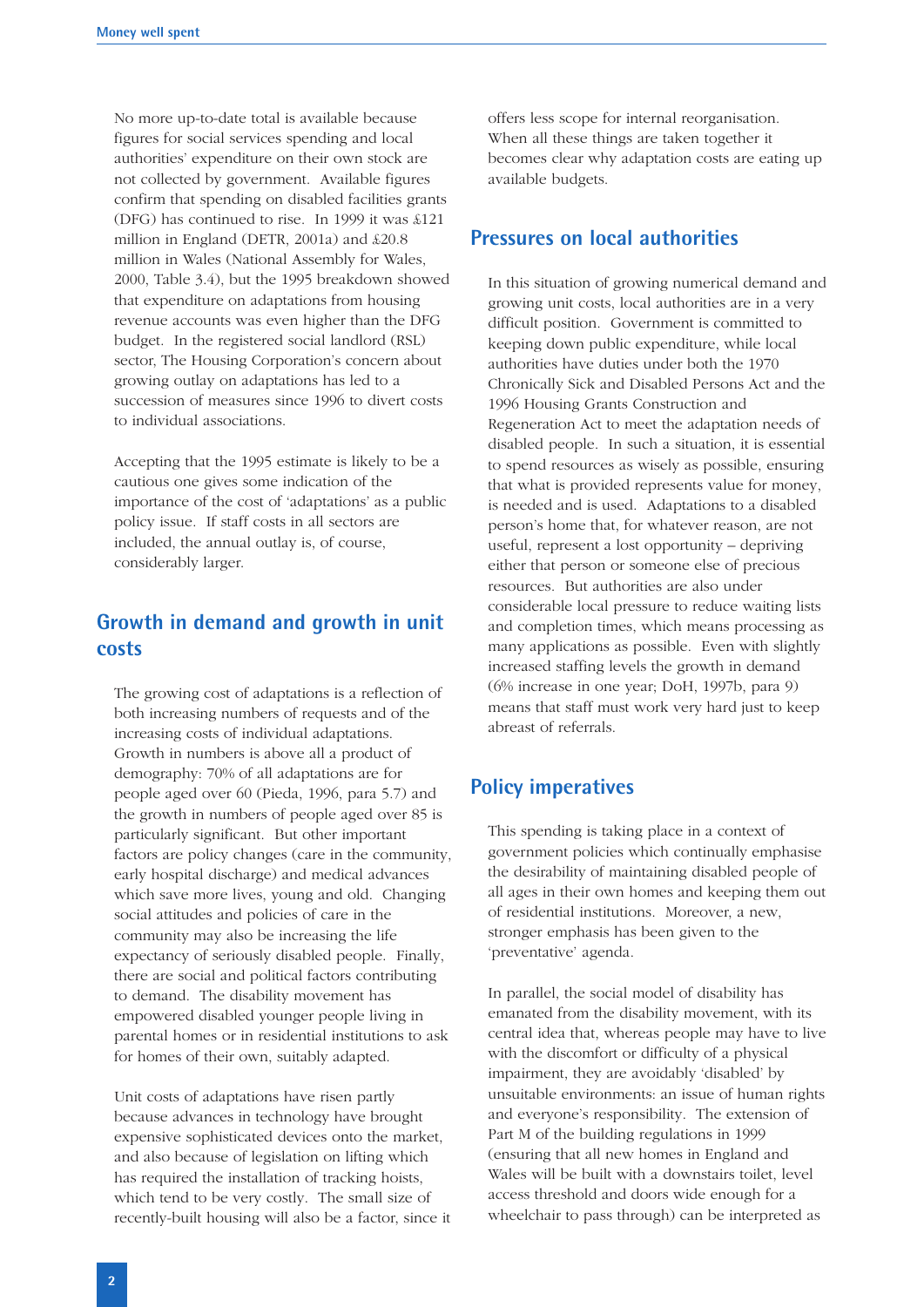the new model's first great triumph. It is arguably only a matter of time before a social model of ageing will begin to be more widely understood and make a similar impact on policy and practice.

The government has repeatedly emphasised and required policy makers to demonstrate the practice of consulting service users. This is core to Best Value and other government initiatives, and has gone beyond tokenism to a requirement for evidence of the impact of consultation. This links to the growing concern with evidence-based practice: measuring outcomes rather than inputs.

Thus many current policy trends – community care, joint working, user input, human rights, preventative investment and an emphasis on measuring outcomes and looking at effectiveness – have come together in this piece of work.

# **Aims of the research**

The aims of the research were:

- to collect clear evidence on whether housing adaptations had improved the independence and quality of life of disabled people of all ages;
- to consider the evidence concerning poor quality or ineffective adaptations and to understand why these occur and how they may be prevented;
- to establish to what extent the provisions of the legislation on adaptations were being implemented;
- to test out a methodology that may be of value for future research of this type.

# **About the study**

This was qualitative research into the subjective views of service users, backed up by evidence recorded on files and by the direct observations of interviewers. It was carried out systematically and on a large enough scale to produce some quantitative evidence about qualitative issues.

#### It comprised:

• a postal questionnaire of people whose homes had had 'minor' adaptations done (defined as quickly and easily fitted fixed alterations costing less than £500);

• an interview survey (face-to-face and telephone) of people who had had 'major' adaptations carried out to their homes.

The methodology was unusual in that most of the fieldwork was carried out by the professionals most closely involved in adaptation processes. Housing, environmental health and occupational therapy staff from seven local authorities across England and Wales conducted most of the work. Fifteen interviews (five each with children, adults under 60, and adults over 60) were sought in each area. They were carried out using a combination of structured and semi-structured formats, consistent for all areas. Disabled researchers and the research coordinator carried out additional interviews by telephone.

The surveys were intended to elicit why adaptations had been requested and then to discover how well the respondent felt their needs had been met. The main measure of 'effectiveness' was the degree to which the problems experienced by the respondent before adaptation were overcome by the adaptation, without the causing of new, equally or more serious problems, and without perceived waste.

Our stance was, and is, unashamedly usercentred. This does not, however, exclude consideration of effectiveness from service providers' points of view. Part of the argument that underpins the emphasis on consultation is that adopting a user-centred approach is an important way of avoiding waste, and that the interests of service users and service providers are not opposed but closely aligned. This research presents some evidence to that effect but readers must judge for themselves.

Further details of methodology – including sampling and response rates – can be found in Appendix C.

## **Structure of the report**

This chapter has considered the background to the research, and outlined the approach adopted. Chapter 2 looks at the effectiveness of minor adaptations and Chapter 3 gives the core evidence about the good outcomes of major adaptations. Problems and disasters with major adaptations are described in Chapter 4, while Chapter 5 looks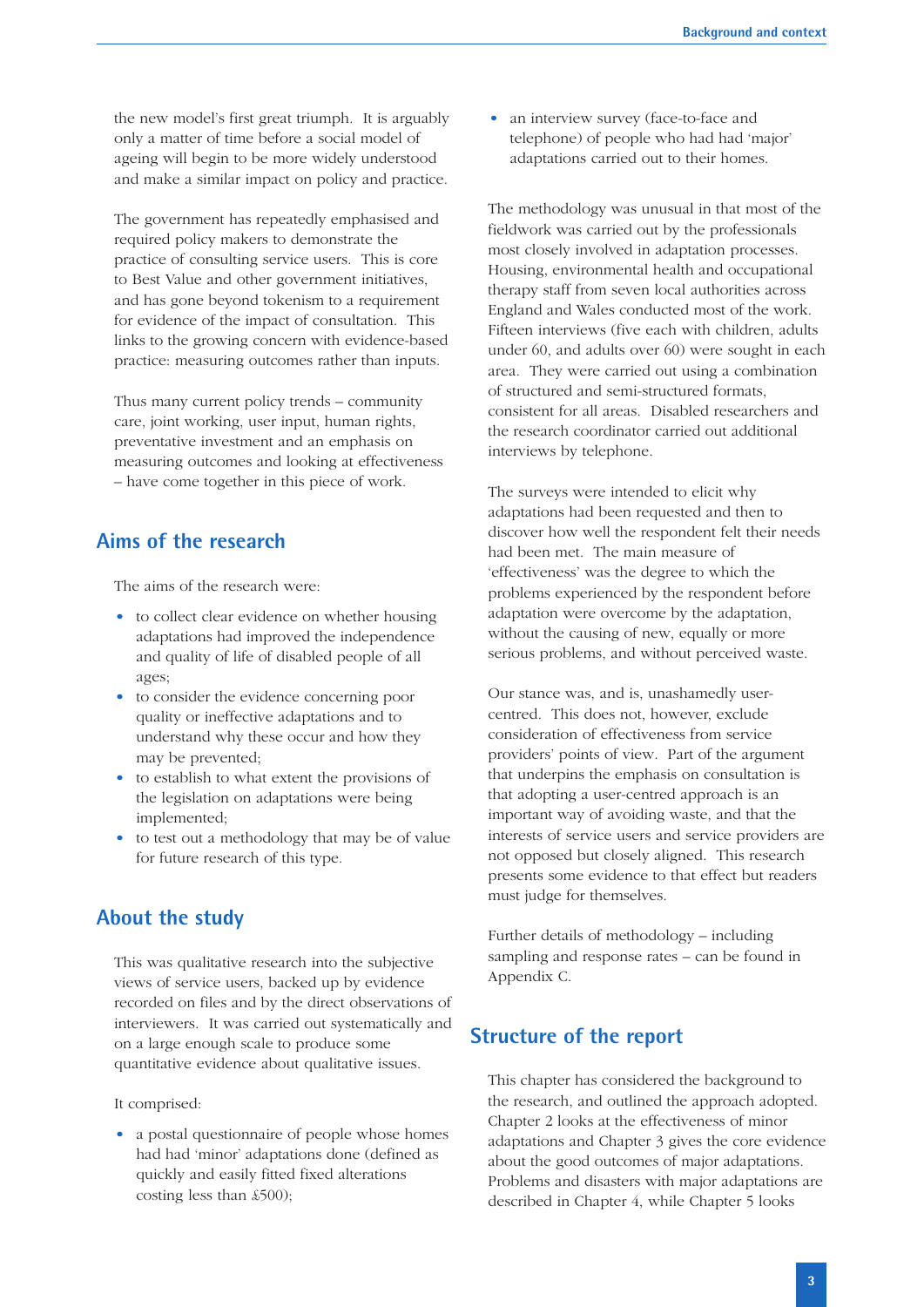more analytically at the causes of waste, the costs and benefits of adaptations and ways of maximising effectiveness. Chapter 6 summarises the main findings of the research. It contains not only suggestions about changes to policy and practice that would increase the effectiveness of adaptation spending, but also an iteration of good policies which already exist but are not sufficiently known or implemented.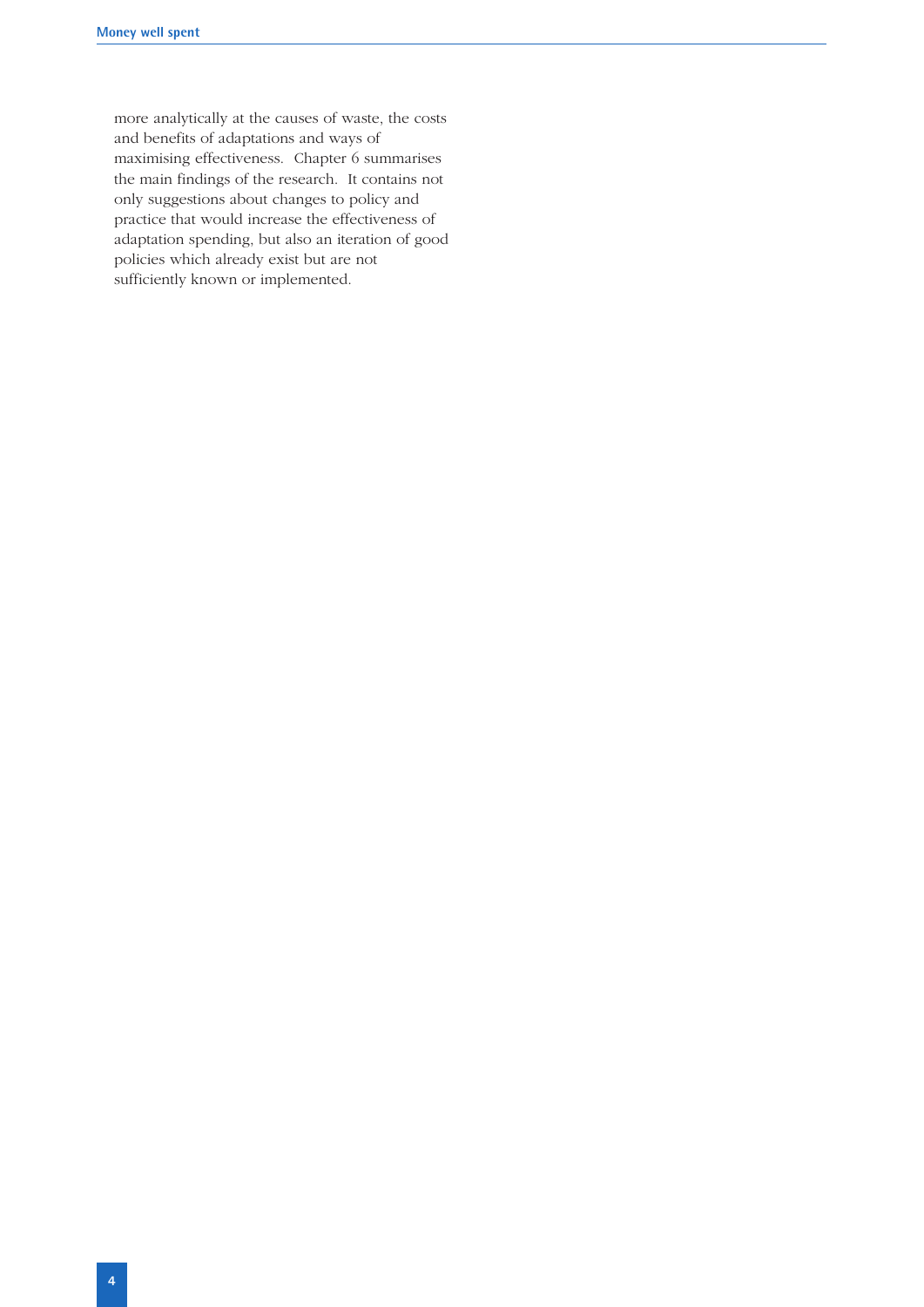# **Minor adaptations, major triumphs: the effectiveness of minor adaptations**

This chapter presents the results of the questionnaire survey into 'minor adaptations'. Of course, the distinction between 'major' and 'minor' is artificial, and there was, and still is, some blurring of the boundaries. But the two chief characteristics that were used in the definition – ease of fitting and cost under £500 – produced a body of replies that are coherent and distinctive from the more expensive, more disruptive and more intrusive major adaptations.

The evidence that follows is based on 162 replies, received from six of the seven authorities taking part. The questionnaire is reproduced in Appendix D.

# **Characteristics of respondents and properties**

Most minor adaptations are given to older people and the random sampling that was used reflects this fact. The average age of respondents was 71; the median 75; the mode (most commonly occurring) 78. The oldest respondent was 98. No doubt related to this age profile, the ratio of female to male respondents was almost 3:1 (115 women, 42 men, 5 information not given), and the average household size was 1.9 persons, while the most common was 1. This is significant because when a person lives alone with no one to help out if something goes wrong, the importance of the adaptation is even greater. In a few cases a widow or widower of the original applicant filled in the form, saying that they were still finding the adaptation useful.

Many respondents left the ethnicity question blank but of those who chose to answer it, the overwhelming majority identified themselves as white British.

All tenures were represented in the sample (see Table 1). Properties included 24 bungalows, 23 flats, houses detached, semi detached, and terraced, one maisonette and one park home; they ranged from having one to five bedrooms with three-bedroom semi-detached houses being the most common.

#### **Table 1: Minor adaptations: tenure of respondents**

| Owner-occupiers | <b>Council tenants</b> | <b>Tenants of</b><br>private landlords | Housing association<br><b>tenants</b> | <b>Information</b><br>not given |
|-----------------|------------------------|----------------------------------------|---------------------------------------|---------------------------------|
| 58%             | 27%                    | 40/0                                   | 40/0                                  | $(6\%)$                         |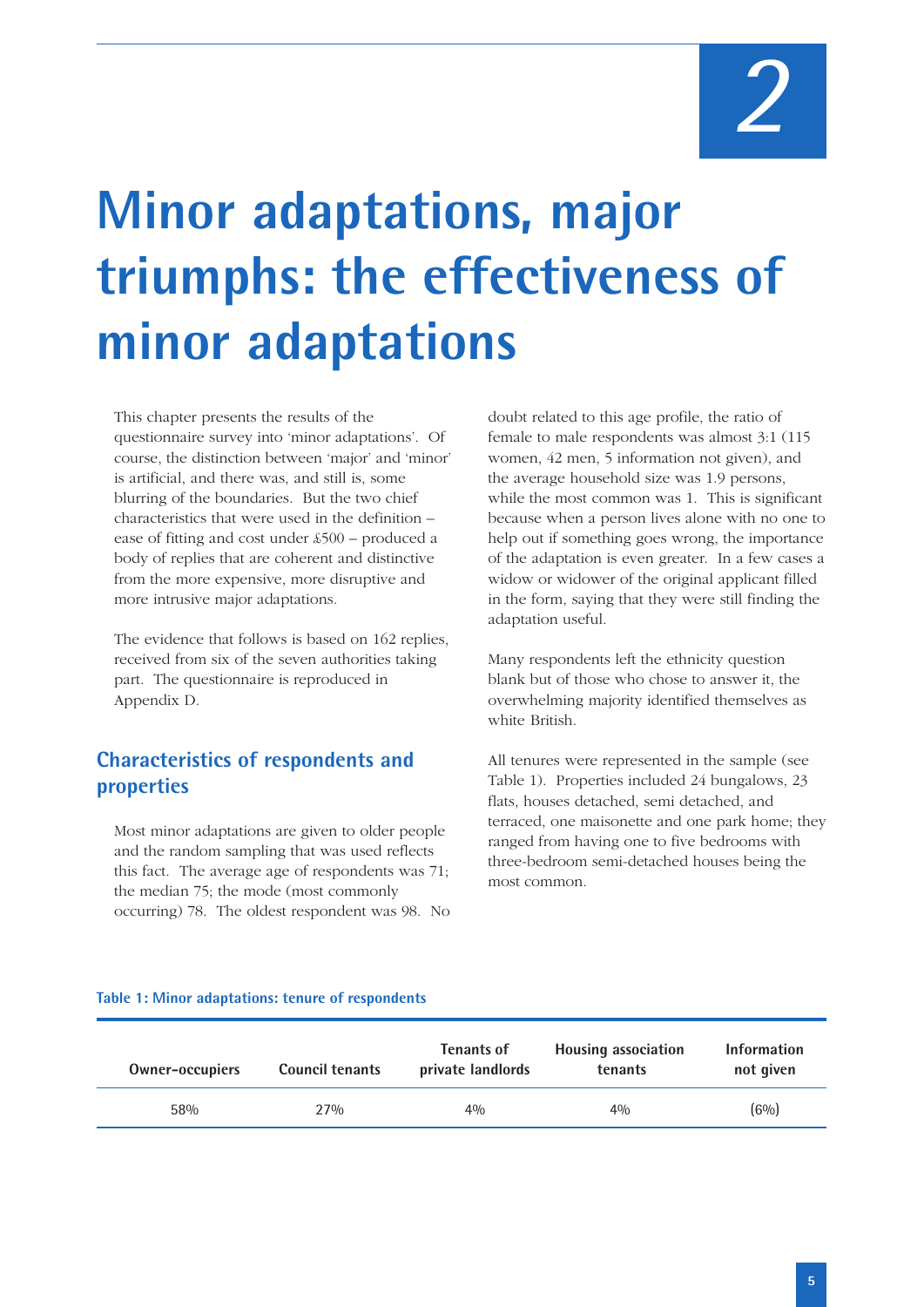## **Reasons for having adaptations**

The question asking why alterations were needed to the respondent's home was open, and replies fell into two major camps: names of illnesses, or problems with the environment. These divisions neatly represent the medical and social models of disability (see Appendix B) – some people seeing their illness or impairment as the root of the problem, others focusing on a barrier in the home that needed to be overcome. Some people linked both types of answer. The words most commonly occurring in the replies were:

| Bath          | 28                             |
|---------------|--------------------------------|
| <b>Stairs</b> | 26                             |
| Arthritis     | 24                             |
| <b>Steps</b>  | 15 (including several bungalow |
|               | dwellers)                      |
| Fall          | 8                              |
| Toilet        | 7                              |
| Stroke        | 7                              |
| Safety        | 7                              |

Seven of the eight respondents who mentioned risk of falling had already fallen. One had lost a leg as a result, three others had suffered broken bones (hip, wrist, shoulder). From the numbers later saying that they felt safer as a result of the adaptation, it is reasonable to surmise that fear of falling was also implied in the answers of many of those who listed difficulties with stairs and bathing as their reason for seeking adaptations.

## **Work done**

The items that had been supplied to respondents are shown in Table 2.

Some of the items mentioned were too portable to be included under our agreed definition of 'adaptation' – these included the array of bath seats and bubbles, raised toilet seats, high chairs, chair raisers, bed levers and perching stools which are counted as 'equipment'. Other items were too large to count as 'minor' (eight walk-in showers, two stair-lifts, one through-floor lift and two hoists).

These factors illustrate unavoidable methodological problems. People who have had minor adaptations on one occasion may receive major adaptations at another time, and members of the public will not necessarily make a

distinction between adaptation and equipment. There are advantages in considering equipment and adaptations together, as both the Audit Commission (2000) and the Department of Health (Qureshi et al, forthcoming) have done, but this research was confined to the impact of fixed alterations to housing.

# **Effectiveness**

For each of the 11 possible objectives offered in the questionnaire, respondents were asked to indicate whether the adaptation helped, whether no help was needed or whether help was needed but the adaptations did not help. However, most respondents simply ticked the outcomes that had been achieved. The results are shown in Table 3.

#### **Table 2: Work done**

| <b>Adaptation item<sup>*</sup></b> | Number of<br>respondents who<br>had this item | $(\frac{0}{0})$ (n=162) |
|------------------------------------|-----------------------------------------------|-------------------------|
| Grabrails                          | 98                                            | 60                      |
| Stair-rails                        | 69                                            | 43                      |
| External handrails                 | 62                                            | 38                      |
| Ramps                              | 19                                            | 12                      |
| Alterations to steps               | 10                                            | 6                       |
| Over bath shower                   | 9                                             | 6                       |
| Heater or fan                      | 6                                             | 4                       |
| Alterations to taps                | 5                                             | 3                       |
| Door entry system                  | 5                                             | 3                       |
| Alterations to doors               | 4                                             | 2                       |
| Raised power sockets               | 4                                             | 2                       |
| Alterations to worktops            | 4                                             | 2                       |
| Long rail beside bath              | 3                                             | 2                       |
| Louder bell                        | $\mathfrak{p}$                                | 1                       |
| Other+                             | 26                                            | 16                      |

*\** Some respondents had had more than one item. † 'Other' items listed by respondents included flashing door lights, telephone lights and smoke detectors, and telephone amplifiers for people with hearing loss. In one case, there was a combination lock to allow emergency services and home help to enter. Another person had had numerous minor alterations in their kitchen.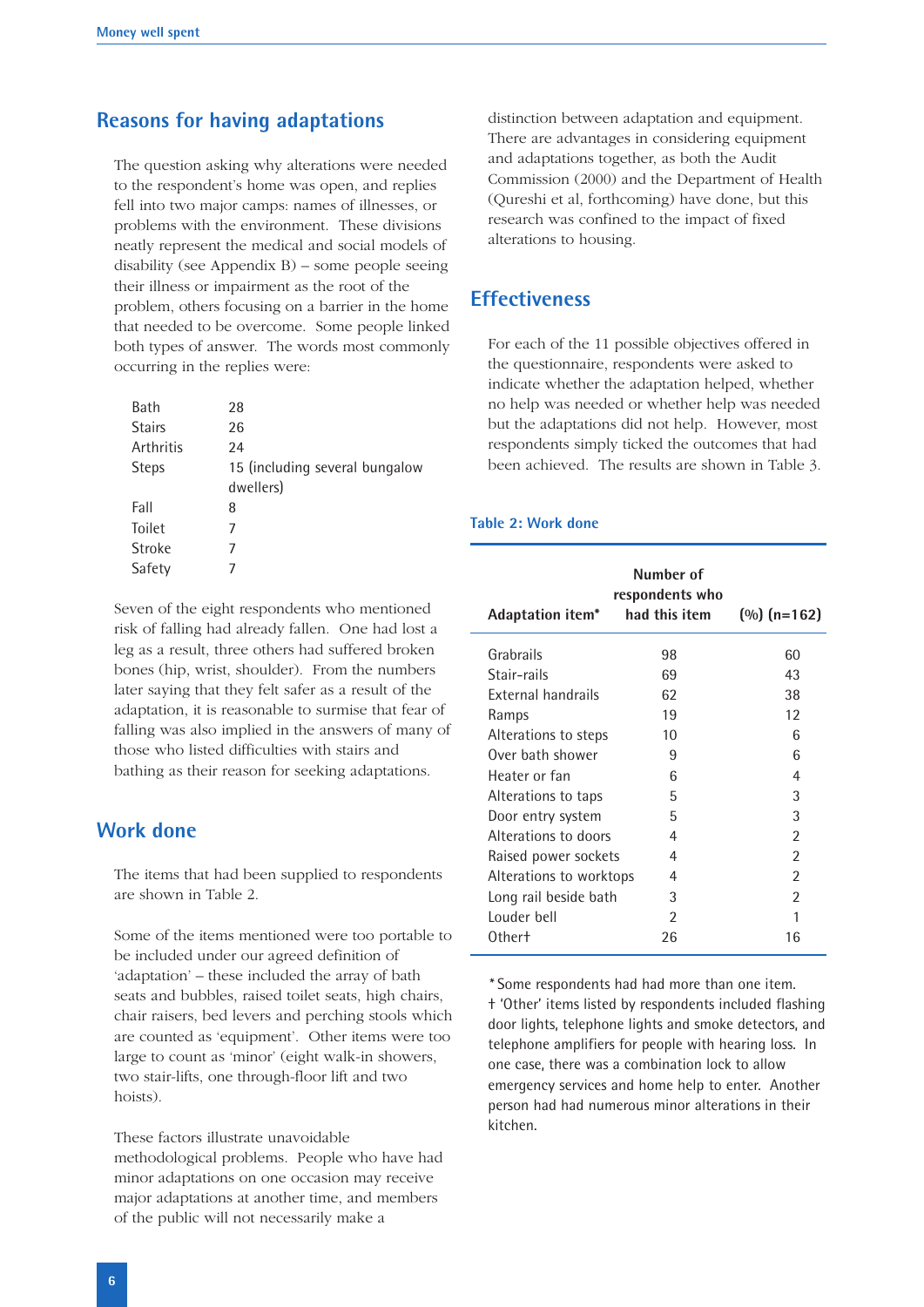| Objective achieved<br>as consequence of the adaptation | Number ticking this item | $\%$ (n=162) |  |
|--------------------------------------------------------|--------------------------|--------------|--|
| Feeling safer from risk of accidents                   | 101                      | 62           |  |
| Taking a bath or shower                                | 79                       | 49           |  |
| Using the toilet                                       | 63                       | 39           |  |
| Needing less help from others                          | 59                       | 36           |  |
| Running your home generally                            | 51                       | 31           |  |
| Being able to go out                                   | 39                       | 24           |  |
| Continuing with your interests                         | 20                       | 12           |  |
| Preparing meals                                        | 13                       | 8            |  |
| Having a social life                                   | 13                       | 8            |  |
| Caring for someone else                                | 5                        | 3            |  |
| Getting to work                                        | 2                        |              |  |
| Total number of positive effects                       | 445                      |              |  |

#### **Table 3: Outcomes of the minor adaptations**

This represents an average of 2.7 positive effects per person.

# **Health effects**

Respondents were also specifically asked whether the adaptations had affected their health or peace of mind, with the options 'no effect', 'good effect', 'bad effect'. 145 people responded to this question, and their replies are shown in Table 4.

Thus while 22% of the 145 people who answered the question said there had been no effect on their health, a remarkable 77% said the adaptation had produced a good health outcome.

## **Problems caused by adaptations**

The researchers were aware at the start of the project that adaptations may be seen as intrusive and may cause problems as well as or instead of solving them. For example, the use of g-clamp external handrails has been described by service users in past research as ugly advertisements that the occupant of the property is disabled, thus increasing vulnerability to crime. There is also the problem of altering a home for one person without considering the impact on others who live there. It was therefore felt important to ask about negative impact, and the results of this are shown in Table 5.

#### **Table 4: Perceived effect on health of minor adaptations**

| <b>Health</b><br>consequence<br>reported | <b>Number ticking</b><br>this response | $\%$ (n=145)    |
|------------------------------------------|----------------------------------------|-----------------|
| Bad effect<br>No effect<br>Good effect   | 1<br>32<br>112                         | 0.6<br>22<br>77 |
| Total                                    | 145                                    | 100             |

*Note:* 17 respondents did not answer this question.

#### **Table 5: Perceived problems caused by adaptations**

| Response to question,<br>'Did the adaptation<br>cause problems?' | <b>Number</b> | $\%$ (n=152) |
|------------------------------------------------------------------|---------------|--------------|
| Yes                                                              | 10            | 7            |
| No                                                               | 142           | 93           |
| Total                                                            | 152           | 100          |

*Note:* 10 respondents did not answer this question.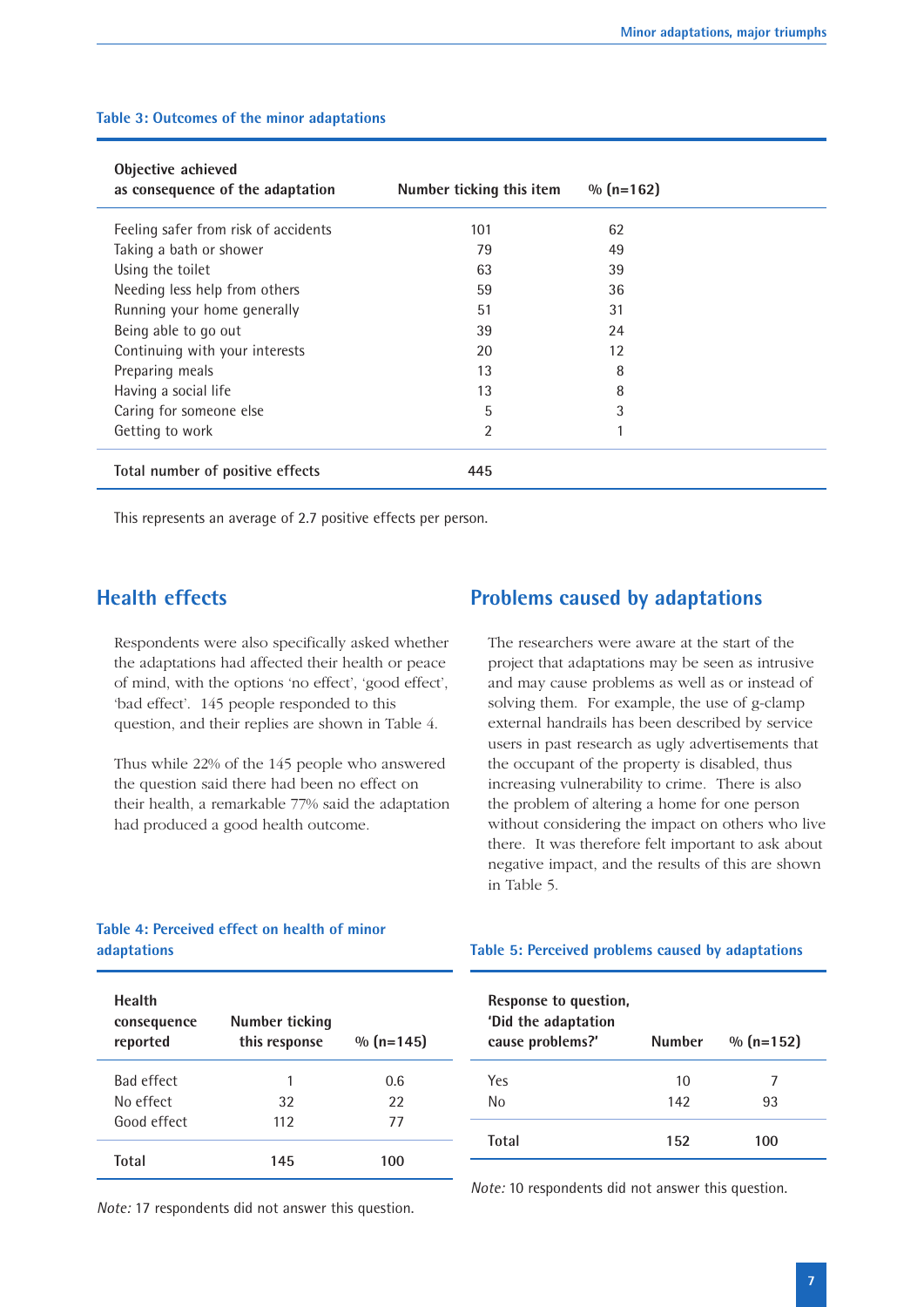Examination of the 10 instances in which adaptation was seen to create a problem revealed that two of these related to major adaptations that the respondents had received in addition to the minor ones (a shower depriving others of use of the bath, and a stair-lift making access upstairs for others difficult). Another related to an item of equipment (a perching stool), which took up too much room in a tiny kitchen. Three others were related to materials or workmanship in the fitting of grabrails; one related to changed circumstances (lowered kitchen units when the kitchen is now only used by non-disabled people); and one to the inadequacies of a re-allocated 'adapted property' where the handrails were wrongly positioned. Of the remaining two, one just wrote 'bathroom door', so it is not possible to know what the problem was; and one said 'huge electricity bills since heater put in bathroom'.

Quality of work apart, then, only one of these items – the cost of electricity – truly represents a problem caused by a minor adaptation properly supplied. Another – the handrails in the wrong place – also highlights the danger of using registers and re-allocations of 'adapted properties' if they are not accompanied by occupational therapy (OT) assessment and relevant changes being made.

The problems flagged up by the postal questionnaire, although small in number, are significant because they reflect in miniature the issues that are more common and serious with major adaptations. These include lack of space; changing needs; the problem of heating; poor communication, supervision, or quality of work; and bad effects on other family members. We will return to these issues in Chapter 4.

However, the overwhelming message from the survey is that minor adaptations are relatively problem-free: 93% of those who answered said there were no problems. Similarly high levels of satisfaction were found in response to the question 'Are you happy with the way the alterations look?', where 95% of 149 respondents answered 'yes'. Given that the appearance of minor adaptations has been highlighted as problematic by previous research, the findings of this survey suggest that standards have possibly risen and attention is now paid to these aesthetic issues.

## **'Waste' and 'value'**

Because the research was interested in service users' views of value for money, as required in the implementation of Best Value, a question was included that asked, 'Was anything supplied or done at the time that you did not want?' This was followed by the subsidiary, 'If yes, has it since turned out to be useful?'

Just four out of 162 people said 'yes' to this question, but two of them then added that the occupational therapist had proved to be right and it had turned out to be useful. Later chapters will further explore the balancing act that has to be struck between looking ahead to what will be needed and the question of what people are able to accept. The conclusion from this question, however, is that there is very little waste in the sphere of minor adaptations.

Respondents were also asked if they would have spent the money in the same way, if they had been given it to undertake alterations themselves. 86% of the 138 responding answered 'yes'. The major issues for those who said 'no' was either quality of work or, most commonly, feeling that the bathing adaptation that had been supplied was not adequate to meet their needs.

This also showed itself in answers to the questions 'Was there anything you wanted that was not done?' to which 28 people said 'yes'. Most of these responses concerned bathing adaptations. This will be discussed later in the report, but it is worth noting that the OT partners in this research felt that their professional judgement is currently too often compromised in the matter of bathing. Inadequate budgets lead to requirements that they "go through a dance" of offering people inadequate solutions, such as equipment or rails that they anticipate will not properly meet needs. In the major adaptations survey we continue this theme when we discuss those who have fallen after being given such solutions. The minor adaptations questionnaire showed how thoroughly content people are with a simple handrail or two when this is all they need. The 15% of minor adaptation recipients who felt they needed more help with bathing deserve to be taken seriously, for they are part of a group who, in most other respects, are expressing modest expectations and high levels of satisfaction.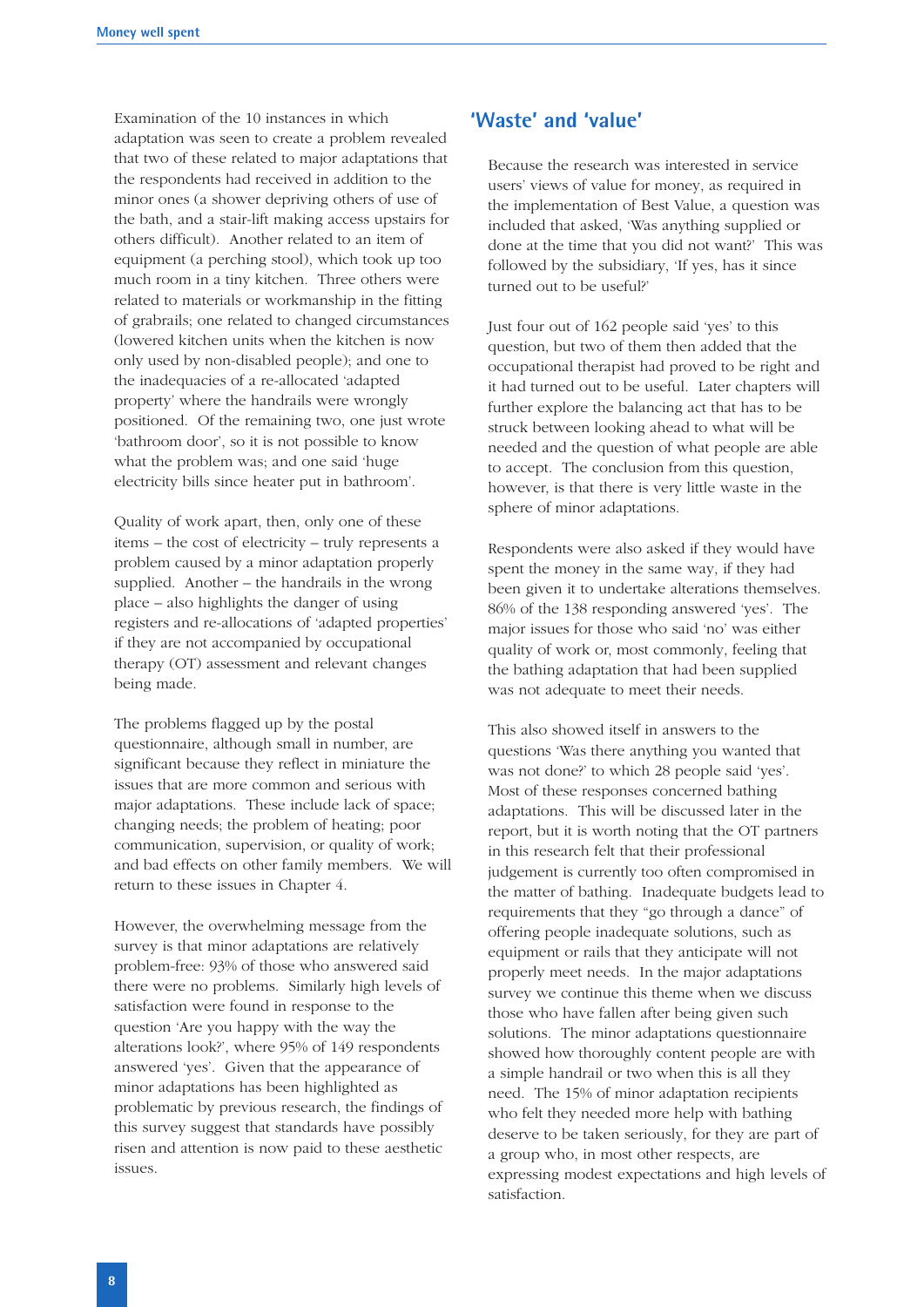#### **Summary of findings**

**The findings of the postal questionnaire constitute an overwhelming endorsement for the effectiveness of minor adaptations. These modest one-off interventions improve health and produce a range of good consequences for the users year in, year out. There are almost no negative side effects, no waste, and the majority of users consider the money well spent. In some cases, moreover, there are benefits to other people and this continues even after the original client has died.**

**It is difficult to think of many interventions of drugs, surgery or therapy that could produce comparable results.**

**The main lessons to be learned, apart from issues of quality of materials and workmanship, relate to:**

- **1. Prevention: Seven respondents had already had serious falls before the adaptations were fitted.**
- **2. Bathing: Quite a number of people felt they still could not bathe safely, that the minor adaptation was a stop-gap when major adaptation was needed.**
- **3. Changing needs: A number of people expressed surprise that no one had come back to check on their adaptation – and distress because they now needed more help.**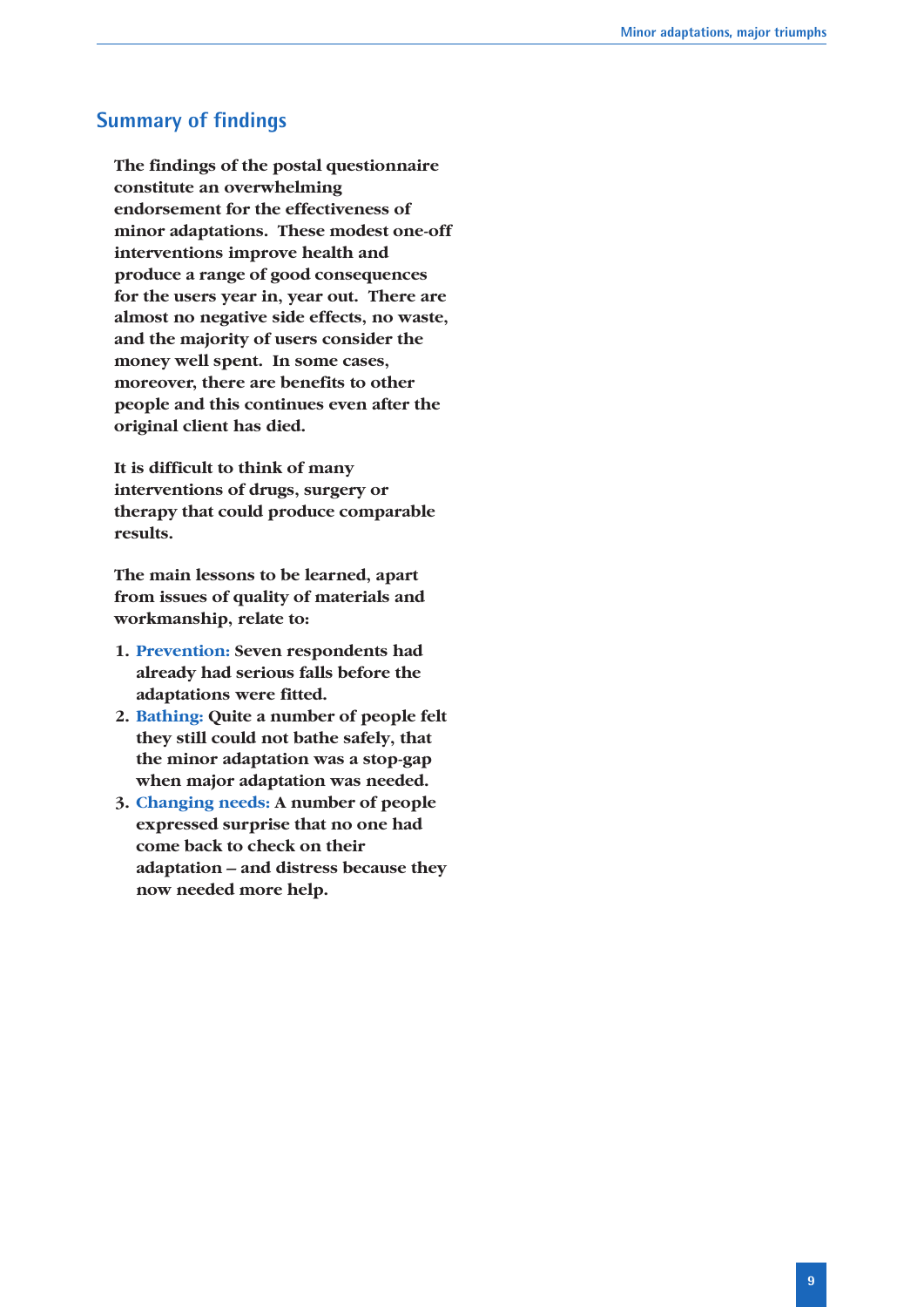*3*

# **Major gains: the positive outcomes from major adaptations**

# **Introduction**

This key chapter contains further information to justify the title of the report: that money properly spent on adaptations is money well spent. It focuses on major adaptations, adding to the evidence concerning the effectiveness of minor adaptations given in Chapter 2. It is based on a total of 104 interviews carried out by the research team.

# **Overall rating: scores out of 10**

At the end of most interviews (exceptions were interviews in the pilot study, and some telephone and face-to-face interviews where the question was omitted or recording was unclear), respondents were asked to give a score out of 10 in answer to the question 'How effective has the adaptation to your home been, weighing up the good and the bad?' This was introduced after the pilot, at the suggestion of the officers there, who saw that detailed criticism of particular points could mask overall feelings of satisfaction. Once the method was adopted, the interviewing officers were also required to agree a score for the adaptations. Table 6 shows the results.

These figures convey the overwhelmingly high levels of satisfaction expressed, despite all the problems. The scores given by service users were much the same whether the interviews were conducted by officers or carried out over the telephone by independent researchers, and were higher, on average, than the scores given by the officers themselves.

Instances where a low score (anything less than 9) was given and especially the low average scores for children's adaptations will be considered seriously in Chapter 4.

# **Money well spent?**

Interviewees were also asked whether they would have spent the money in the same way if they had been given it to spend themselves. With various understandable qualifications about quality of builders or more work needed, 87.5% said 'yes'. As the question was taken seriously

#### **Table 6: Scores out of 10 for the effectiveness of the adaptations**

| Age at time of adaptation   |     | Average service user scores*<br>for effectiveness of adaptation |     | Average scores* given by<br>officers for same adaptations |
|-----------------------------|-----|-----------------------------------------------------------------|-----|-----------------------------------------------------------|
| Adults 65 and over $(n=26)$ | 9.4 | $(range 5-10)$                                                  | 9.1 | $(range 8-10)$                                            |
| Adults 18-64 (n=21)         | 9.0 | $(range 2-10)$                                                  | 8.9 | (range 6.5-10)                                            |
| Children $0-17$ (n=22)      | 8.3 | (range 5-10)                                                    | 7.8 | $(range 2-10)$                                            |

\*corrected to one decimal place.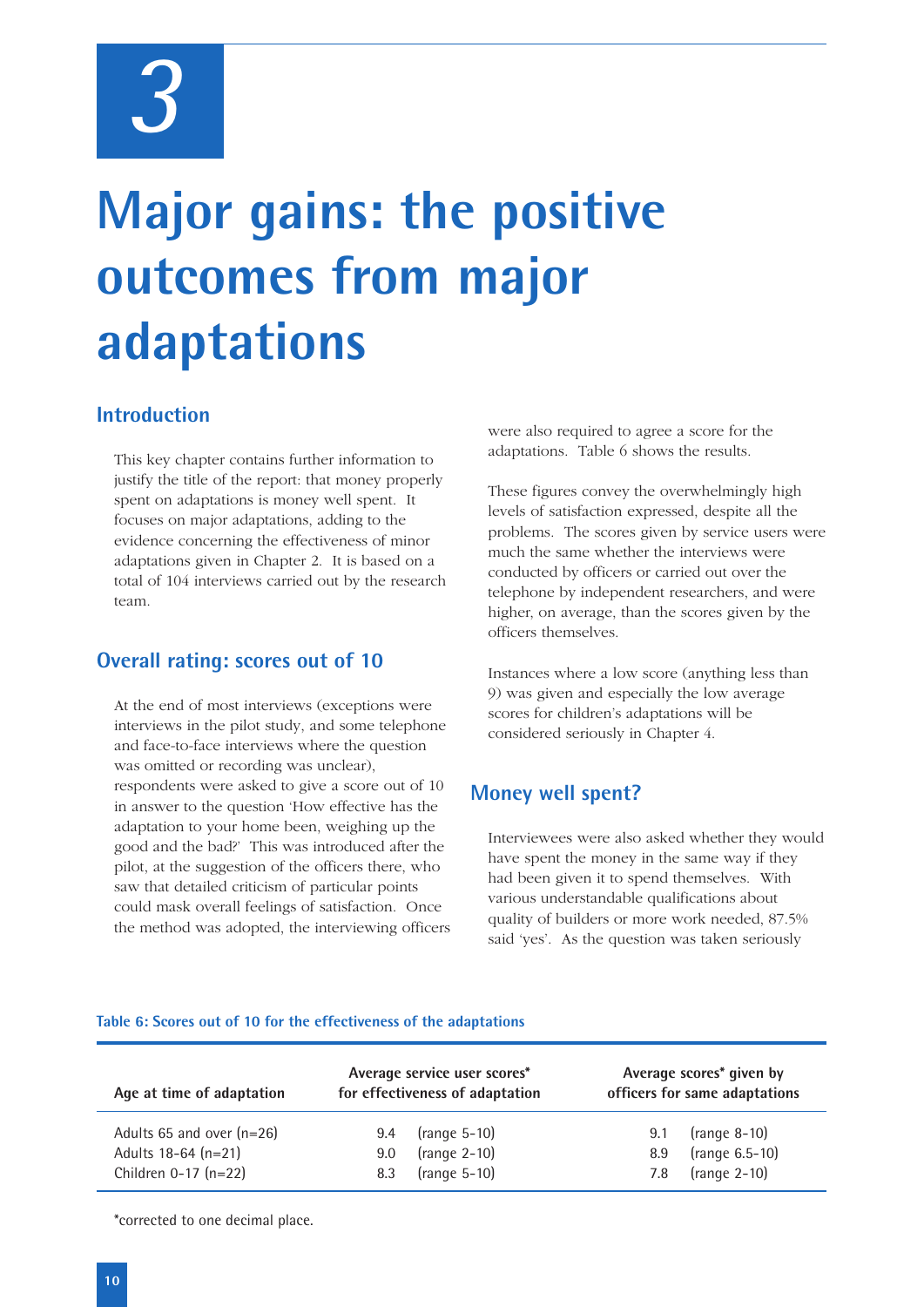and respondents considered what else they could have done with these large sums of money, the finding is significant of the value put on the adaptations. For 91 out of 104 interviewees, the money that had been spent had been mainly well spent. The exceptions are considered in Chapter 4.

To understand why people were so satisfied, it is necessary to understand the difficulties people faced before adaptation, and how the adaptation solved the problem. The rest of this chapter – set out in a series of objectives – puts flesh on the bones provided by the 'scores', through the words of those who gave interviews.

## **Objective 1: Having a bath or shower**

The most common reasons for requesting adaptations are those relating to bathing. Every disabled person has a mandatory right to have an accessible bath or shower in their home (1996 Housing Grants, Construction and Regeneration Act; see Appendix A for details). Sadly this has sometimes been undermined by practices embedded in the individual, medicalised model of disability rather than in the social model (see Appendix B).

"A major issue is that she cannot get into the bath and has been waiting four years for a shower. Was assessed in 1996 and told she was entitled but not a high priority because she is not incontinent. Last asked again two months ago."

#### *Humiliation and embarrassment*

Bathing, however, is a matter of immense importance to people's self-respect and confidence.

"Effect of not having shower adaptation? Feels very depressed: feels she wants to cry. Doesn't feel clean; feels smelly all the time. Sometimes goes to father's house to have a shower. When she washes at home, can't wash her back – doesn't expect her children to wash her. It's awful when you think you smell, even though the family tells her she doesn't."

Parkes quotes Florence Nightingale as saying that a nurse leaving a patient unwashed was

interfering injuriously with the healing process "as effectively as if she were to give the patient poison" (1993, p 18). Parkes' own work is significant for the evidence she collects about the importance bathing has had throughout their lives to people who are now older. In 1993 she interviewed 60 people of an average age of 80. She discovered that, despite the absence of plumbed-in baths in their childhood homes, the weekly bath (tin tub at home or visit to the public baths) had always been an important ritual and had been associated with spiritual and physical health.

Our research showed acute embarrassment at having to be washed by someone else adding to distress at being unable to bathe properly.

"She was suffering terribly loss of dignity, loss of independence. She hated being seen naked. 'Don't want to be on show like someone at Madame Tussaud's: keep your bits to yourself'."

Other people described the discomfort and difficulties of the alternatives.

"I find when I've had a bed-bath it takes so much out of me by the time I'm dried and dressed – I'm so exhausted I have probably lost two or three hours."

"Bathing was a nightmare. The occupational therapist supplied a board across the bath to sit on but it was not much good. Only way she could get bath was to visit her daughter who had a sunken bath she could get into. This mattered because the physiotherapist had told her that water would relieve the pain – which it does."

#### *Positive outcomes*

The evidence about what was achieved by bath or shower adaptations was overwhelming. The interviews showed how the adaptations restored confidence, dignity and self-respect, promoted independence and reduced stress. They offered relief to those whose condition benefited from a good soak or the sprinkling of a shower, with the additional liberating effect of water play for children. They also reduced accidents and the need for assistance.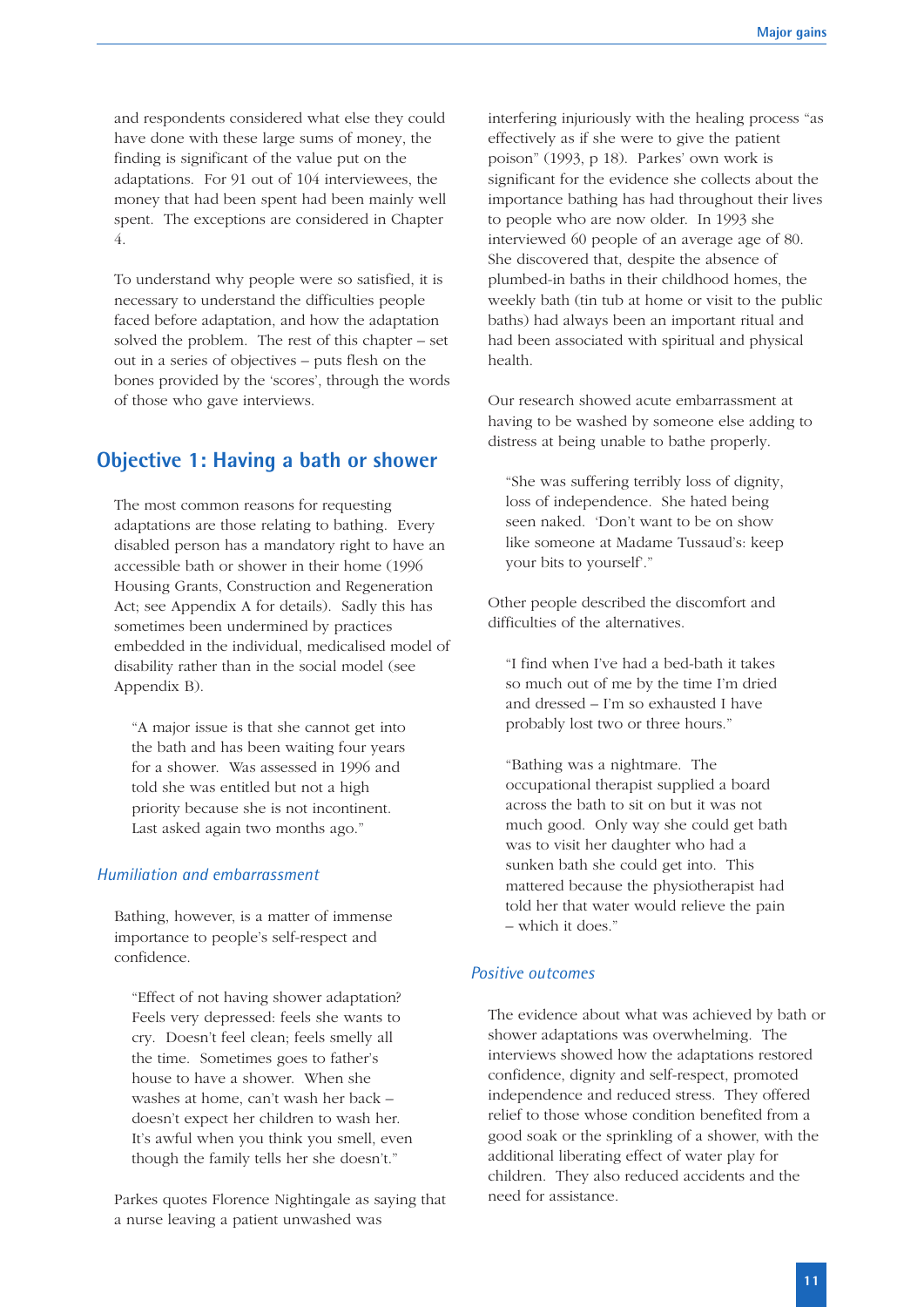#### **Box 1: Effectiveness of bathing adaptations**

"She thought the shower was fantastic, it was nice and big and that suited her. She could sit down in the chair, turn it on and use the shower by herself. She enjoyed no longer needing help to wash, even if you're old, you don't like, do you? She enjoyed being able to shower any time she wanted to. She had a nice little heater to keep her bathroom warm enough. Her bathroom was big enough for her to have plenty of room to change it."

"Now things are in it gives her a lot more independence. She can bath on her own and she feels the benefit of a soak in the warm bath."

"It has made a big difference really, especially the shower, as it had been hard to lift him into the bath and he had kept slipping and had whacked his head in the bath. He loves the water anyway."

## **Objective 2: Using the toilet**

If problems of feeling smelly are hard to discuss, the issue of actual incontinence or the need for help using a toilet is an even more unmentionable issue. The need to reach a toilet and the problems connected to this can cause agony – physical and mental. If the bathroom and only toilet are upstairs, people who are confined downstairs will have a problem.

"Climbing stairs become a terrible problem – could only go up with help and come down on one hip. Desperate because toilet upstairs – would hang on as long as possible – only go upstairs three or four times a day."

"For the mother the crunch came when she couldn't lift her daughter into the house and the child nearly wet herself in the wheelchair. The child was in a lot of pain and very angry at everyone, including her parents."

Some physical conditions mean that people may need to spend many hours at a time in the toilet, during which times, if there is only one toilet, it is inaccessible to the rest of the family. If the only

toilet is located in the bathroom, the problem is even worse. The evidence collected also shows people's horror and embarrassment at having to be helped, having to use commodes, and how lack of a toilet can cause isolation and social exclusion for the individual and even the whole family.

"In the morning she has to wait for a carer to lift her bodily onto the toilet. Has to be lifted on and wiped. So degrading."

"It was about two-and-a-half years between the time of the accident and the date adaptations were completed. In that time it was really terrible. People would come to visit and he was embarrassed. The commode was in the kitchen and sometimes the smell was terrible – had to spray deodorant everywhere."

"We have a lot of children and grandchildren visiting which wasn't good – I had to ask a neighbour to come in and empty the commode."

#### **Box 2: Effectiveness of toilet adaptations**

"Wonderful. Can go to the toilet whenever she wants."

"The new toilet arrangements [Clos-o-mat] changed our relationship as previously it was difficult." [Husband had previously assisted client with personal hygiene]

"Client is less stressed about the possibility of needing to use the toilet more frequently when taking diuretics. 'I'm so independent now. I have more peace of mind through having had the adaptations done.' She felt it was a bonus that she had smart ground-floor toilet facilities for visitors to use too!"

"It is better for our sons if they have friends visiting etc." "It is only since we have had it that we have realised how much of a struggle it was before." "More independence for son – regarding coming in and out and use of the toilet."

"The first time I was able to flush the toilet, I cried."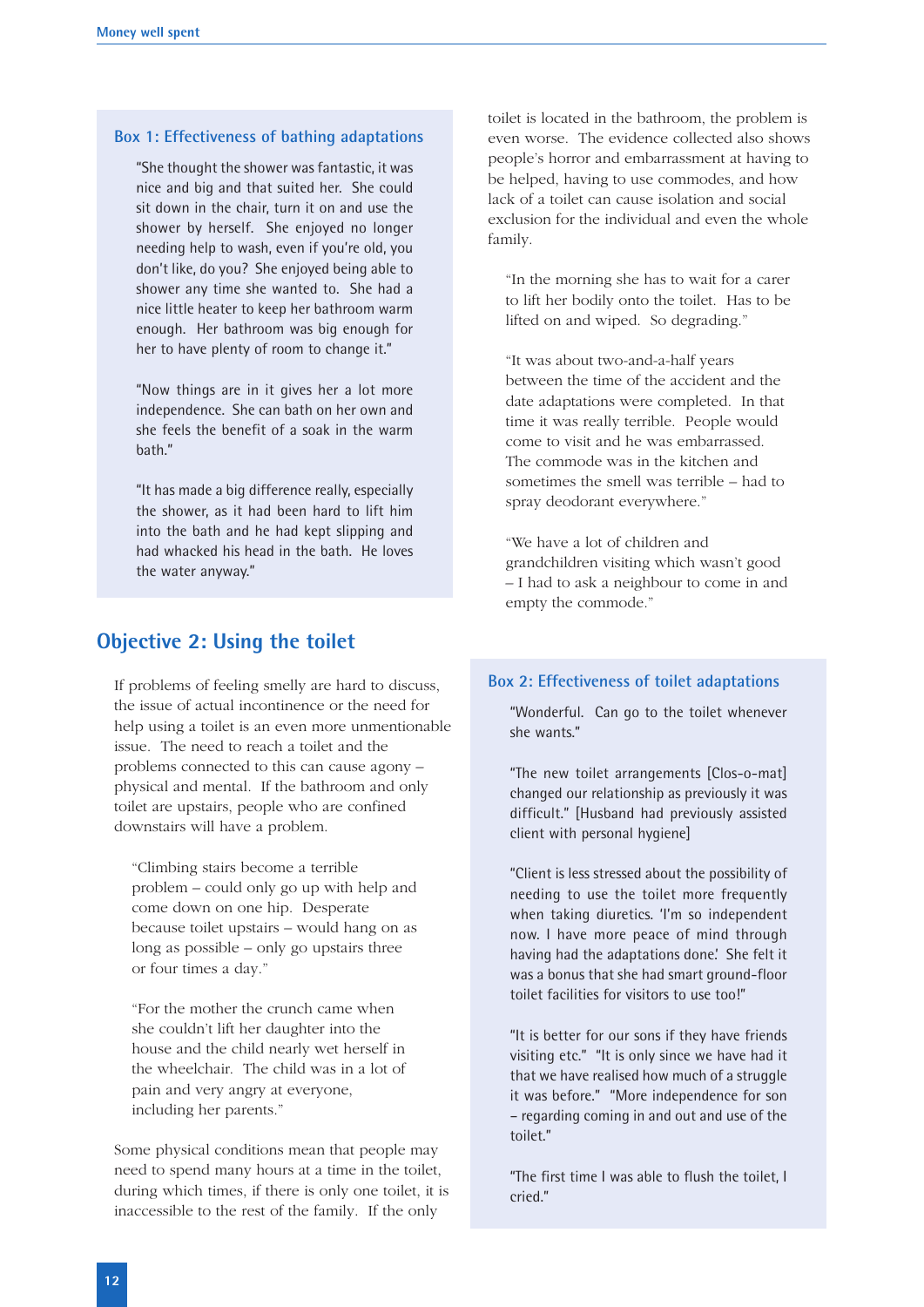#### *Positive outcomes*

People's joy and relief at being supplied with an adaptation that enabled the use of a proper toilet was immense. The toilet adaptations improved relationships between partners and above all ended humiliation and social isolation.

# **Objective 3: Overcoming the barrier of stairs**

Small, narrow staircases are a very British institution. For people with reduced mobility they offer pain and struggle on the one hand and the risk of falling on the other.

"Getting upstairs was an agonising process. She would do it one foot at a time, her husband supporting her bottom while she pulled herself up step by step. It took 15 minutes to climb the stairs, and reduced her to tears every night. She endured that for two-and-a-half years."

The staircase constitutes an insuperable barrier for wheelchair users and is a source of extra risk to parents to carry their disabled children up and down (Oldman and Beresford have recorded the difficulties [1998, p 23] and this research reinforces their findings).

"Their daughter was getting heavier to carry and the stairs were very awkward with two turns in them. The parents have slipped themselves on the stairs, so carrying her up to the toilet and bed was getting increasingly dangerous."

Stairs tend to stand between bedrooms, bathroom and toilet on the one floor and kitchen, living room and garden on the other, with devastating consequences, especially with regard to the toilet. The research showed how both children and adults could be isolated upstairs or confined downstairs. Evidence from older people in particular in this study begs the question of how many old people crawl up and down the stairs of their home in pain every day, not knowing help is available.

"She had had one knee done and was in a terrible state, it was taking her half an hour at a time to get upstairs, it was like a nightmare."

"When he was in hospital they had asked him how he was managing at home and he had told them he was going upstairs on all fours. He had been doing that for two to three years before that. They had never asked for anything, but were told they could apply. They had not known that beforehand."

It is only when you pause to think what it must be like to take half an hour to climb a staircase that the joy of people who have received a suitable adaptation becomes fully comprehensible.

#### *Positive outcomes*

Remedies for those who are disabled by stairs vary according to circumstances. For some a stairlift is all that is needed; other people require the provision of downstairs facilities or full en-suite extension. It may be that both a through-floor vertical lift and an extension are needed (see the example in Box 3).

Stair-lifts can be very slow (as the cartoon at the front shows) and they are not suitable for all disabled people. In many cases, however, and for the ordinary business of having access to the whole home, they can be very useful, as Box 3 shows. Through-floor lifts are more problematic, as Chapter 4 will discuss, but can still, if there is enough space overall, be valuable and valued.

Reading the views expressed in Box 3, it is possible to understand why so many people used the term 'godsend' to describe a stair-lift: "no longer a prisoner"; no longer "enduring nightly pain" (from the process of getting upstairs to bed). No wonder one man told the interviewers he would never describe it as "*just* a stair-lift" and that he wanted to give it 12 out of 10.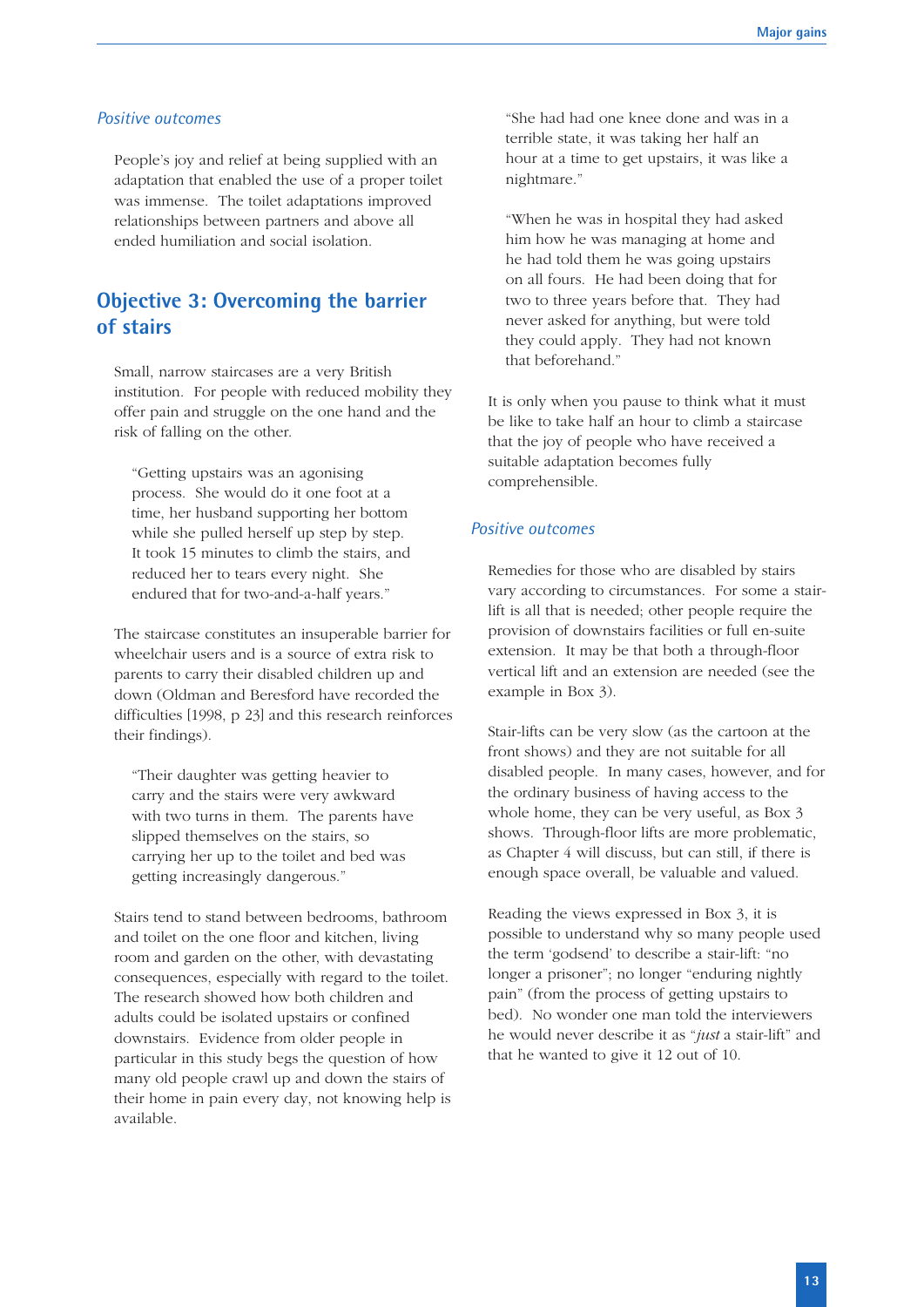#### **Box 3: Effectiveness of lifts**

"The stair-lift has been 'an absolute godsend'. What used to take 15 minutes now takes one. She is no longer trapped up or downstairs and no longer endures the nightly pain."

"The ability to gain access to the whole house is wonderful. No longer a prisoner."

"Client would give a score of 12 out of 10 if he could, but had to be content with 10! He could only describe the stair-lift as a 'godsend' and would never describe it as '*just* a stair-lift'."

"The vertical lift was a godsend and the downstairs toilet and sink meant it was easier and quicker to use, however many times the child needed to use them."

In those cases where downstairs facilities were needed and provided, the evidence of the good achieved is equally strong, and some examples are given in Box 4.

#### **Box 4: Effectiveness of downstairs facilities**

"Child gets little warning when he needs to urinate so having an easily accessible WC on the ground floor is a great bonus and it gives the child more dignity and reduces embarrassment – especially if there are visitors in the house. It is also helping with educating bowel habits."

"It has helped the mother who needs to use the toilet frequently and urgently because of her diabetes."

"For mother? Wonderful – just to walk in off the kitchen with daughter rather than get her upstairs. Has made life much easier. Good effects on health – less stress and strain – she used to get to screaming point."

Both the stair-lifts and the downstairs facilities dramatically reduced the danger of falling on the stairs, too, as many respondents pointed out.

#### **Objective 4: Having sufficient space**

Many of the officers from the higher-cost areas covered in this study felt that the maximum grant of £20,000 was no longer adequate, particularly when an extension was needed. (One manager advising the project said that the housing boom in the South East in 2000 had led builders to quote prices of around £35,000.) It is because extensions are expensive that it is especially important to understand why they are necessary and what they achieve.

In cases where the disabled person – old or young – needed constant care throughout the day, giving them a bedroom and facilities on the ground floor made this job more sustainable and countered isolation. An extension was usually necessary to provide what was needed without destroying family life. Several families interviewed had taken an older relative into their home in order to look after them and needed more room. For families with a disabled child, the need for more space is the one consistent, persistent, unrelenting reality. There is a sense, in reading the interviews, of the extension giving the type of relief experienced when you have been travelling with three well-built people in the back of a small saloon car and at last one gets out.

This is the significance of "plenty of storage for medical supplies"; being "able to escape to her own private room"; "more space in the rest of the house"; "it has improved our lives and his!" (see Box 5). The value of providing something that allows older children to have a place of their own (with facilities on hand, eliminating embarrassing interludes) is shown in the improvements parents saw in their children: "It has made such a difference".

#### *Positive outcomes*

Chapter 4 will show the terrible waste that can occur if a necessary extension is not provided at all, or is provided but is not big enough or not heated. This makes it all the more important to look at the evidence from this research concerning the good outcomes of extensions properly provided.

The extensions referred to in Box 5 varied from something just big enough to house a ground floor shower and WC to the provision of double bedroom with en suite facilities.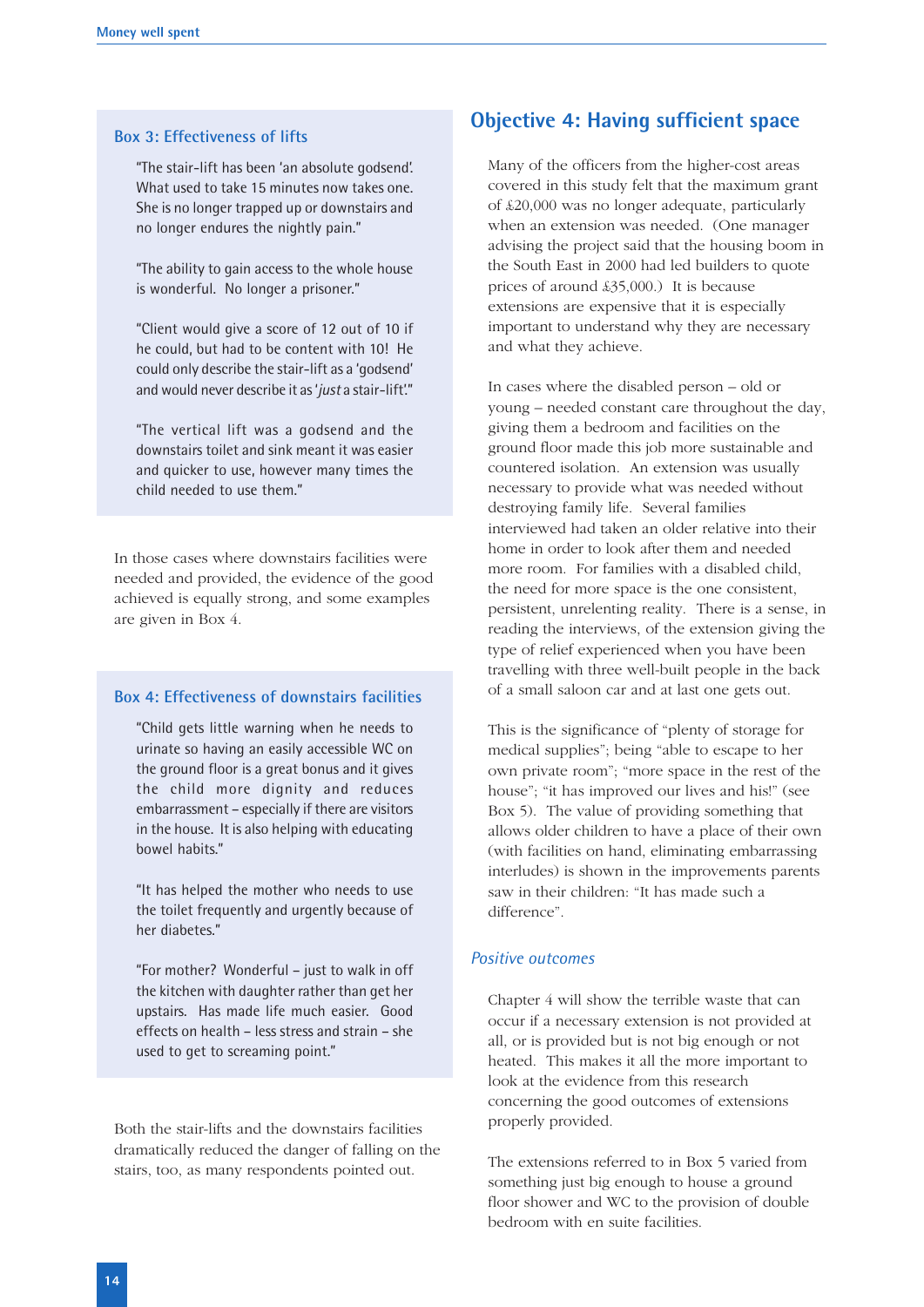#### **Box 5: Effectiveness of extensions**

#### *Extension for families including a disabled child*

"One of the grants officers had suggested an extension for Richard with sliding-door access into his own extension. 'Score 10 out of 10, because it has made such a difference – it's improved our lives and his. If it had all been done at once it would have been 12 out of 10!'"

"Large side extension, bedroom, bathroom with plenty of storage for medical supplies was built. The final scheme has helped everyone in the family. It is safer for carer and, because Jason has his own area in the house, there is some privacy provided for other children. The total dependence level of Jason does not allow for much social development irrespective of what scheme was provided but the benefits for the other children are significant as there is more space in the rest of the house."

#### *Extension for an adult*

"The adaptations for his grandmother have made a big difference to her as she appreciated being able to escape to her own private room. Central heating had been put in throughout, in every room."

#### **Objective 5: Warmth**

In 1998, 89% of all British homes had central heating (DETR, 2000; the source showed that whereas 91% of owner-occupiers and RSL tenants had central heating, only 87% of council tenants and 77% of private tenants did). Unfortunately, among the minority who did not have central heating were a disproportionate number of older people and families with a disabled member, as these are the groups with, on average, lower incomes and worse housing conditions, even though they are also the groups who most need warm homes:

"They applied because it used to be freezing; they just had a gas fire in the two rooms downstairs and had used a calor gas fire in the bedroom which had smelt awful. It had been damp upstairs and the draughts were dreadful. They had sat in rooms with the doors closed and draught excluders by the doors. Their health had suffered and he had been chesty and had colds all the time." [Man with Parkinson's disease]

In some cases the cold caused pain or was potentially life threatening:

"Before the adaptation, sitting, walking, any movement caused pain. The cold temperature increased the pain, he needed to wrap up in a sleeping bag to keep warm."

"I had a heart transplant. They came and did a visit from [the hospital] and said the house was too cold for me."

Chris Lund, one of the disabled researchers, explained how important it is for some conditions that the *whole* home be warm, so that if a fit or other crisis occurs, it is not made worse by cold experienced in the process of transfer to a place suitable for recovery. This was borne out by evidence from respondents about the good effects of heating adaptations, as Box 6 suggests.

#### *Positive outcomes*

Chapter 4 will show that some major adaptations were rendered void or severely weakened by the lack of adequate heating. The benefits when it was provided, however, were remarkable. Not only does the warmth reduce pain and lessen the problems of damp, it also enables people to use more of the space in their homes.

#### *Warmth: a low-cost way of increasing space*

As space is one of the housing provisions most needed by wheelchair users, and one of the most expensive and difficult to provide through adaptation, it is worth noting that heating is a way of at least maximising the use of any space there is. In a number of participating authorities, after the research the officers followed up the interviews by encouraging participants to apply for new Home Energy Efficiency Scheme (HEES) grants, which is a valuable addition to adaptation resources.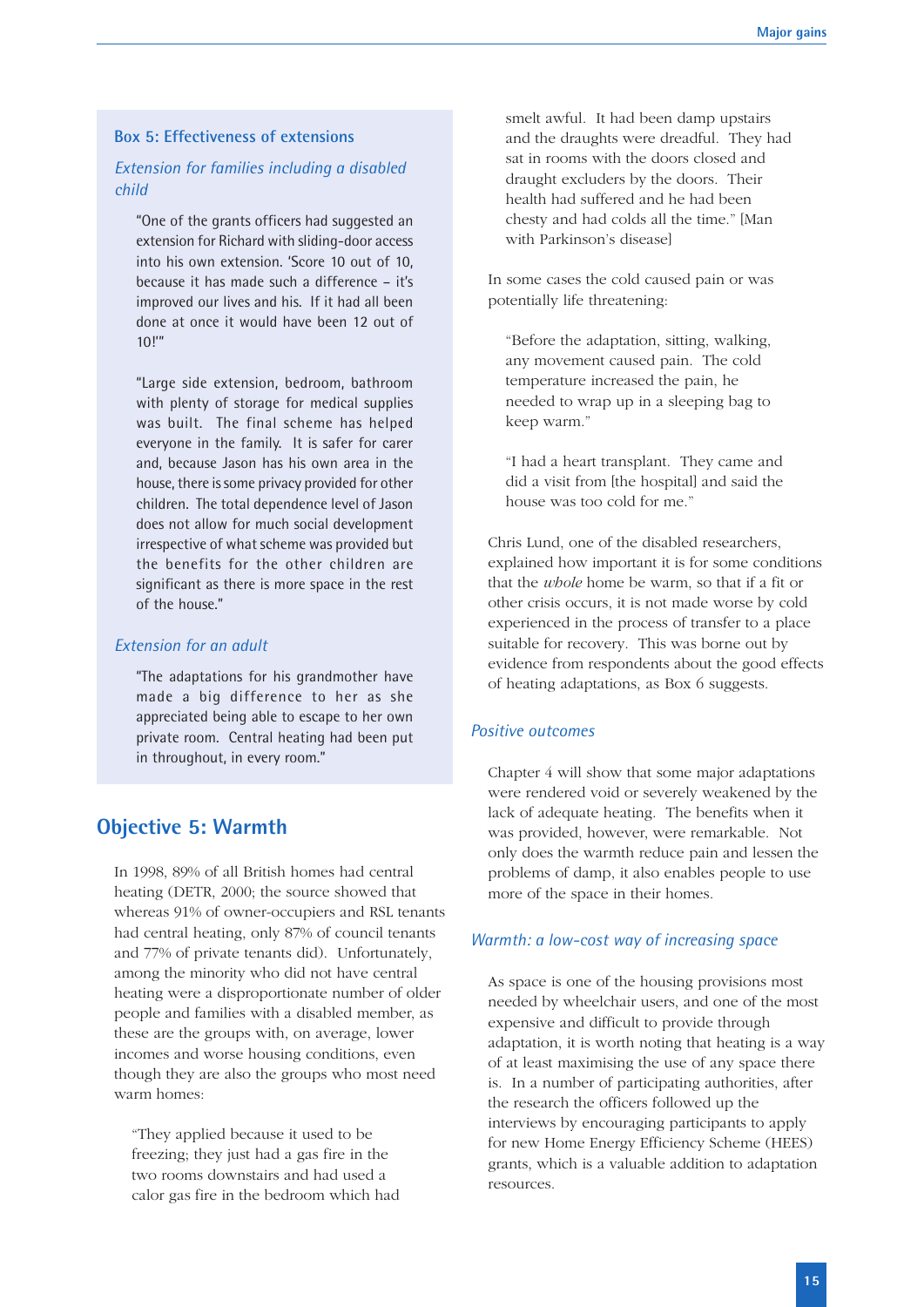Box 6 shows what warmth achieved.

#### **Box 6: Effectiveness of central heating**

"It's been wonderful. The general warmth was the main benefit for all the family and the damp is less of a problem now."

"Effect of the central heating? Great difference. They have a big living room which gets very cold, not much sun. Has a gas fire as well as the radiator. Now wife's legs and hands, knees and ankles don't ache so much – nor the spine. Also much better for husband. He explained that the effect of the tablets for angina is to make you feel cold. Now he doesn't feel cold for so long, especially in the morning when he takes the tablets. Can walk around the house without feeling cold and doesn't have to get down to press the button to light the gas fire, which wife can't do because of arthritis."

"The older daughter tends to spend more time up in her room now that it is warm."

"He no longer needs to sleep in his sleeping bag and the pain is reduced."

"He can now go into a warm bedroom rather than wait for it to heat up and he doesn't have to lie out on the sofa in the warm living room anymore, as the bedroom is always warm. His wife had had to creep around when he was in the living room on the sofa. He can be incontinent when he has a major fit so it was also important to have a constant supply of hot water."

# **Objective 6: Preventing accidents and improving health**

In this study, 40% of recipients of major adaptations had either already fallen or were in fear of falling or other accidental injury.

"There was originally a bath with floor to ceiling pole and a bath stool, but she had had three falls...."

"The mother had already fallen down the stairs whilst carrying her child."

"The child had no sense of danger and was also epileptic, so his problems could potentially be fatal if he climbed out of a window and fell, and he was at risk of drowning in the bath."

#### *Positive outcomes*

In nearly all cases where falling or fear of falling had been a problem, the adaptation removed this danger (the exceptions were when the details were not quite right: see Chapter 4).

As far as the physical health of applicants was concerned, the most dramatic finding was from a man with epilepsy whose consultant had recommended central heating. The result was that the number of major fits halved and, although he suffered more frequent minor fits, he was clear that the health gain to him was a wonderful outcome. Less dramatic but still important were general feelings of greater well-being or direct benefits resulting from having access to a warm bath or shower and a more comfortable and suitable home.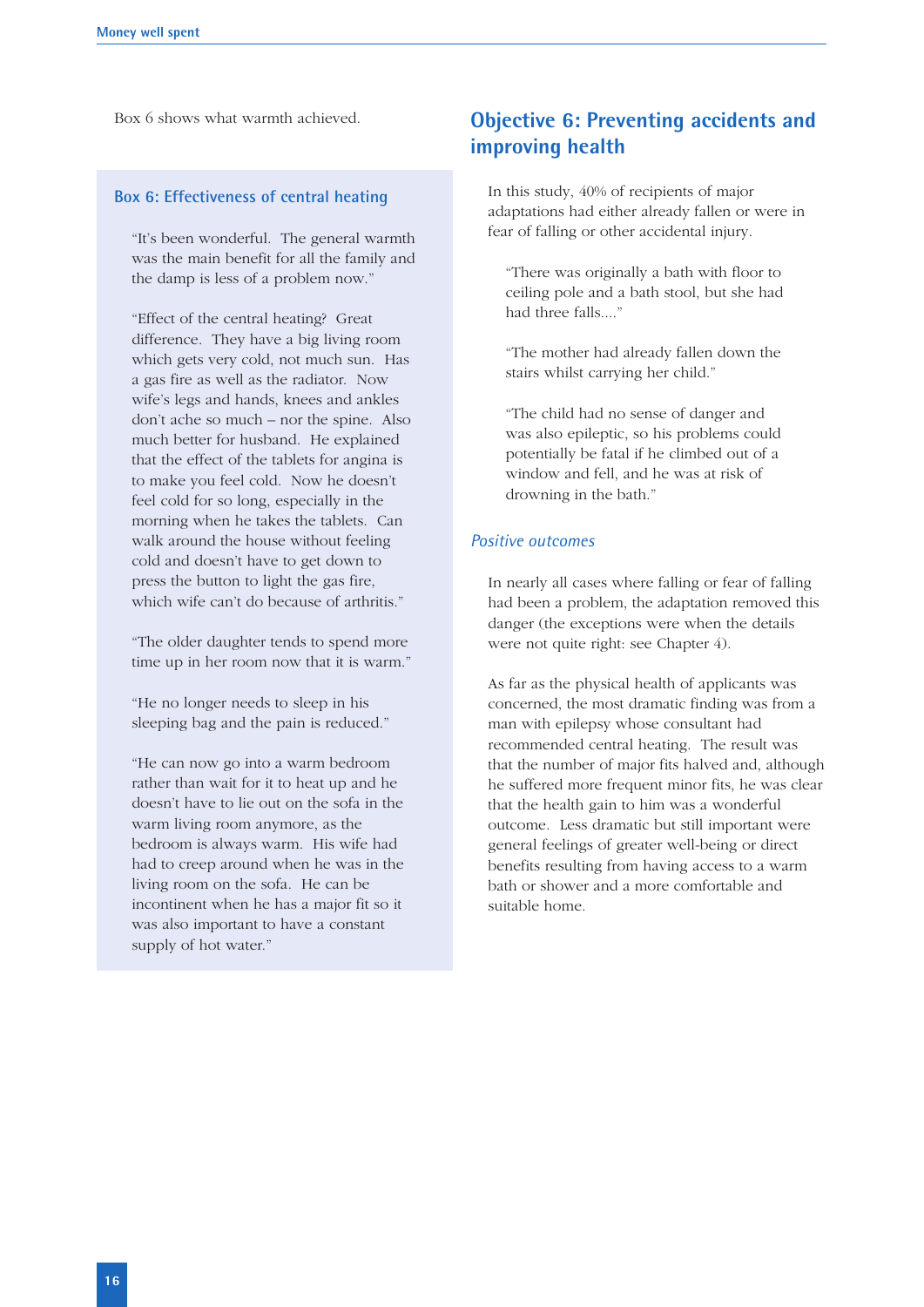#### **Box 7: Physical health gains and the prevention of accidents**

"Physical health and stress and pain? With the stair-lift this is all so much better. And the shower with a seat in; I couldn't stand in the shower, as I got dizzy when I shut my eyes."

"They had originally been referred for heating for the two children who had asthma because the asthma had tended to get worse in the winter. They had noticed some improvement in the children's health chest-wise, especially their younger daughter."

"He said that the number of major fits he has a week has gone down by 50% since the heating was put in."

"Both Mum and girls had problems telling what temperature the old shower had been. The girls had complained it was too cold when it had actually been hot. New shower is set to the right number and left, so that's safer."

"His is kept very clean to minimise the risk of infections for him, and when he has an infection he uses only that toilet to protect the rest of the family."

"Makes a lot of difference. He feels long-time better because he can have a shower. Feels much fresher when the water sprinkles over. The warm water makes a lot of difference."

These physical benefits to the applicants must be also linked to the health benefits to carers – considered below – and to the equally important issue of mental well-being.

# **Objective 7: Improving well-being and combating depression**

Evidence already given has indicated the mental strain, stress and depression endured by people needing and awaiting adaptations. Living in fear of accidents was one factor, feeling imprisoned another. However, perhaps more important still was what people said about loss of dignity and feelings of uselessness and helplessness: having a

#### **Box 8: Aspects of improved well-being**

"Believes she wouldn't be alive without the adaptations – for psychological rather than physical reasons. Hated having to ask for help and her life was existing, not living."

"Having an easily accessible WC on the ground floor is a great bonus and it gives the child more dignity and reduces embarrassment, especially if there are visitors in the house."

"It has made a big difference to her life. The first-floor WC in the bedroom is good. Life is easier as a mother. Much more independent. She can take the 'Hoover' and ironing up in the lift and be self-contained on the first floor if necessary. Morale has been uplifted."

"She is now able to use the kitchen whereas before it was impossible. There is now much more space so it is wheelchair accessible."

"He feels safer and is now completely independent in the bathroom. It was wonderful not to need assistance."

"She's more social and in with the family. Biggest aim in mother's life is for this daughter to be accepted socially."

"He wouldn't be at home with his family without it. We wouldn't be as happy as we are without it. It has definitely transformed both our lives."

commode in their living room, feeling smelly all the time, being dependent. One parent said her child had stopped asking for things – a serious sign of withdrawal.

"He had been getting into the habit, before the stair-lift and access were done, that he wouldn't ask for things. He would say he was bored but did not like to ask his parents for something if he had asked for something previously, he would rather go without. He would rather do nothing than ask for something."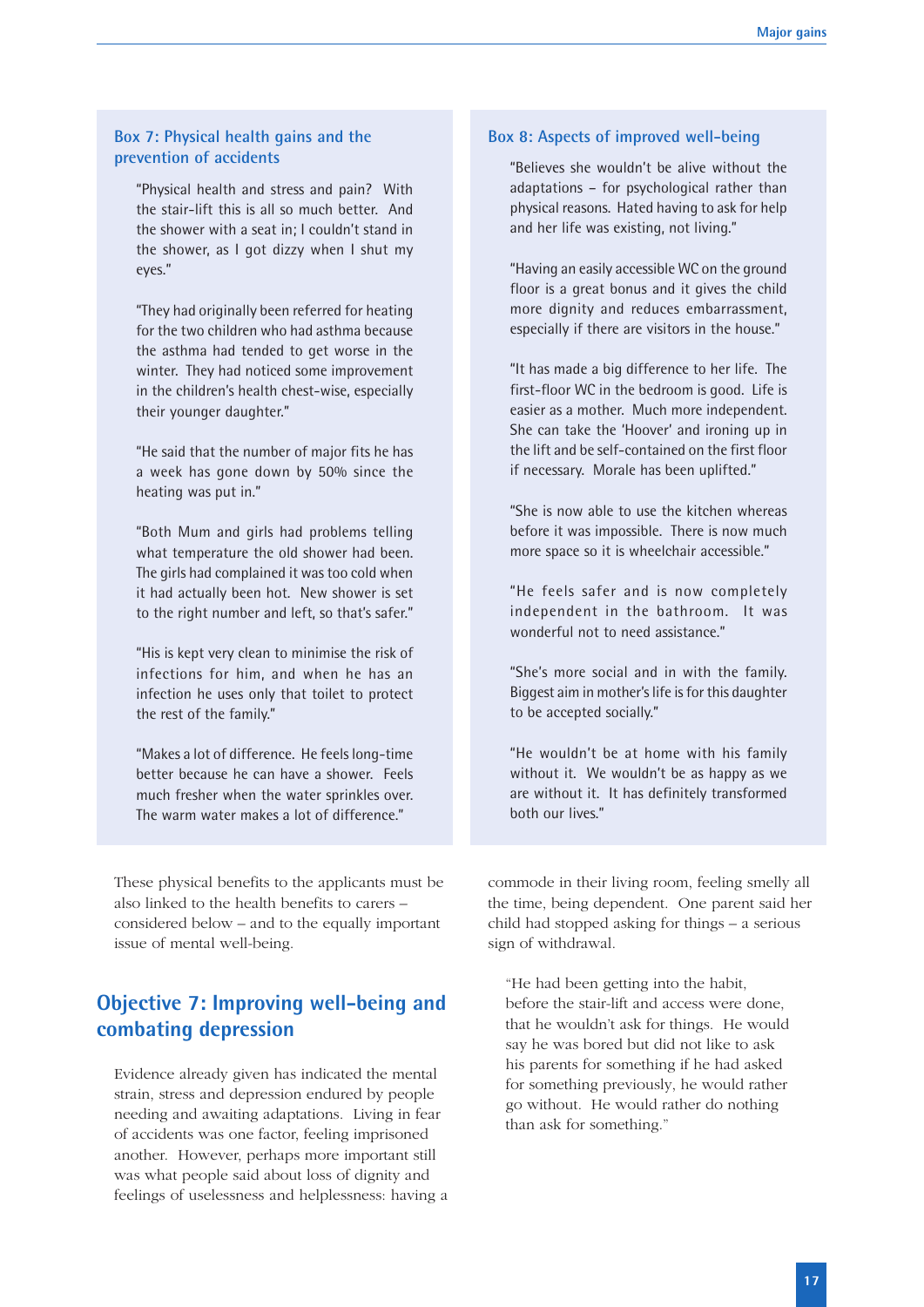#### *Positive outcomes after adaptation*

Box 8 gives some examples of what was achieved in overlapping areas of dignity, confidence, social inclusion and feelings of independence.

#### *Self-respect and dignity*

Many of the comments relating to dignity are related to the relief at being able to use a toilet independently (Clos-o-mats are mentioned several times), or no longer having to be seen naked. Parents said that they were conscious of the need to respect the dignity of growing children. But people's self respect was enhanced in other ways, too: "it makes you feel good being able to do things for yourself"; it helps to feel "still a bit useful". Evidence was also given about the importance of the appearance of the work: as with the couple who felt it was very good for their disabled son that the results did not look like a 'disabled facility'. This echoed evidence in the Royal Commission on Long Term Care (1999, vol 2, pp 325-46), which said that supporting technology needs to be desirable in a mainstream way to be psychologically beneficial to older people. It is interesting too, that one carer stated that it was helpful to *her* that her husband had "got his dignity back".

#### *Growing confidence*

Although confidence is important to all age groups, it seemed particularly important to parents, who saw how the confidence adaptations gave opened vistas of development and opportunities to flourish for their children.

#### *Social inclusion and family life*

It was interesting and pleasing to see the different ways in which good adaptations could bring disabled family members back into family life; from making it possible for the family to watch TV together to enabling a child, formerly often confined upstairs, to be less 'ostracised'. For children, it often meant the chance of friends visiting or of being able to go into the street to play for the first time in their lives. The comments convey by implication the isolation and restriction that existed for many children before they received adaptations. The point about appearance not creating difference and exclusion is picked up too, "I'm proud of it and happy for

my friends to go in there". For older people as well, those who had previously felt like 'prisoners' were now able to get out and go on visits, while the independence given to the disabled partner in a couple allowed a partner who had formerly also been trapped at home to go out.

#### *Independence conferred or restored*

Independence is clearly one of the most important and most common issues addressed by adaptations (see Clark et al, 1996, for a discussion of its importance to older people). Although there was no direct question about it, 46% of those interviewed chose to say that improved independence (either restored or achieved for the first time) was one of the outcomes of adaptations. The independence of a disabled person also benefits care-givers and statutory services, and if someone is happier because they feel less frustrated, everyone will gain.

However, the issue has its complexities. Disabled people have made it clear that 'independence' does not necessarily mean people struggling to perform every routine task for themselves but rather maximising people's freedom to act for themselves in whatever ways are important to them.

The comments on independence from adults show not only people feeling better about themselves but also the practical benefits to families when disabled parents were able to undertake some household tasks. When people say they are much happier and that their morale has been uplifted these are good signs in regard to mental health.

For children, independence is linked by the evidence to development and will therefore affect the whole of the child's future life.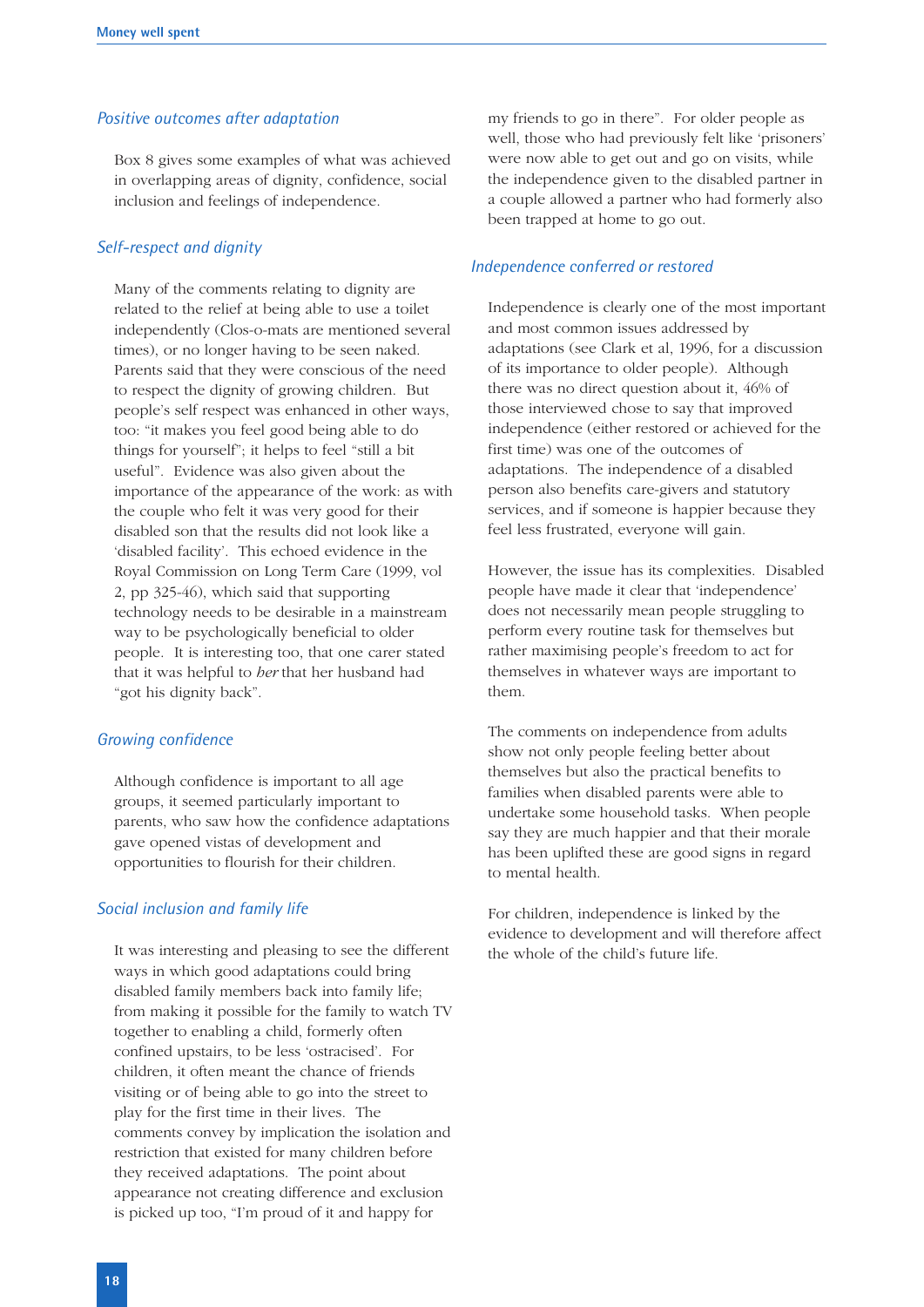#### **Box 9: Well-being in children**

"Parents said they were 'ecstatic' with the difference in their child: 'he is a different person, much more confident and independent', 'he would not be the lad he is now without it', 'has helped him grow up'."

"The child is much more confident and in control. Having the space for her friends to come has made a big difference especially as some are also disabled."

"The big benefit to him is that he can be more independent going in and out of the bedroom – he shuffles on his bottom in and out to pick the videos he wants to watch (before he would have been stuck upstairs – and only able to indicate what he wanted by moaning). Now he comes into the kitchen with his mother – pulls the pots and pans out and generally explores in the way all children do."

"You couldn't say for certain whether this has affected his development [child, now seven], because he is also getting older – but at recent yearly review they were very pleased – he'd come on a great deal. Previously he was upstairs and a bit more ostracised."

"He has some friends around here and he likes to go outside when they are playing football and rugby (an especial favourite). Before the porch and path were there he had not been able to get out there alone. Now he can take himself out whenever he wants to."

"He said he was still pleased with it all two years on, 'It looks brilliant and I am proud of it and happy for my friends to go in there' (boy, age 12)."

All these issues – dignity, confidence, social inclusion and independence – contribute to a person's sense of self-worth and hence to their mental health and well-being.

#### **Objective 8: Help for care-givers**

Here again the problems were both mental and physical. Living in unsuitable accommodation causes stress on all members of a family, as the mother said who described herself as "getting to screaming point" before the adaptations for her child were fitted.

#### *Lifting and carrying: the strains on family*

In their study for the Office of Population Censuses Surveys, Meltzer, Smyth and Robus (1989) found that over one third of those caring for disabled children felt their health had been adversely affected by caring (cited in Bennett, 1994, p 21), and back problems are a common difficulty.

It is often assumed that EU regulations on lifting do not apply to family members, although, because social services departments have a duty of care to carers, this assumption is open to challenge (see Clements, 2000). In the meantime, however, this research has shown clearly that many family members are putting their health at risk or suffering actual short- or long-term injury through lifting or carrying their children or other relatives, because of the lack of suitable facilities. Actual carrying is mainly restricted to parents.

"He had been nearly five years old and his Mum was pregnant with his younger sister and had been carrying him upstairs to bed. Mother had noticed her shoulder blades had been hurting after lifting Mark."

"His mother has had back problems and had to have an emergency operation after lifting him in the toilet one day. She has seen X-rays of her spine which have convinced her that she cannot risk further damage by trying to help him in these areas."

"Carrying 12-year-old daughter a growing problem as she was getting bigger – as years go on back cannot cope. Husband has already damaged his [back] by carrying her and had to have hospital treatment. Mother feels odd twinge – not enough to go to doctor."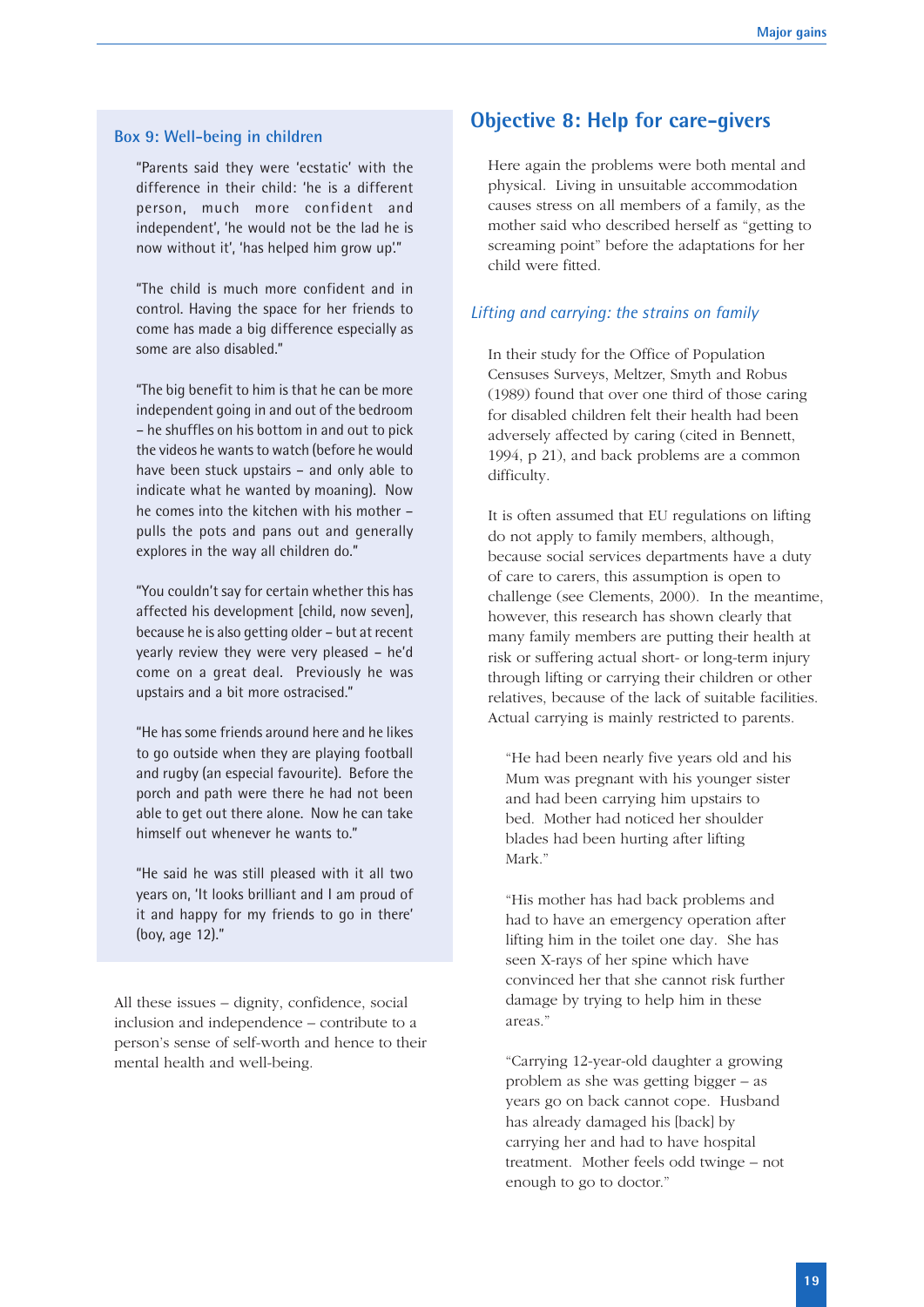Other carers, often not young themselves, are also at risk, however:

"Mr E couldn't lift his legs over into the bath. He also found it difficult to get downstairs in the night to go to the toilet and he was having to do this three to four times a night. They did get a commode to help, but it was a lot of work for Mrs E who wasn't in the best of health herself. Mrs E often had to help her husband with bathing which was hard as he was a big man. Also carrying the commode pan up and down stairs was hard."

#### *Positive outcomes for care-givers*

The reciprocity of support and interdependence of family members is something that emerged time and time again in interviews. If the family is helped the disabled person benefits; if the disabled person is helped the family benefits. (And if families are supported, the care they are giving will not break under the strain and the state and wider community will benefit.)

The evidence in Box 10 gives just a few examples of the positive outcomes from adaptations for family members in addition to the disabled person. These include physical relief (especially with regard to back strain), reduction of stress, gains for siblings and generally greater happiness within families. The comment from a boy that he is glad he no longer holds up his parents and brothers because he has his own bathroom shows how important it is to understand the interconnectedness of individual and family wellbeing.

Payne's small research study showed how the installation of bathing adaptations for children reduced the incidence of soft tissue injury to parents (Payne, 1998, p 32). This research also produced reports of reduced strain on backs. This is a subject with major financial implications, as a damaged back can cost the state dearly in medical treatment and lost employment.

#### **Box 10: Positive outcomes for carers and other family members**

"It took a lot of worry off the wife. She used to worry a lot. Now she can put him on the lift and know he will be safe."

"Both parents have back problems so there has been a noticeable improvement due to the reduction in lifting/handling for bathing particularly as child is quite heavy."

"The child said when he is in the shower he can do it all himself, whereas he was definitely struggling before when he had to use the bath. Everything is a lot quicker and it has made a big difference to him. Having his own bathroom means he does not hold up his parents and brother."

"The adaptations have enabled greater interaction between the children have allowed us [the parents] to keep an eye on *all* the children and have brought a warmth to the house."

"Benefits of adaptations: the final scheme has helped everyone in the family. It is safer for the carer and because Jason has his own area in the house there is some privacy provided for other children."

"For siblings? – Rest of the family? Sister thinks it's wonderful. All family has shower together – younger sister feels included. (The whole of our life revolves around older daughter.) Money well spent? Definitely. Can't imagine life without these adaptations. Can't think of anything we wanted extra or different."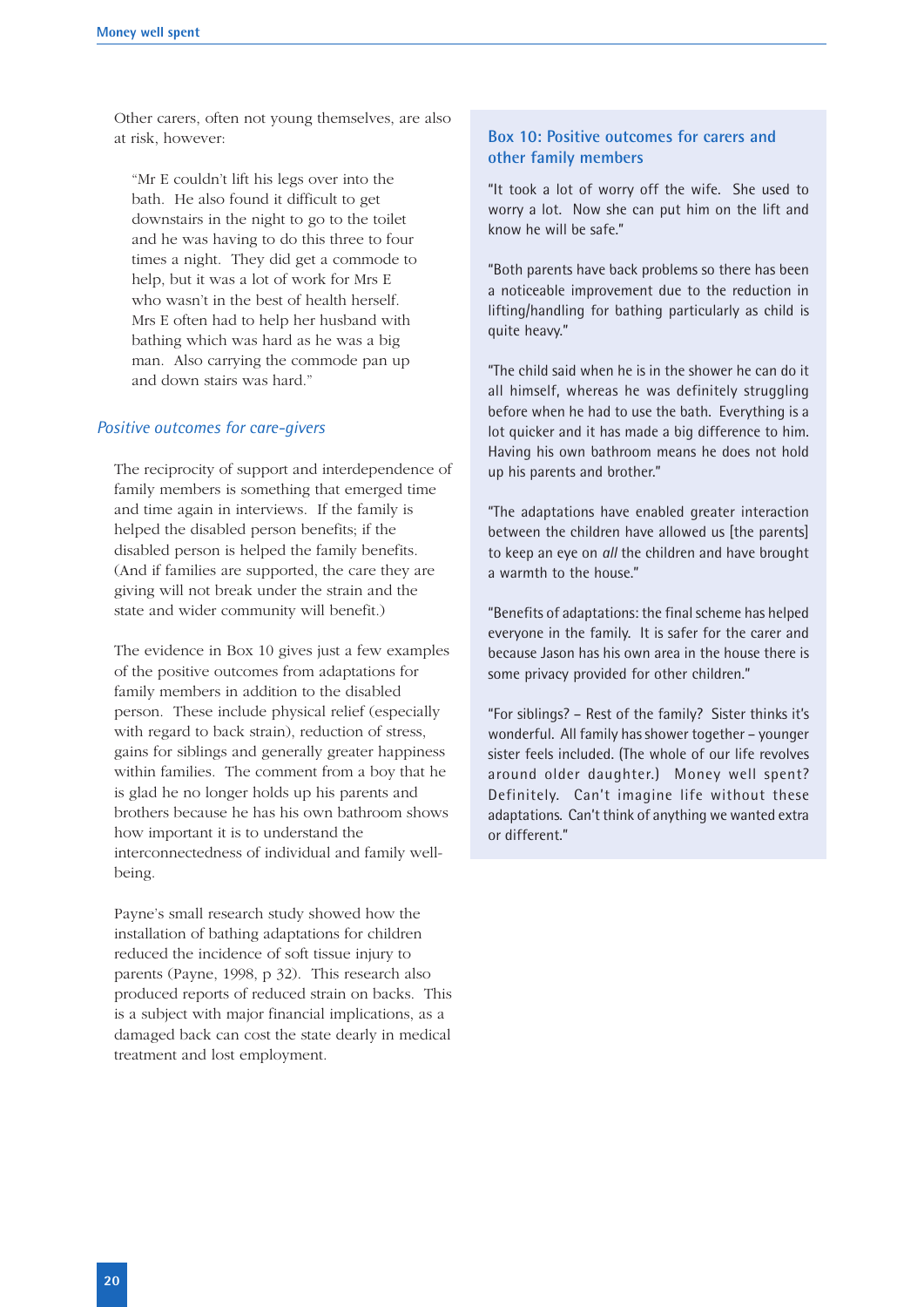# **Objective 9: Preventing admission to care**

For those who are disabled by their unsuitable housing, but would prefer not to go into residential care, adaptations can be the lifeline that makes all the difference. For others, 'preventative' adaptations that protect them from breaking a hip or becoming ill through cold and damp will also mean the ability to stay in their own homes. Almost 1 in 10 (6 out of 70) of the adults interviewed listed the specific achievement for the adaptation of preventing admission to care.

Box 11 gives some details. One person had been brought out of residential care and in four of the other five cases it was felt that, without the adaptations, admission would have been inevitable.

#### **Box 11: Avoiding care**

"Their grandmother had originally been in a home but she had not settled there so they decided to have her live with them."

"We could not have carried on without them. Husband would have had to go into a home. He wouldn't be at home with his family without it."

"If these had not been done, could not have gone on caring for mother at home. Before – when she was in a bedroom upstairs – it was dreadful. The living room was smelly – mother had a catheter but in her confusion pulled it out. Had to keep squirting air fresheners. Embarrassing for son, who hadn't realised what it would be like. Now mother sits in her own room and is perfectly happy. Watches TV, sometimes goes in the garden. Goes to daycare four days a week. Wears pads. Major incontinence problem is at night – but it's much easier for daughter to deal with now. Family have own space and privacy."

# **Conclusion**

**Evidence given in the chapter has shown how those who had received adaptations felt many objectives had been met because of the adaptations. Carers felt more supported, the health of disabled people and other family members improved, social isolation was overcome, and children began to flourish and develop in ways which would enhance their educational and life-course chances.**

**For individuals there were the simple benefits of such things as being able to go in and out, take a bath, keep warm, look after their families and live with dignity in their homes.**

**It is clear from these interviews that the power of major adaptations to transform lives is even greater and more dramatic than that of the smaller adaptations. When major adaptations are good, they are very, very good:**

**"I bless it every day."**

**"Who wouldn't be pleased and I don't care who knows."**

**"Money well spent? Definitely. Can't imagine life without these adaptations. Can't think of anything we wanted extra or different."**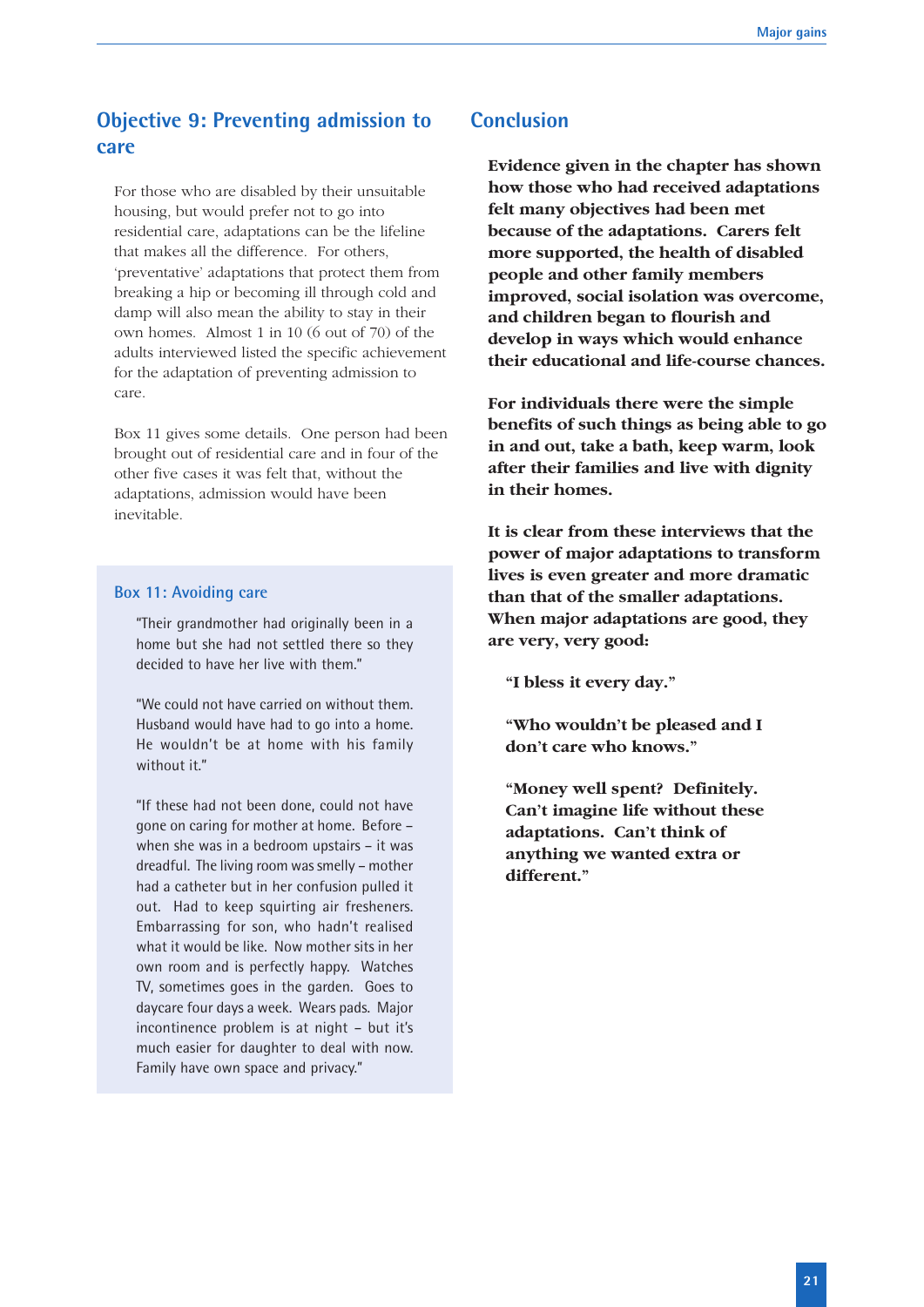

# **Major pains: problems and disasters with major adaptations**

Evidence of good outcomes was the major finding of this research. There were also, however, some serious problems common enough to appear endemic in the system as it is at present, and some downright disasters.

The officers who carried out the research felt that people were so grateful to have had any help at all that they were inclined to understate the defects, even when work was patently unsatisfactory. However, whenever someone who had given an interview gave a score less than 10 out of 10, they were encouraged to explain their reasons. Figure 1 shows the principal findings and Table 7 provides a more detailed breakdown.

The rest of this chapter will give detailed evidence to illustrate these issues that reduced the effectiveness of adaptations. Underlying causes of the problems, above all the issue of inadequate specification which means that some adaptations are virtually doomed from the start, will be pursued more analytically in Chapter 5.

#### **Figure 1: Principal causes of ineffective adaptations**



*Note:* Based on 80 causes given by 44 respondents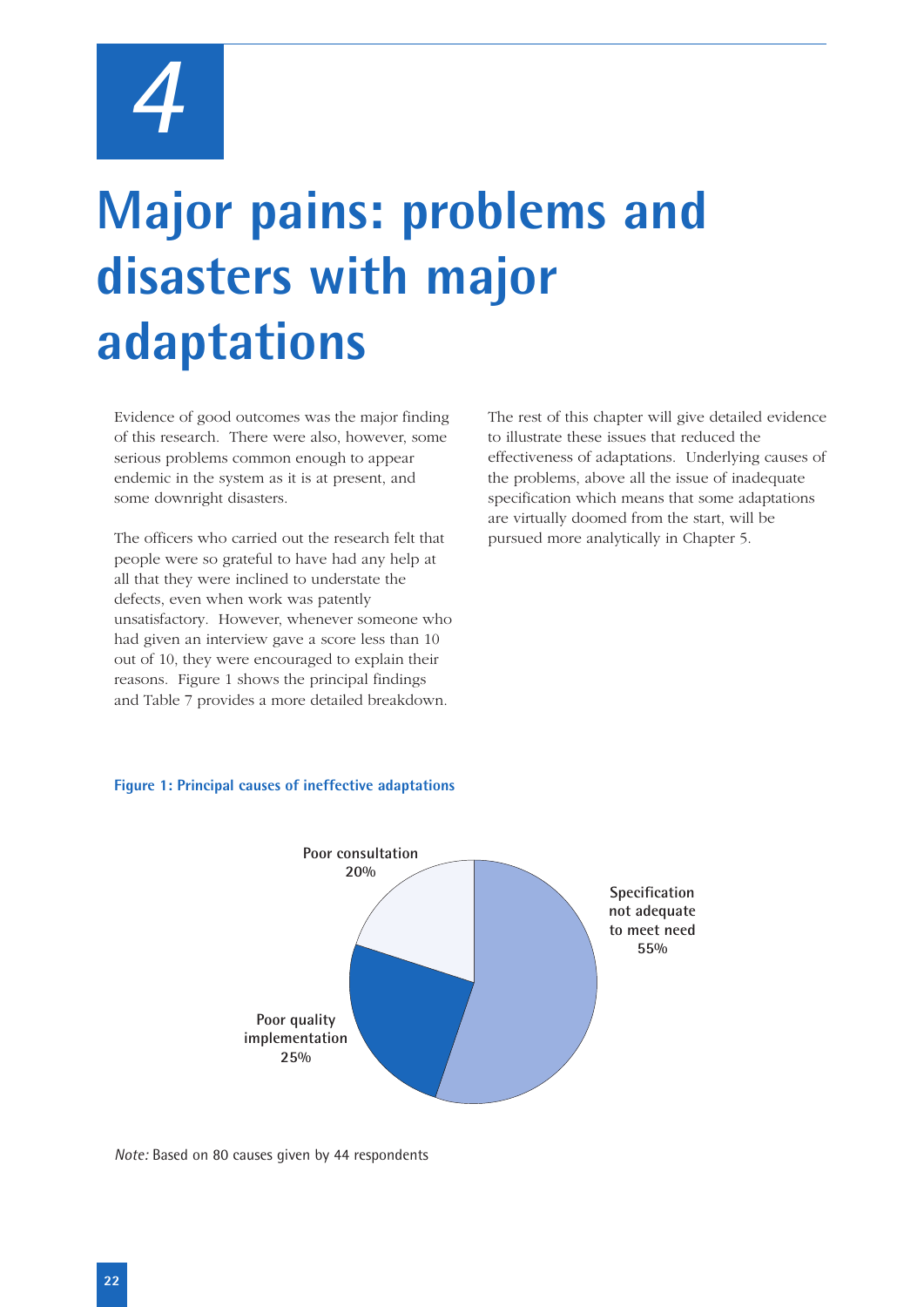#### **Table 7: Reasons for scores under 10 for effectiveness**

| 1. Processes of consultation and communication prior to specification |                |  |
|-----------------------------------------------------------------------|----------------|--|
| Not what was asked for                                                | 6              |  |
| Not adequately consulted                                              | $\sqrt{3}$     |  |
| Not listened to                                                       | 2              |  |
| Consultation process itself unsatisfactory                            | 2              |  |
| End result not what person expected                                   | 2              |  |
| Not adequately consulted about detail                                 | 1              |  |
| <b>Total</b>                                                          | 16             |  |
| 2. Poor quality implementation                                        |                |  |
| Poor quality building in general                                      | 14             |  |
| Remedies poor when problems arose                                     | 2              |  |
| Poor quality shower installation                                      | $\overline{2}$ |  |
| Specification not followed                                            | 1              |  |
| Adaptation not functioning properly                                   | 1              |  |
| <b>Total</b>                                                          | 20             |  |
| 3. Specification not adequate to meet need                            |                |  |
| Access provision unsatisfactory (from front, rear or both)            | 11             |  |
| Adaptation too small/no provision for child's growth                  | 10             |  |
| Detrimental to rest of family                                         | 7              |  |
| Too cold and/or damp                                                  | 6              |  |
| Independence still not quite attained                                 | 4              |  |
| Adaptation hard to use                                                | 4              |  |
| No access to kitchen                                                  | 1              |  |
| <b>Total</b>                                                          | 43             |  |

*Notes:* Based on 79 causes given by 44 respondents; 44 respondents out of 69 face-to-face interviewees gave one or more reasons for their adaptation not being wholly effective. The other 25 had no complaints. Those who had problems mainly listed one principal cause, but some gave more than one, up to a maximum of four in one case.

# **Bad workmanship and professional failure**

A number of adaptations were spoilt by bad workmanship:

"The builder was hopeless; he measured the floor wrong so that the flooring was cut too small, he put the wrong drain in so that the waste water from came back up through the drain in the floor when the toilet was flushed. He had to take up the floor to redo the drain but then measured the floor incorrectly again."

Poor quality professional supervision was another, connected problem. This applied to all tenures:

"New flat roof has leaked and door-frame fell off. The workmanship was poor and not properly overseen by council surveyor."

"The architect agent had not overseen the work properly. The grant had been paid to him to distribute to the contractors, which he had failed to do. The couple had recently been upset to receive a letter from one of the suppliers threatening court action if they did not pay the £7,000 which was still outstanding. They were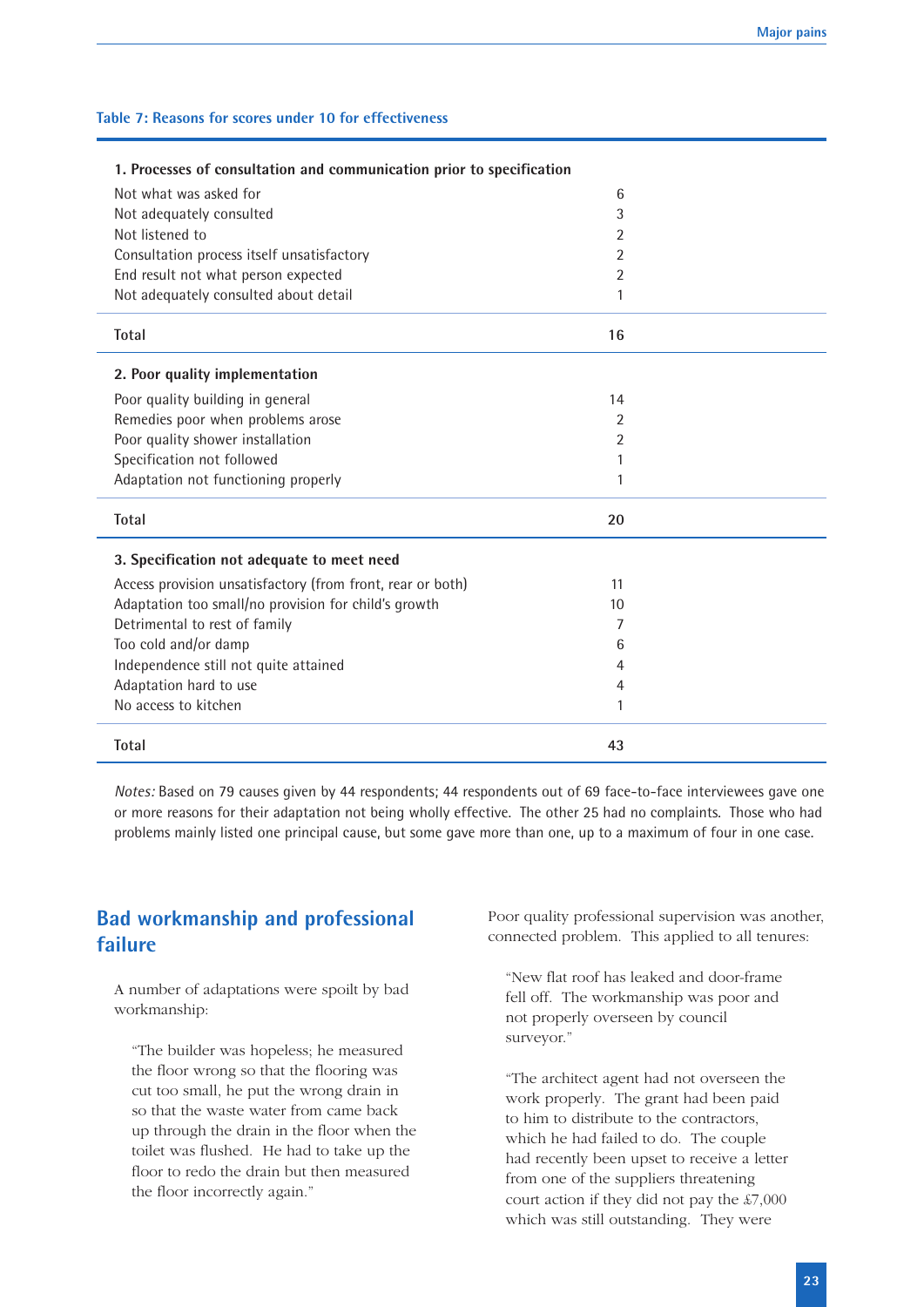concerned that this may affect their credit rating and had meant the supplier would not offer them a maintenance contract for the equipment. They had to take out a separate insurance on the lift, as the supplier would not even give them a quote due to the mix up with the payment. They paid £100 per year, plus parts."

Also, once things had gone wrong, it was commonly very hard to get them put right:

"The council paid the builders although the work was not finished. Then it was really difficult to get the builders back."

"Difficult to contact council. All you get is music playing and then put to a different place and more music playing."

# **Specification details not right ('more a disaster from start to finish')**

Many of the problems listed were not to do with workmanship but with the details of what was done, either because of the initial specification or because what was installed was not what had been specified. Either way, the difficulties could be pretty serious. This was especially common in the case of showers.

"Shower: is very grateful to have it but there are problems because it is not big enough. There is not enough room for the seat under the shower as respondent doesn't want to wash her hair when she has a shower (has a hairdresser who comes for that). Result is, although was meant to be able to sit, has to stand. Has to go very gingerly so as not to fall, and has to catch hold of the rail they've put in, but gets tangled up in the curtains. Has to be very, very careful when turning because of poor balance.

If the shower had been just a little bit longer, would have been able to sit down. Wasn't given any choice or taken to see or try out."

"The shower, unfortunately has not been a success. More a disaster from start to finish. The builders brought the wrong one – not the model she'd chosen. She

protested, but they had already ripped out the bath so instead of replacing the model they spent a week trying to modify it. Man from council came but when she said the shower was too small he said it was what had been ordered. When later she told the occupational therapist, the occupational therapist agreed it was not the right model (which had had an oblong base, not square). Problem is it is too small; respondent keeps hitting her arms and elbows on the grabrails. It's better than nothing, but not good."

The shower being too small was a common problem and potentially both painful and dangerous, especially for people with arthritis. If no seat was provided, there was a danger of falling. Some controls were out of reach, some could not be read by older people in a steamy atmosphere without their glasses, and there was a risk of scalding. Unsuitable screens meant carers getting completely soaked, unless they took a shower too. Sometimes there was a step up or down which could not be managed without help. One wheelchair user was provided with a shower that could not be accessed in her wheelchair. The noise of the pump necessary for some upstairs showers was also a problem, causing major complaints from neighbours. In several cases, there was no handrail, or nowhere to put soap or shampoo. In other cases, the room with the shower in was too cold to use at all in winter. The showers were sometimes also very awkward to clean, especially for a disabled person.

As far as level access showers are concerned, professionals say that design has improved greatly in recent years and should prevent some of the difficulties experienced by the people in the interviews. But these difficulties stand as an example of how important the *details* are in all adaptations (and explain why second-hand adaptations need to be regarded warily unless an assessment is done to ensure the details are right).

There were other types of adaptation where details undermined effectiveness.

"No light-switch near his bed for night time, so if he needs to get up at night he's in pitch dark. Has to shout for help at night (baby alarm had to be switched off as he plays music all night to shut out other more disruptive noises such as rain on the extension's flat roof)."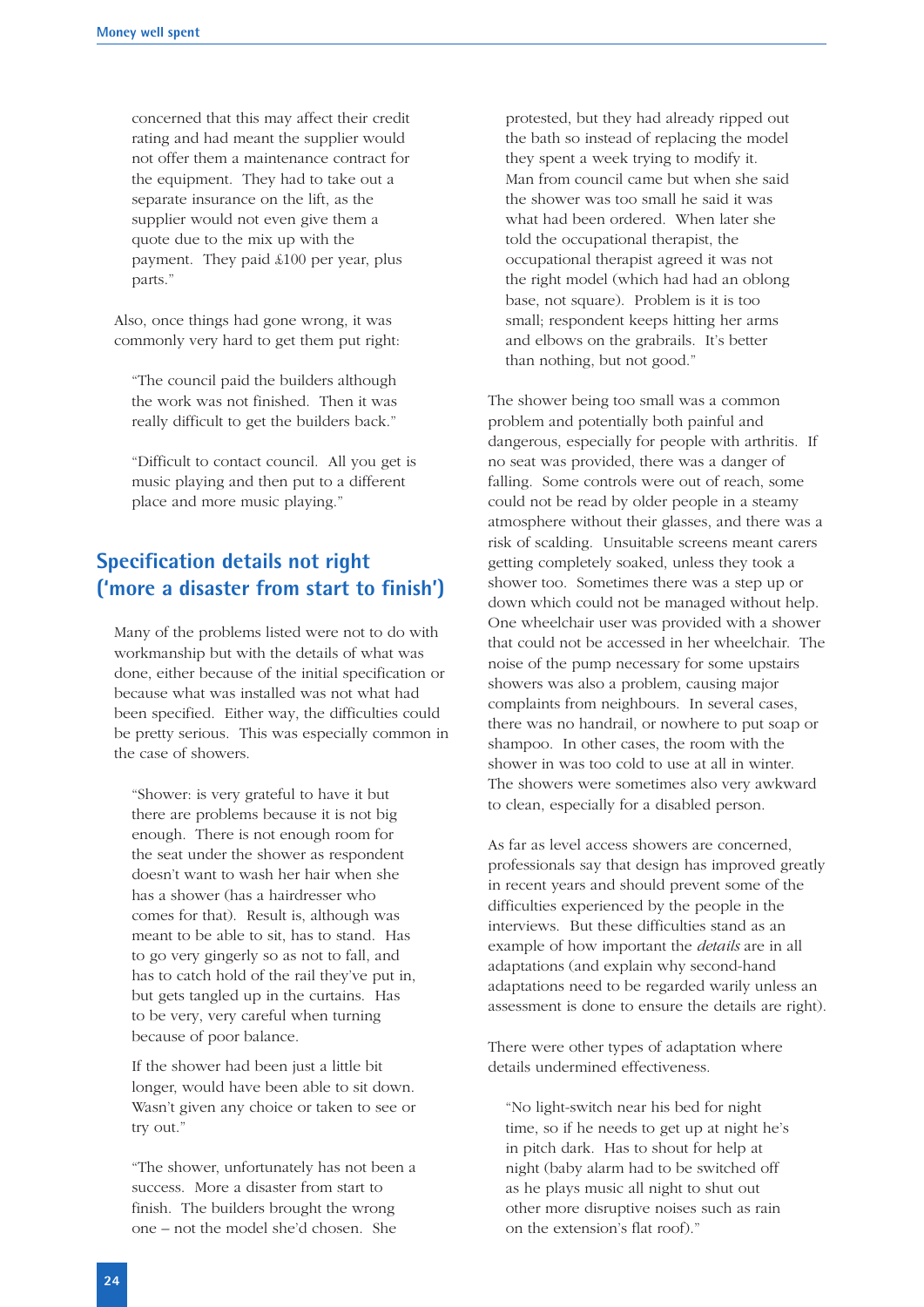"Window controls difficult to manage, making ventilation awkward to control."

"The intercom is in the hall and it takes time to get there. Sometimes people go before I can get there."

## **Omissions**

Also important are those things that were needed but were left out:

"The only disappointment is that I cannot move the basin independently (it can be adjusted, but only manually). If I had been living alone, I would have been given an electric one."

"She likes to cook, but cannot reach the kitchen cupboards."

"He still needs help when he is brought by the school bus. His Dad has to be at home at 3.30pm every day to help him over the step. He gets frustrated by not being able to do these things by himself."

"Access to play in the garden was recognised by the occupational therapist but did not happen due to cost constraints. They were told only about two weeks before the works started. This was very disappointing to the little girl and her mother."

# **Adaptations not meeting children's needs**

At 8.3, the average score out of 10 given by respondents for adaptations for children was the lowest of the three age groups, and the professionals gave only 7.8. The examples show how sometimes there is no ideal solution, particularly when insufficient space is the problem.

"First effects were not good. He didn't want to be on his own in a bedroom downstairs. The change was noticed at school and he went down. He's ok now – older and more knowing. And his other brother sometimes sleeps downstairs with him."

"Harry does not like to be out there on his own. He feels vulnerable in his bedroom at the back of the house."

It is not surprising that a young disabled child does not want to sleep alone downstairs when the rest of the family is upstairs – but sometimes the extension is the only way to provide what is needed. If this is the case, however, it has to be big enough:

"He needs someone with him at night, which was not really considered when the adaptation was being done. The problem with the lack of space in the bedroom will get worse, as they will be getting a hospital bed which is wider than his present bed, and he will need equipment to help him breath as well."

One officer commented that after the research they will never again specify a single-bed sized extension, understanding now the need always to have more room, including room for another person to sleep.

If a child's extension bedroom is likely to be a place where they spend much of their lives, it has to be adequate to fulfil that role, but often was not. In one example, a family described how their son's bed was placed in the front room during his frequent periods of bed-rest, while the displaced furniture was stored in his bedroom. This common upheaval was necessary because the room provided for him was too isolated from the family living room.

Lack of access to outdoor play space was raised many times:

"There is nowhere to play. He has dropknee fits so can only play in his own room. His room when it is done is to be his safe area." [Officers felt this 8-year-old should also have had a safe play area outside.]

The lack of access to outdoor play space was a cause of severe disappointment to many respondents. An adaptation disappointment is not the same as a one-off event that one can get over – it is something that has to be lived with day in day out – a continual source of regret or frustration.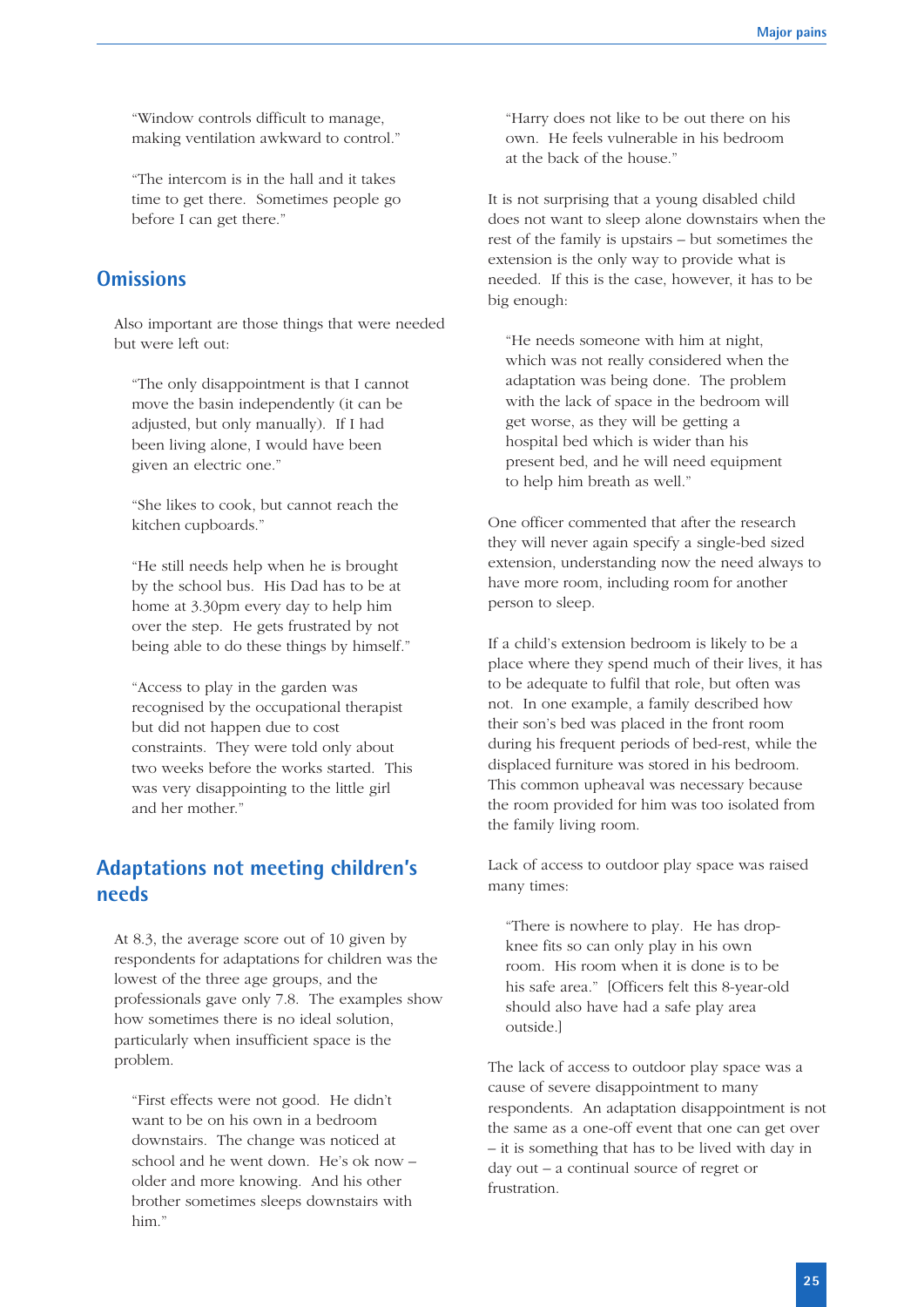It was also unusual for provision to be made for the disabled child to have access to the family kitchen:

"Kerry will never be able to use the kitchen due to size and lack of turning space."

Lack of storage was another key issue. The fact that a disabled child cannot have a special bike at home because there is no room to store it seems especially harsh:

"They have had a lot of equipment to store for her including a plinth, parallel bars, two wheelchairs and the bathmaster. She has also got a big three-wheeler bike, which they had to send into school because it had been too awkward to store at home. They were also waiting for a proper chair for her. Space was obviously quite a concern and they had applied to have a shed for storage but found that the Family Fund did not fund sheds."

There is one more point to be made specifically about adaptations for families with a disabled child, and that is to remember those who are cut off from any help at all by the current test of resources. From work elsewhere (Keep and Clarkson, 1994; Oldman and Beresford, 1998; Beresford and Oldman, 2000) we know this will include families suffering all the difficulties described in Chapter 3 and without *any* hope of help until the rules are changed and budgets increased, or until social services authorities are able to help more.

# **Insufficient space because of adaptation**

One family was given a through-floor lift out of a living room and into the biggest bedroom instead of an extension. The pressure on this mother is clearly terrible, and explains why extensions are provided.

"I've had to move from the front bedroom with the lift in so the girls can sleep in there, they need more space now they are older. I sleep in the back bedroom, which means I can't open the door properly with the double bed in. He sleeps in the small bedroom, which the wheelchair won't fit

in. There is not enough space for us all, especially upstairs. The bathroom has a hoist but its very difficult as there is not enough space. There is no storage space for all his equipment, his incontinence pads are downstairs under the stairs, that's were the wheelchair has to go as well."

Loss of space caused by adaptation could also be a problem for disabled adults. This was particularly the case with stair-lifts and throughfloor lifts, which took up space in small hallways or intruded into rooms. Several people expressed regret at losing a pantry or other storage space if this was converted into a shower. But space is more commonly an issue where there is a disabled child, partly because the dwelling is likely to have more people living in it.

## **Disasters**

Officers from several authorities discovered adaptations that had gone disastrously wrong.

"As the boy grew, it became increasingly difficult to lift him. Bedroom wasn't big enough to use the manual hoist. Applied for electric hoist but there was a two-year wait. Terrible in that time trying to cope with changing him: it was so awkward. In the end, wife injured her shoulder and was admitted to hospital. She was in four days, and son was taken into respite. Electric hoist has now been fitted. Whole adaptation is too small. No thought given to the fact that a child grows up. In his bedroom there is room for wardrobe, bed, table and hoist and nothing else. Has to have his computer in the kitchen: can't get into the bedroom. Ramp at the back is too steep – dangerous: footplates catch on it. Also there is no entrance at the back to give fire escape. Waiting for action on this but it may be two years."

In this case, the adaptation was doomed from the time the size of the extension was decided, for the anxiety, injury and need for respite care all followed from this. The next example also resulted from initial specification: an extension without adequate insulation and heating for a very frail child.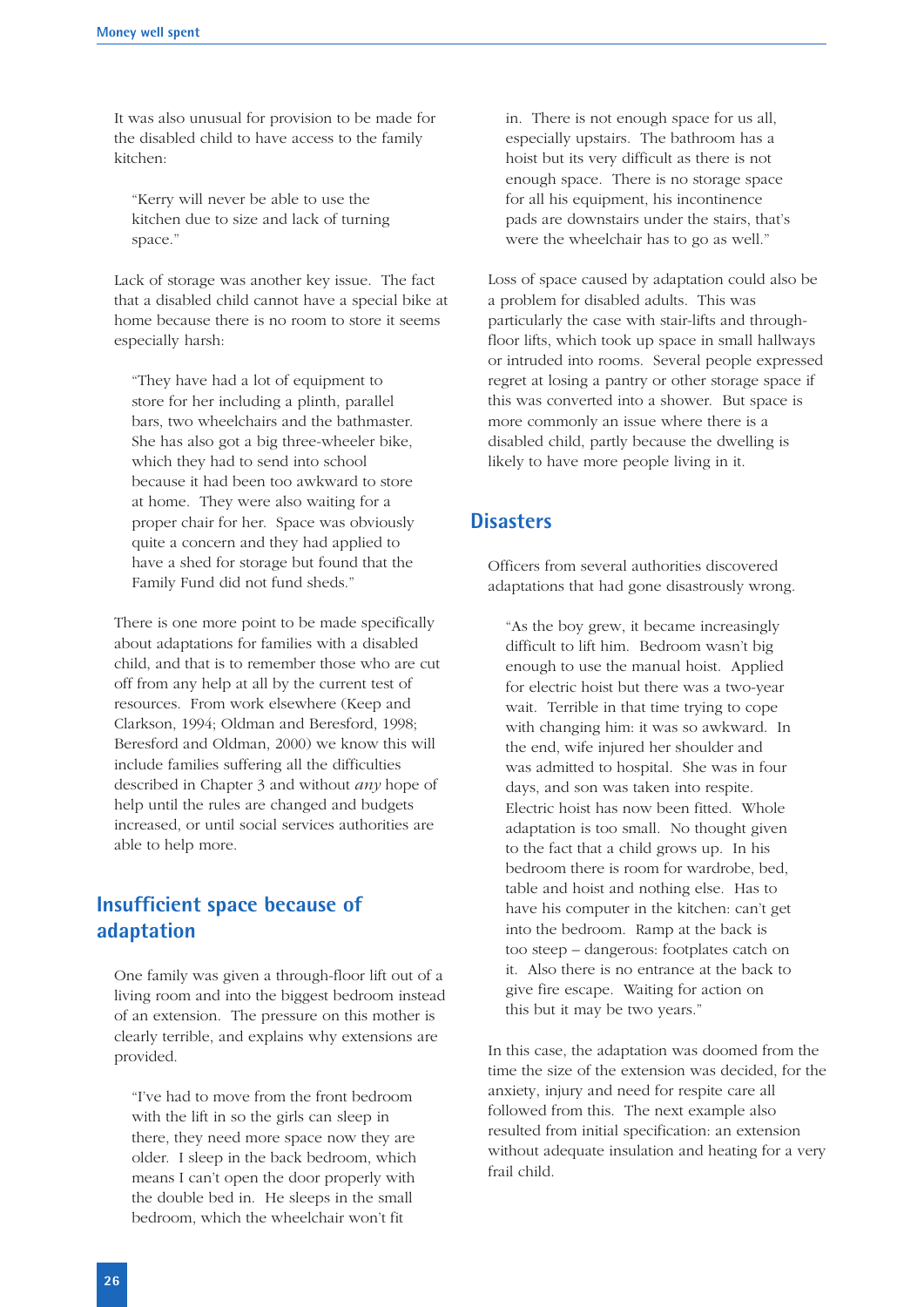"The adaptation has probably had a detrimental effect on child's health due to the bedroom extension being cold in winter months – child has a weak chest and has to use inhalers. He had pneumonia last October and was very ill in hospital for five weeks. Mother very worried about the effect of cold and damp on him – states that in very cold weather 'you can see your breath in the air'."

The mother, who has four other children, has to get up through the night in cold weather to check that this child is covered and warm.

Elsewhere, a couple who were provided with a double-bedroom extension heated with a single radiator tried valiantly to use it. Even with the addition of a convector heater, the room was 'like an ice box!'. After three winters the family admitted defeat and the disabled husband returned to sleeping on a sofa while his wife slept upstairs. The £13,000 spent on the adaptation was effectively wasted, for which the husband apologised, explaining they "couldn't use it just in the summer even, because of the difficulty of moving the furniture". He gave a score of 4 saying it would be 10 if the heating could be sorted out.

In another case, lack of heating was a problem but not the major one. The officers gave a score of 5 out of 10, commenting: "Through-floor lift was not used. Tracking hoists were not positioned so they could be used. Shower area very limited space. Bathroom lacked heating". This represents a very expensive mistake, as a through-floor lift and tracking hoists are both extremely costly items. In this case, the officers reported that the tracking hoists could not have been used because they were incorrectly positioned, but the lift was not used because (as the rest of the interview explained) it was not what was wanted.

One example, which concerned a person who had had a serious accident, was especially disturbing:

"When the lift was put in – the last thing that was done – she was able at last to go upstairs. Everything was wrong – even the wash basin. She went to use the shower and could not get in (it is not big enough for her wheelchair, so she has to

transfer to a commode on wheels and be pushed in; even then she can't get in unaided) as it has a lip all round it. Has now forgotten everything she learnt in hospital because hasn't been able to put it to use.

Back-door ramp is dangerous. She tried to use it and fell out of the wheelchair. Gradient too steep – like going over a cliff. Builders destroyed the lawn and patio – left it all like a tip.

Whole scenario of being in wheelchair has contributed to depression, so it's not easy to separate out how much caused by these 'adaptations'. Is in hell now – like prisoner in own home. Don't trust anyone and can't be bothered to get up. Terrified at what may happen to her husband because of his angina. And the adaptations are not just not right – they are dangerous.

The money (£35,000) has been totally thrown down the drain. Whoever's money it was it has been totally and utterly wasted (and all the cost of rehab wasted too)."

This sad story illustrates a system that had broken down, possibly in the turmoil of a reorganisation. Action has been taken by the relevant authorities to remedy this last case and some of the other individual problems but, regrettably, there is not normally any swift remedy for people with legitimate complaints, however serious, nor budget to put right what has gone wrong. People may not only face another long wait (up to two or three years), but may also feel unable to endure the disruption of more building work.

# **Conclusion**

**This chapter has contained examples of some problematic and some disastrous adaptations. Both must be balanced against the greater number of positive outcomes, but give cause for concern, because they represent lost opportunities and wasted resources.**

In the next chapter we will look at the lessons to be learned from the research about the causes of this kind of waste and ways to prevent it.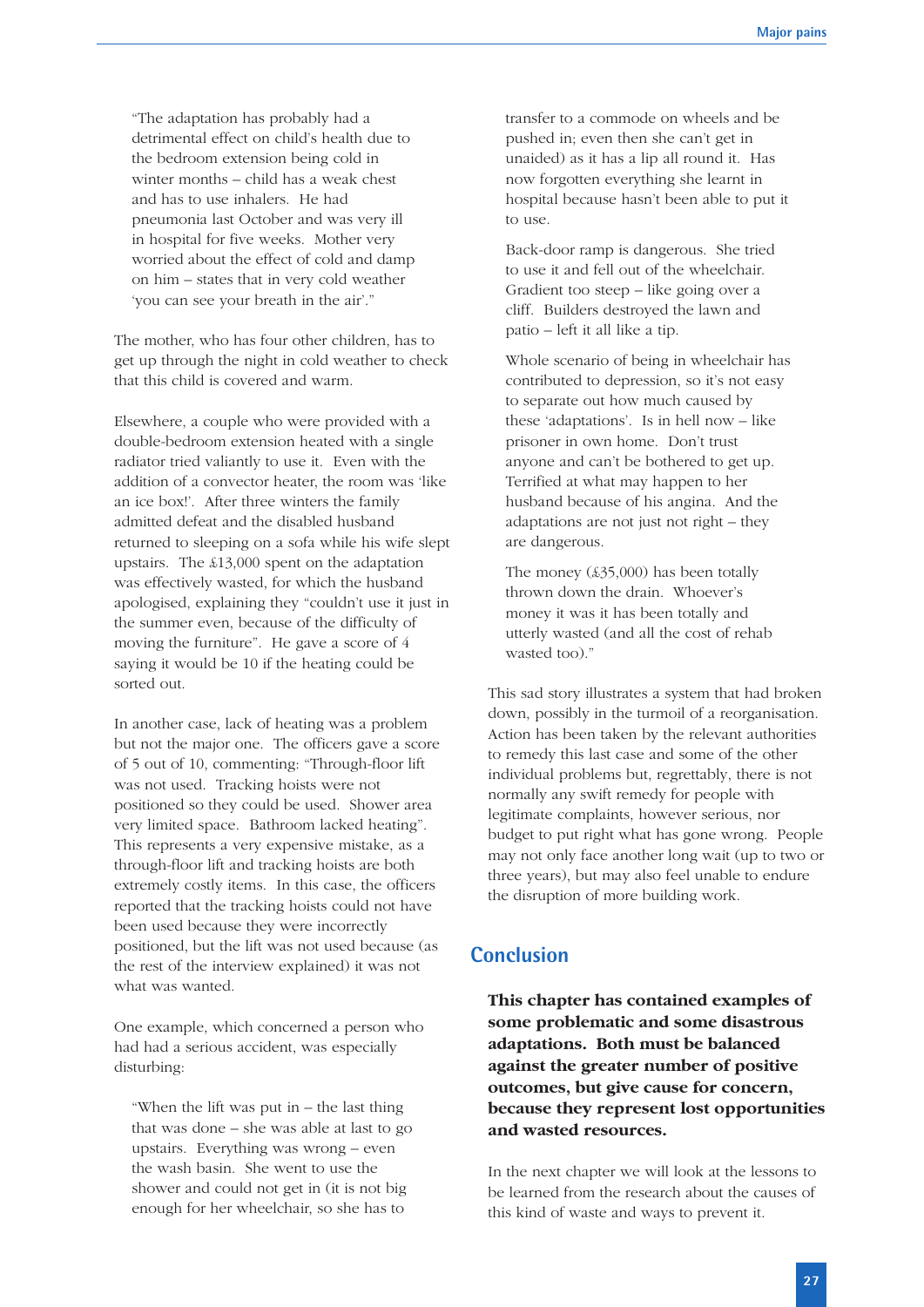*5*

# **Maximising effectiveness for major adaptations**

Any public sector manager who learns that £20,000 has been spent within her or his service to little purpose, or has even done harm, will be concerned about the waste and lost opportunity. What has this research shown to be the most common causes of 'waste' in adaptation spending, and how can it be prevented?

## **The causes of waste**

#### *Inadequate or compromised assessment or specification*

Assessment is the foundation on which all adaptations rest. Figure 1 (page 22) showed how the most common reason for unhappiness with adaptations related to the original assessment and specification. If problems of consultation, which are very closely related, are added in, the assessment-related problems outnumber those caused by implementation by three to one. These are cases that were 'doomed from the start' in that what was specified was never going to meet needs adequately.

There are two streams to this problem. Sometimes professionals do not use their practice interpretation skills well enough. In other cases, 'institutional' bad assessment or specification is caused by the pressures put on occupational therapists to compromise their professional judgement in order to meet other criteria.

*Shortcomings in 'practice interpretation'*

**Insufficient attention to detail:** Examples of this all too common problem were given in Chapter 4. Failure to get the details right causes much waste because, if you are disabled, the usefulness of a bar can be completely destroyed by its being six inches in the wrong place. The frustration of a too-high shelf or a shower switch that could not be reached was all the greater for having been preventable.

**Failure to consult adequately:** Consultation with service users is one of the four 'C's of Best Value. This is for hard-headed reasons, rather than sentimental ones and the evidence in this research bears this out. 'Consultation' in the local government context sometimes means general consultation with user groups on broad issues of policy and practice. In the context of major adaptations, the evidence suggests it must also mean direct consultation with every individual client at the time of assessment.

**Omitting to use the client's expertise:** There are two sources of expertise needed to make an effective adaptation. One is that of the professionals who know about disabling conditions in general and know what can be provided; the other is the expertise of the disabled person and family members who help to care for them, who know the unique factors about that individual. What is needed is a pooling of this expertise. Planning major adaptations without adequate consultation is akin to supplying a wedding dress without measuring the bride or asking her for her preferences.

The evidence from users on good and bad practice will speak for itself. The message to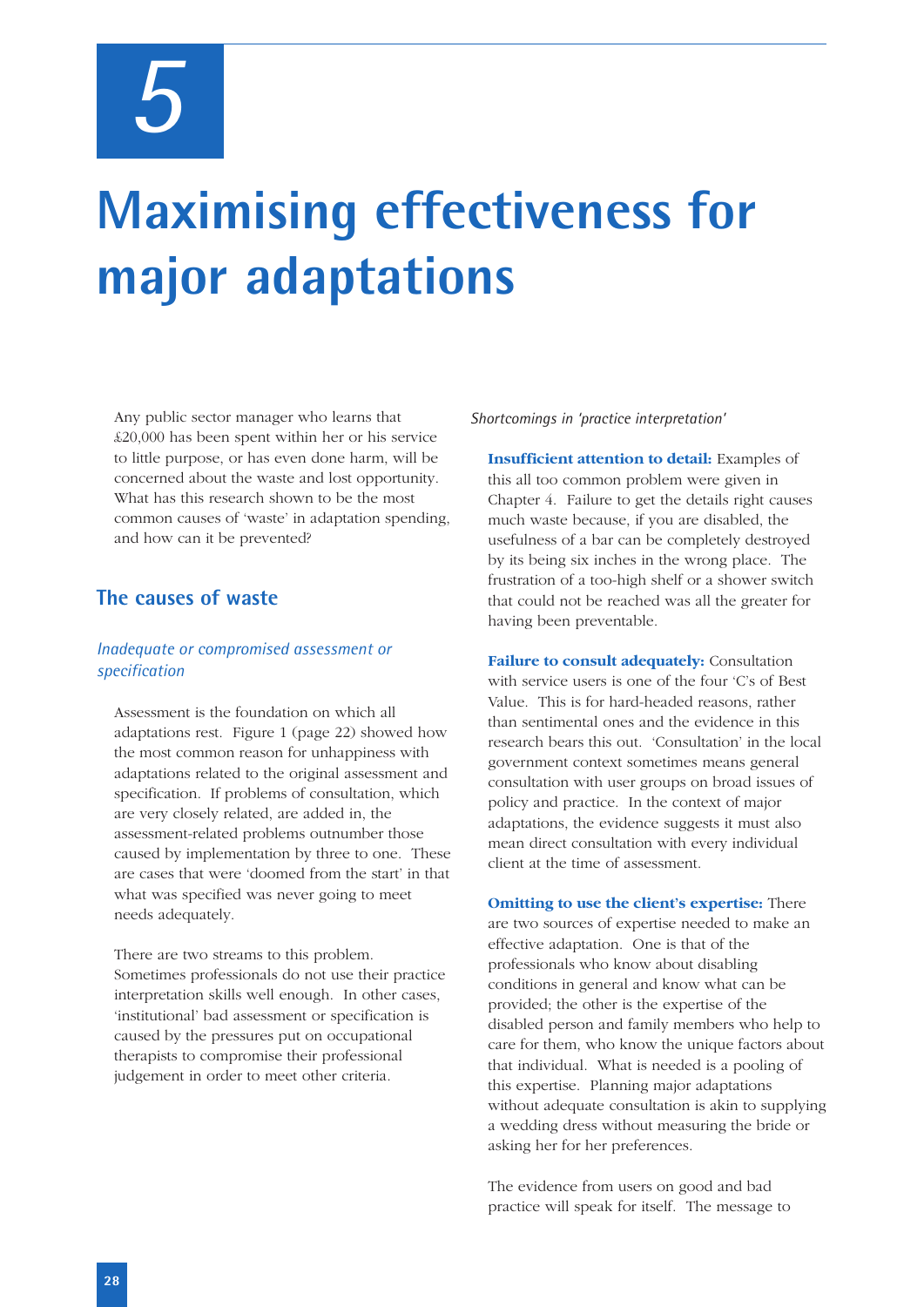managers of adaptation services (OT, environmental health or housing) is to ask them to connect assessment to consultation and to consider the costs and consequences of skimped consultation (skimped assessment), as presented in this research.

"The shower was not at all what was expected. She still couldn't shower properly due to pain and discomfort. People should show clients the designs. And make sure that they go into every detail."

"Alternatives were not really discussed in terms of choices of equipment, adaptations or moving. Opportunity not given to see walk-in shower in advance of work even though we had reservations about it."

In this second case, the officers found that the walk-in shower was not used at all. Other aspects of the adaptation were fine, but failure to hear the 'reservations' about the walk-in shower, or to spend more time explaining or showing what was planned, meant a wasted item fitted. A number of people felt that their own expertise with regard to their own or their child's disability was not heeded, so that the adaptations were much less effective than they might have been. The contrast with those who did feel consulted is striking.

"They told her what they were going to do and discussed it. She requested that the electrical installations were put inside a cupboard and they did it."

"They picked the colour of the floor and saw the plans and were consulted. There were two estimates and they were told they could have the higher of the two if they wanted to pay the difference."

The value of home improvement agencies in giving advocacy and support was also recorded several times:

"Once Care and Repair got involved it was brilliant. The surveyor personalised the plans, wanted to maintain the character of the house, made it look less clinical, more personal."

#### **Failure to understand and assess**

**psychological needs:** It is not just functional needs – to be able to bathe or get up the stairs – that have to be met, but the needs of the whole person, including need for self-respect, dignity and a sense of pride in the home. In fact, for the disabled person, the meeting of physical needs may come way below the meeting of emotional needs.

Moreover, for some at least, the first step of accepting the need for adaptation is itself extraordinarily difficult and painful:

"I had been advised by the hospital some time previously to apply for a stair-lift but refused to accept I needed one at that time."

"They wanted to consider her long-term needs. Mrs H said that this was hard, as she didn't really want to think about the possibility of things that she would not be able to do in the future."

The views expressed above tie in with what is known about the bad effects of being made to feel helpless (Seligman, c1975). Adaptations may eventually aid independence as defined by service users, but initially accepting the need for them may seriously undermine that precious commodity. When people are in need of adaptations, what they have lost is a major aspect of their home. The officers should therefore be thinking, 'Can we adapt in a way that gives the home back?', or at least asking the person to say what aspect is most important.

Professionals know that people will be at different points along the spectrum of coping. Some of those interviewed made comments such as 'ugly but functional' – indicating that they had come to terms with what was necessary to give them the independence they craved. Others were not ready, and forcing the wrong adaptations on them clearly did harm. The evidence of this is the low 'scores' and patent unhappiness of those who had been given intrusive, ugly adaptations that violated their home, constantly reinforced the dependency of the disabled person and reduced the chance of privacy of all family members.

The expensive and almost unused through-floor lifts were an example of this: "I did not want the step lift or the through-floor lift". So, too, was the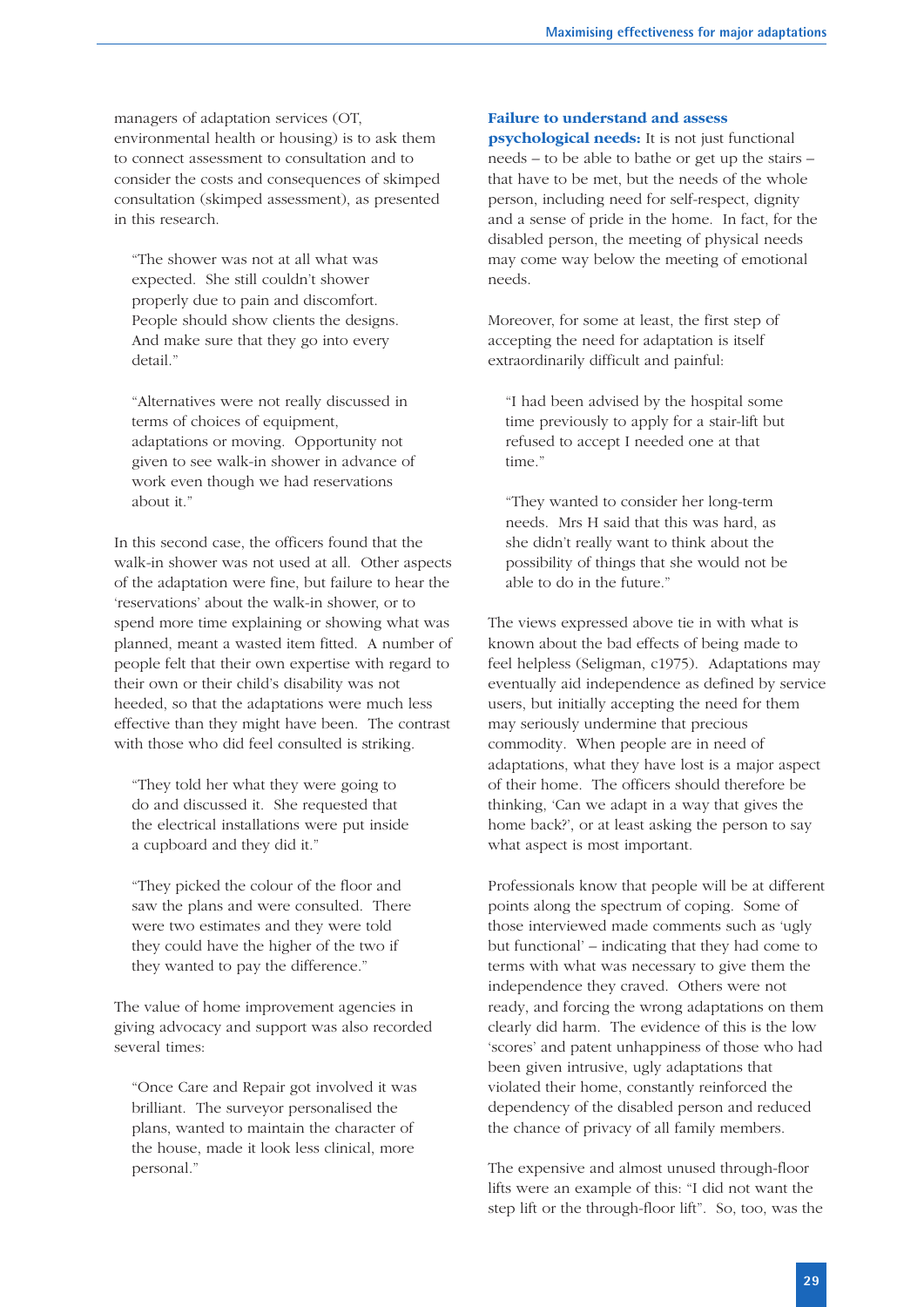"concrete pad monstrosity" supplied to one person instead of a ramp, or the area left "like a tip" where once there had been a beautiful garden and patio.

Officers in some of these cases, while noting the low scores (and giving very low scores themselves) wrote that the adaptation 'met the need' and ticked the box in the research pro forma that asked whether the psychological need was being met. But an adaptation that is hated and barely, if ever, used, is not 'meeting the need' and the money spent on it is wasted. That this is avoidable waste is shown by the many contrasting examples. Best adaptations can preserve or even add a new dimension to the home.

"The adaptation has really enhanced the house. They didn't feel it looked like a 'disabled facility' that would be off putting to people. This point was also particularly important for their son."

"Her friends have seen the lift and think it's cool."

#### *Policy-driven problems of compromised assessment and specification*

Compromised assessment and specification was more common and more wasteful on a large scale when it was driven by over-rigid policies outside the remit of individual officers. Examples were as follows.

#### **Failure to recognise the need for warmth:**

Chapter 4 contains examples of adaptations being wholly nullified by inadequate heating. This information adds to that already known about the extreme importance of warmth in making shower adaptations effective (Payne, 1998). Yet restrictions on heating provision were often the result of local policies.

One authority in the study had a rule, 'night storage heaters only' in all circumstances (the policy has since changed). In another area, the social services policy was for officers never to specify central heating unless challenged. Another authority had a policy of 'no gas' – even though mains existed in the street. The resultant choice for one user was, officers said, "between frozen and de-frost".

**Failure to recognise the need for space:** The failure to recognise space considerations manifested itself most commonly in the provision of too-small extensions – especially in the provision of extensions for children that were not capable of being altered as they grew or as their needs changed. No room for a parent to sleep beside a terminally ill child, no room for a hoist, no room for a computer or for a friend in a wheelchair to come in to play, no room even for a bedside light. Problems like these were common and widespread – all stemming from pressure to keep adaptation costs to a minimum.

The guidance on DFGs in DoE Circular 17/96 states that the adaptation will not be considered to have met its purpose if the burden on the carer is not significantly reduced (DoE, 1996, Annex 1, para 49). Adaptations that are too small fall into this category. The case given in Chapter  $4$  (p 26) shows the tangible costs to the public purse of an inadequately sized extension. In this example, there was no room for a manual hoist so the carer ended up spending four days in hospital with an injured shoulder while the child had to be taken into respite care.

Lack of space was felt even more acutely where a through-floor lift was provided instead of an extension and actually reduced the total available floor space. One authority spent £21,000 and £17,000 respectively on two adaptations of this type that:

- achieved almost no improvement for either the child or the family;
- increased overcrowding; and
- reduced the value of the council-owned properties.

The families – one of four people, one of five, both in three-bedroom properties – scored 5 out of 10 and 7 out of 10 respectively for their adaptations, in an area where the most common score was 10. The officers gave scores of 6 and 5. In the second case, where there were two children in wheelchairs, the officers concluded that the lift was not used.

The terrible overcrowding experienced by the family in the first case *after* and *because of* the adaptation is described under the heading 'Insufficient space after adaptation' in Chapter 4.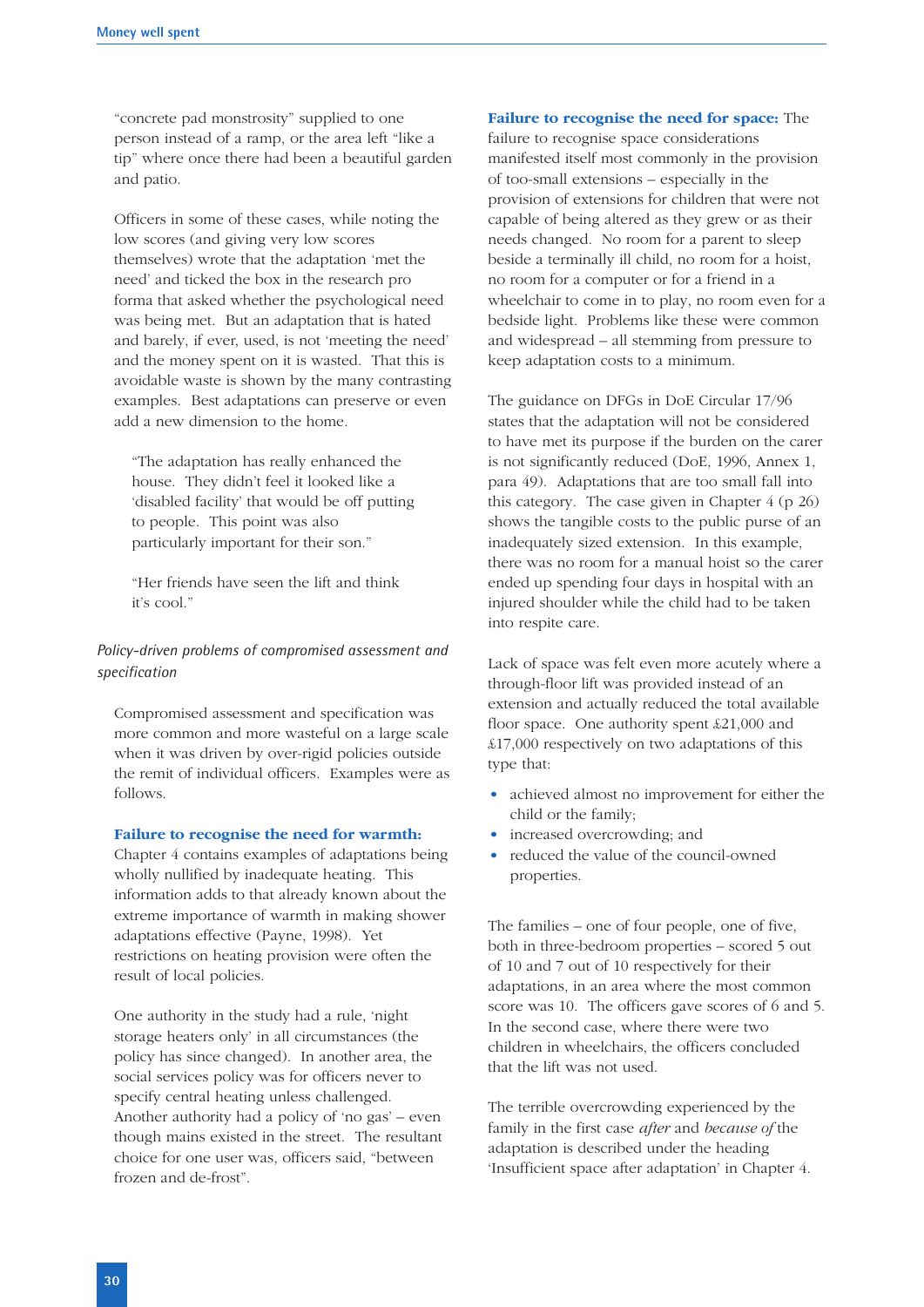It seems clear that the decision in these cases not to provide an extension meant that the money spent was spent without any useful outcome, and was in fact even harmful. An important contrast is the case of a parent in a different authority who, coming up against similar pressure to accept a lift, "insisted on an extension, as the importance of this was stressed by other families in the same position that she knew about". The total spent on this extension scheme, including the applicant's contribution of £3,309, was £23,309. This was only £2,100 more than the cost of the throughfloor lift scheme but secured an effectiveness score of 10 out of 10 rather than 5 out of 10. There was reduced stress on the carer and reduced strain in the family.

**Persistence of 'Poor Law' thinking?:** It appears that these cases of the reluctance to provide extensions are not just about money. Throughfloor lifts can be excellent, but they are expensive, so why are they being provided when not wanted? Perhaps the cause is the product of a deep-seated tradition in Britain of not supplying through the public purse anything that is intrinsically attractive, for fear of fraudulent applications. 'Extensions' and gas central heating are things that everyone aspires to and should therefore not be offered if something less desirable could be substituted. This can be traced in an unbroken line back to the 'Poor Law' reforms of 1834 and is not replicated in continental Europe. It is a tradition that is worth challenging because, while it appears to protect public money, it may be causing waste.

Both mothers in the contrasting cases described above were aware that their child's life might be short and that there would be a question about the longer-term use of the money. The mother with the extension was not very concerned about the future, saying, when asked, only that she supposed it wouldn't be difficult to move if they ever had to, and that the value of the house had probably increased. The mother with the through-floor lift showed her understanding of the pressure on council properties and her anger at the wastefulness and short-sightedness of what had happened when she said:

"If I'd had the extension and if anything had happened to him I would have moved, but now I will not move. They will have to take all this out."

**Persistence of medicalised model:** The individual (medicalised) model of disability (see Appendix B) is still widely in evidence in social services and other authorities' definitions of need (including the VAT rules). The 1970 Chronically Sick and Disabled Persons' Act, rather than the 1996 Housing Grants, Construction and Regeneration Act, tends to be followed in matters of assessment. The later Act asserts the rights of disabled people more specifically and lies more within the social model of disability. Within the individual model, people (especially older people) are liable to be told that they do not qualify for a bathing adaptation unless they have a 'medical' need, and other very ordinary human requirements are liable to be dismissed as 'wants, not needs'. The persistence of the medicalised individual model may be mainly a defence against a shortage of resources, but it may also be a habit of thought that should now be reconsidered.

**Failure to recognise cultural diversity:** Officers who saw a family where the teenage grandsons helped to care for their grandfather by helping him to have a shower were impressed. The corollary of such family care in Asian families (among others), however, is a general need for enough space to lead the normal life of an extended family culture. This expects as a norm to have large family gatherings in the home, to plan ahead to have room for married children to live for a while, and to offer prolonged hospitality to visiting relatives. This is often the reason why people have chosen to live in older homes with larger rooms and with at least two living rooms, and why it is not appropriate to imply that they are being unreasonable when they seek to keep this space.

"The couple did not feel that they had really been listened to. While the adaptations had been for their father, the house was for all the family and they had to consider what their family needed both then and in the future."

Understanding cultural differences is hard because it requires an understanding of where the issue fits into a whole, coherent but sometimes different outlook on life.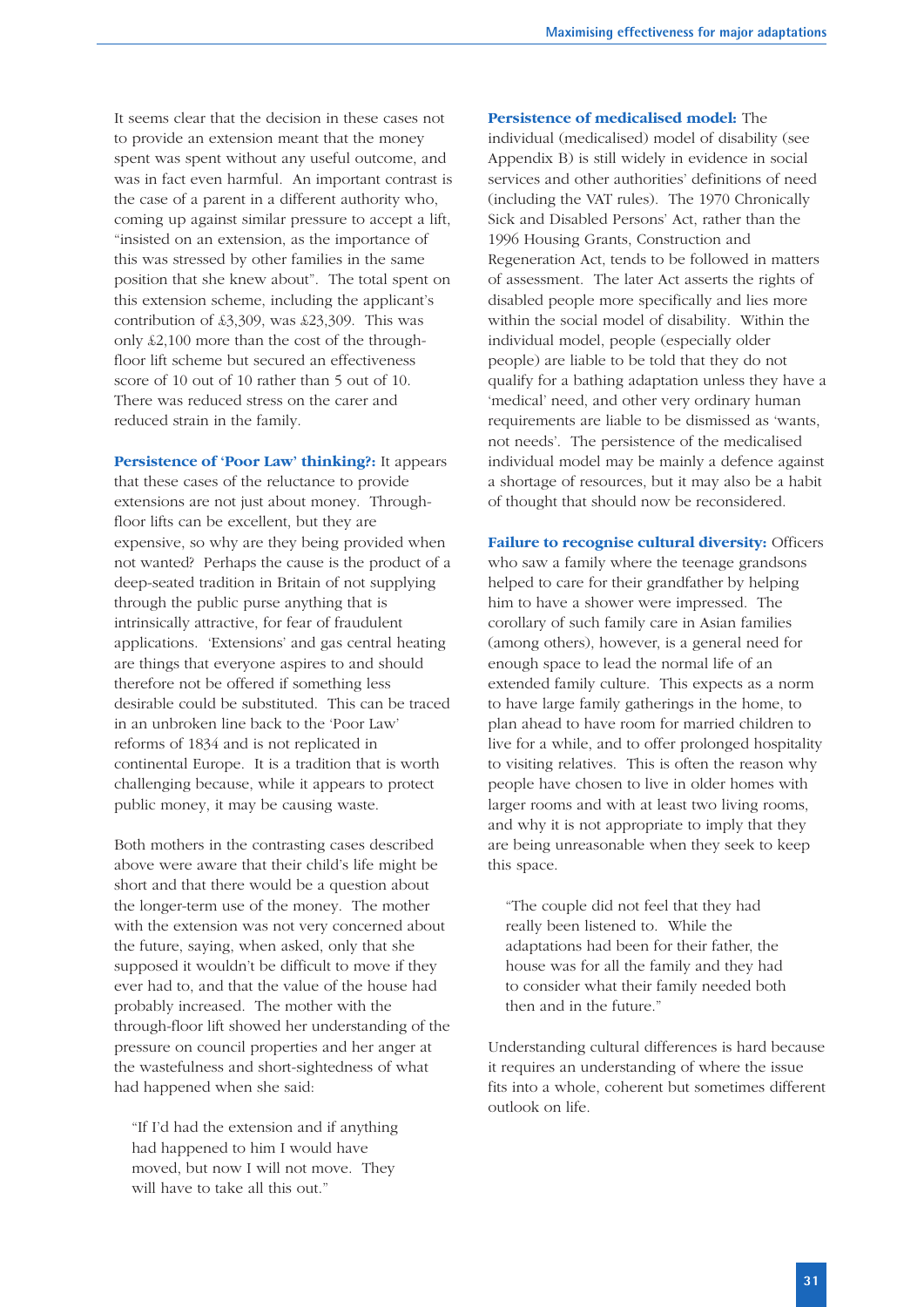**Tendency to forget the needs of the whole family, including carers:** This relates closely to the issue of cultural diversity.

In determining the needs of the disabled person, consideration should be given to the particular household group in which the disabled occupant resides so that any adaptations being contemplated do not cause strain on the household which may lead to breakdown of the present care arrangements. For instance, a relevant factor might be the continued privacy of the disabled person or carer following the completion of works. (DoE, 1996, Annex 1, para 48)

The inclusion of this provision in the guidance to the DFG legislation shows the common sense of those who drafted it. But it also highlights the gap that too often exists between government guidance and policy implementation.

#### *Other causes of waste*

#### *Inadequate ongoing consultation and supervision during the work*

The case cited in Chapter 4 in which the respondent felt that £35,000 had been utterly wasted (p 27) represents all the other cases where there was inadequate liaison between occupational therapists, housing officers and builders, and no system for regular consultation with the client during the work. The woman was paralysed, a wheelchair user, and present in the house, but the builders continued installing adaptations suitable only for an ambulant person.

This was an extreme example, but not unique. Occupational therapists must be allowed time to re-visit their clients at the crucial stages when work is in progress. Leaving out such check-up visits because there are long waits for first assessment is more risky than efficient. By contrast, one very satisfied client described how the occupational therapist came back when the housing officer came, and came again when the builders were about to start work. The client said, "she didn't know what she would have done without the occupational therapist, who was wonderful and still is". Staying Put/Care and Repair Agencies were also mentioned, for their consistent and long-term support and availability

when needed. Surveyors can judge the quality of building work but, unless very experienced cannot know whether what is being installed is suitable. This is why time for liaison and communication between the professionals and with the client must be built into the strategic planning of adaptation services.

#### *Delay*

This research was focused on outcomes rather than processes, but the impact of the long waits for assessment and implementation were found to be having serious effects on outcomes. There were assessments that were 18 months out of date – accidents and hospitalisation happened during this waiting time and other conditions, including mental health worsened. Habits of dependency became established in children and were hard to unlearn and crucial opportunities for independence and development were lost.

#### *Inadequate resources to do the job*

#### **Inadequate staffing levels and capital budgets:**

Many of the practices or problems listed above may be fostered in all areas by inadequate staffing ratios and inadequate funding. When budgets and staff levels are too low overall the result is delay with all its costly consequences. Where too few professional staff are employed, there will be reduced quality assessment and inadequate supervision of the expensive work in hand. Inadequate budgets result in rigid rules that lead to inappropriate and wasteful adaptations.

**Grant limit too low:** The grant limit of £20,000 in England, £24,000 in Wales, was said by participating officers to be purchasing less and less, and affecting specification. It was especially leading to downsizing of adaptations for children in order to come within budget. They reported that the limit was now so tight that the only way builders could get their estimates within it was to cut corners with poor quality materials and workmanship. Waste is also caused when the problem is overcome by giving a second grant, as enlarging a space is more costly than providing it in the first place.

Occupational therapists say their specification is affected by budgets and the grant limit because social services might be required to 'top up' if the need has been assessed and the housing authority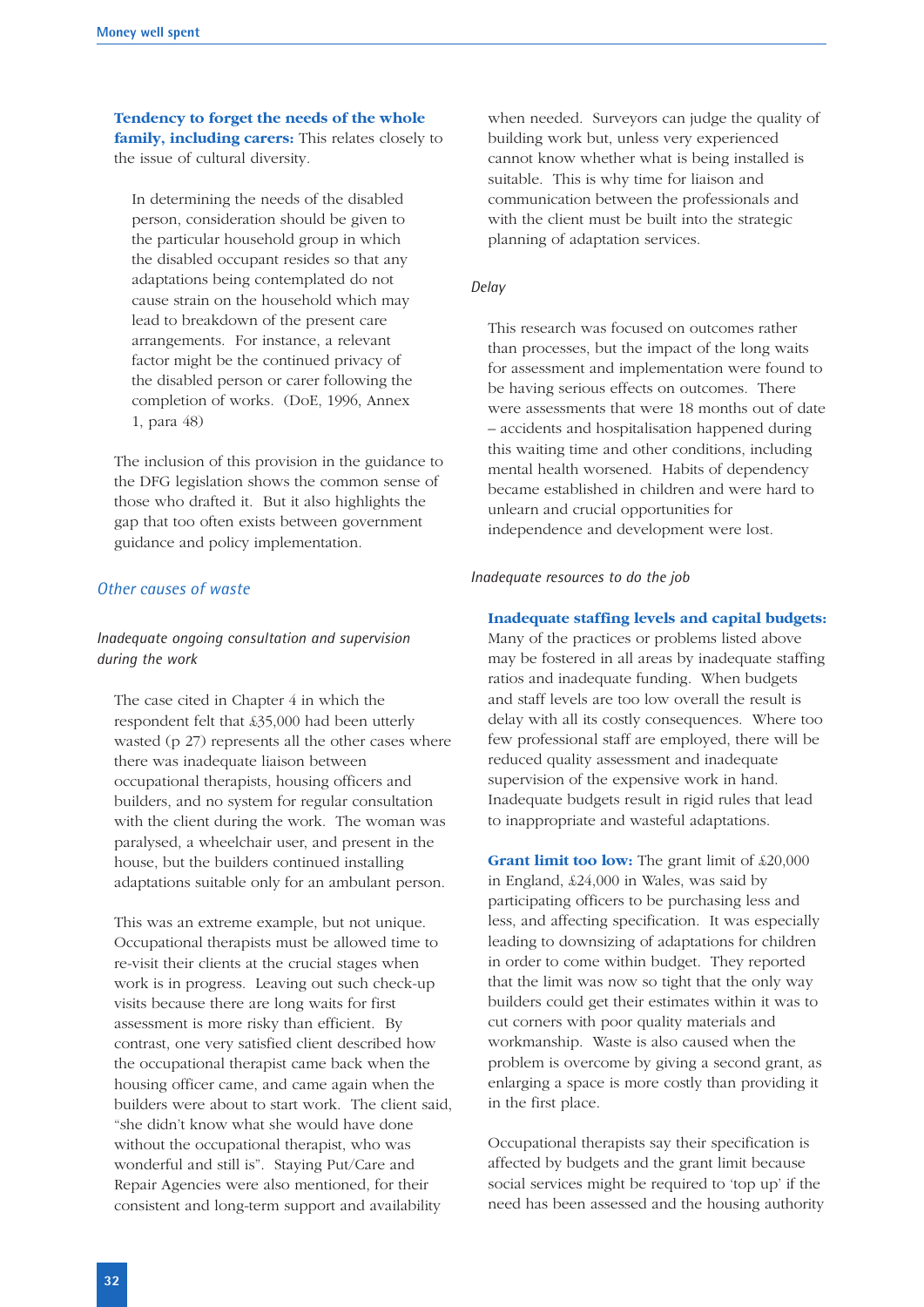is unable to afford to fund the work. They were afraid to discuss what was really needed with clients for fear of raising expectations. There was also a reluctance to bring in specialist therapists (for example, for children or sensory impairment) because they would say what was actually needed. In all these ways the grant limit contributes to the type of waste caused by inadequate provision found in this research.

Officers discussing this issue were also aware that a raising of the grant limit carries the risk that builders will simply raise their charges in line with the new limit. One solution to this might be a removal of the limit, in line with the situation between September 1990 and April 1993 where there was no limit, or making it much higher, as in the period April 1993-January 1994 when the limit was £50,000. As earlier work has shown (Heywood with Smart, 1996, Chapter 12), at this time there was not a vast increase in extravagant spending.

This evidence is still important in considering the true impact of grant ceilings. Could it be that such limits cause more waste than they prevent?

#### **Lack of adaptation-related subsidy for council**

**tenants:** Adaptations for owner-occupiers and RSL tenants who go through the DFG system attract a subsidy of 60% from central government in England (the system in Wales is different). Adaptations to council properties get no subsidy directly related to the costs of the adaptations carried out, and there is no ring-fenced budget for adaptations as there is for private sector housing in England. Instead, expenditure must come from the same budget that would pay for schemes of modernising and improvements for all tenants. Whatever the ins and outs of the arguments for this, the effect on local authorities is that many try to keep the cost limits of adaptations to their own stock even lower than the DFG limit. A limit of £12,000 was set in one area in the study. If the work was to cost more, the family were required to move, but the evidence from this research was that such moves had been neither cheap nor effective. As it is, the different rules mean that ineffective, inadequately sized and inadequately heated adaptations are more likely in council housing than in the private sector.

**Pressure of 'lowest quote' culture:** There were a number of examples in which careful assessment and specification was undermined by the policy of accepting the lowest quote. This led to stair-lifts being fitted which did not meet the person's needs as specified (for example, did not have a seat that turned as required).

**The Test of Resources for DFG:** At present the Test of Resources for DFG means that some families are unable to secure adaptations at all. Officers were concerned that in some cases where families were unable to pay their assessed contributions, they were being left without help or advice from social services, even though the adaptation was badly needed. The preventative, developmental and educational benefits of adaptations, as demonstrated in this research, are therefore lost, while health and social security costs are likely to result.

**Problems with moving as an option:** It is often said that if adaptations are expensive moving will be a better option. The evidence of this research challenges that assumption, at least in the case of families. In two cases, council tenants had been moved into a property deemed more suitable by professionals and had then had adaptations. In both cases this proved a costly and disastrous failure. The minimal gains in space did not outweigh the disadvantages of an unsuitable location. Both families gave very low scores and one needed to move again. The problem is that social landlords are unlikely to own properties *in the right location* for the family's needs that are *significantly more suitable*, that is, with the generous space standards that are really needed. Some RSLs have a fine track record in custombuilding suitable properties for families with a disabled member, and some local authorities have made good use of this willingness, but the process is slow and location is critical.

For owners, the problem is different. Some might want to move but not be able to afford it – first because moving itself costs many thousands of pounds and, second, because families are likely to need bigger, and therefore more expensive housing. If the grant available for adaptation could be used to assist a move where this would achieve a better outcome, this could provide better value for money. The government's proposal to make this possible is therefore to be greatly welcomed. In a consultation paper of March 2001 (DETR, 2001b), it is suggested that local authorities should have the power to use discretionary grants to help people with the cost of buying another property when this is a better option than adapting their own home.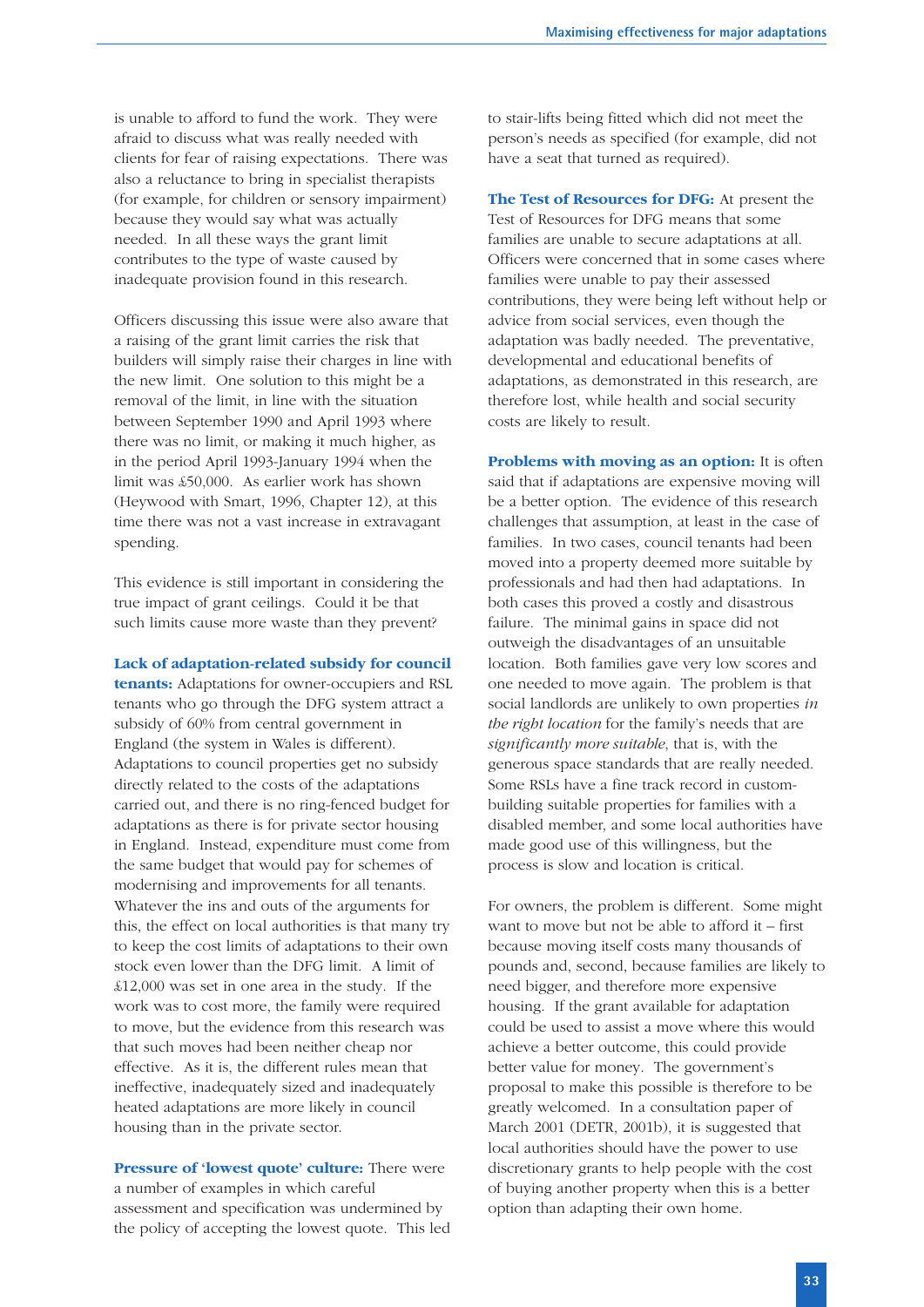#### **Figure 2: The cycles of skimping**



#### *Conclusion on causes of waste*

The research has shown how, in the matter of waste, one thing can lead to another. This is summarised in Figure 2, which shows how a shortage of resources leads to skimped assessments and policies which impede professional judgement, causing poor assessments that lead in turn to money wastefully spent.

Shortage of resources, however, is not the only issue, for, in matters of consultation and assessment, there are changes in policies and habits of thinking that could, without extra expenditure, quickly lead to some more effective adaptations.

# **Calculating value for money in adaptations**

This section outlines the information the research has produced so far and suggests some different ways of considering this important issue**.**

Table 8 represents the figures for 67 major adaptations in six local authorities. Information was not always available. One authority did not supply this information and data were not available for the telephone interviews.

#### *Who pays?*

Although it was not possible to obtain financial information for all the cases of major adaptation in this research, we do have information from the files from six authorities for a total of 67 major adaptations. The capital costs of supplying these adaptations varied from £800 to £45,968; the average being £9,657 and the median £5,890. Table 8 gives a breakdown of the sources of funding. This shows that 96.7% of the costs were funded from the public purse. The largest contribution by far, 95.9%, was from housing sources. About a quarter of all the costs were borne by housing revenue accounts with no direct subsidy relating to adaptation. Social services departments contributed only one top-up grant (of £5,189) in these 67 cases. (There were also two social services loans, totalling £10,471 but these will be repaid, so only the lost interest would ultimately be a cost.) Four of these 67 cases were housing association tenants, but there was no record of funding from The Housing Corporation or any RSL.

Householders and social services departments will both have incurred additional costs in terms of maintenance contracts for lifts (in the order of £100-£150 per year). Social services will also have paid for a proportion of minor adaptations, but we did not collect this information on this occasion.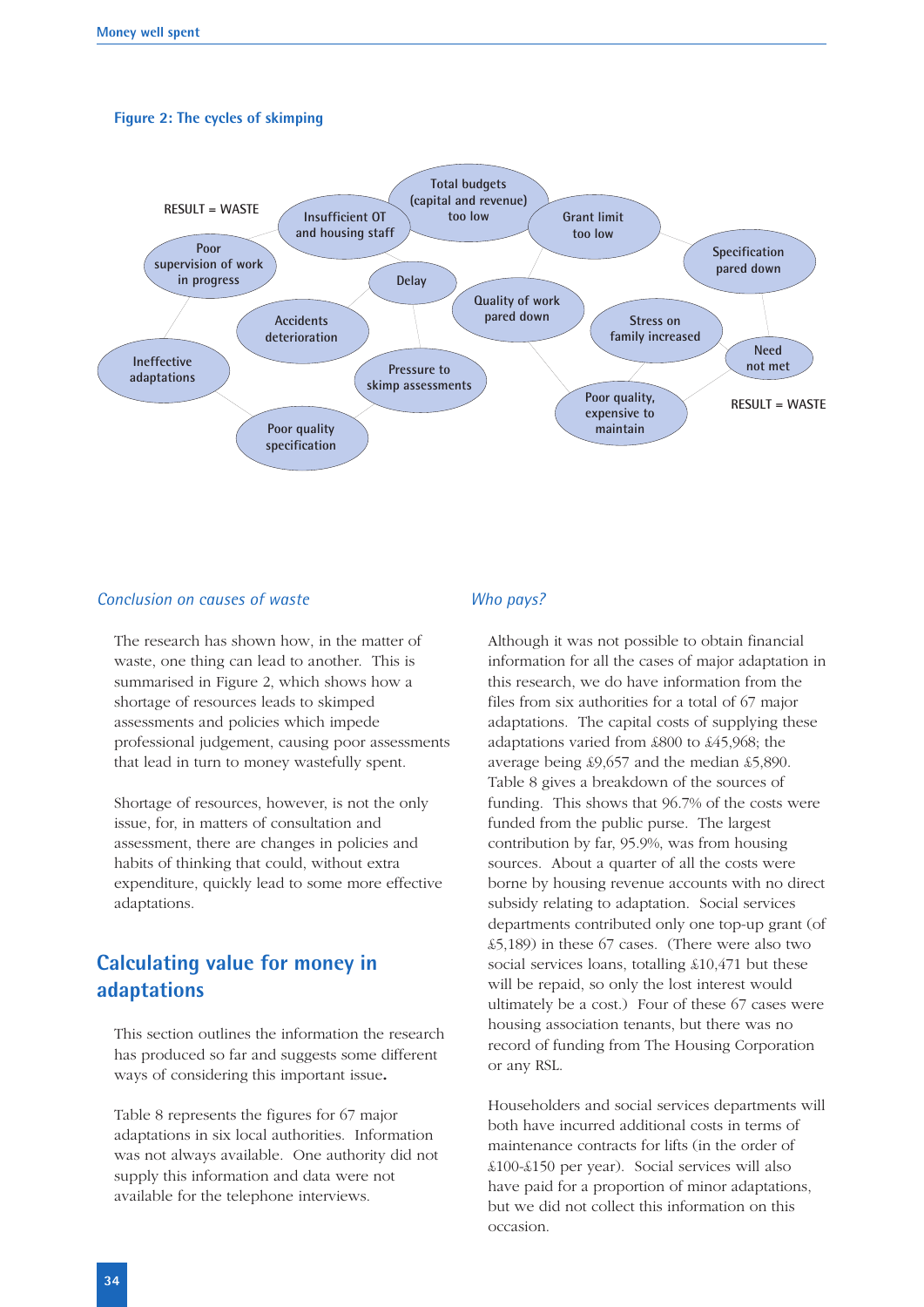| Source of funding                          | Number of cases<br>using this source* | <b>Total spent from</b><br>this source $(E)$ | % of all spending |
|--------------------------------------------|---------------------------------------|----------------------------------------------|-------------------|
| Mandatory DFG<br>Discretionary DFG, Walest | 48<br>8                               | 404,225<br>71,782                            | 71.9              |
| Discretionary DFG, England <sup>+</sup>    |                                       | 49                                           |                   |
| Householders' contributions to DFG         | 19                                    | 12,527                                       | 1.9               |
| Social services top-up                     |                                       | 5.189                                        | 0.8               |
| Housing revenue account                    | 16                                    | 158,506                                      | 24.0              |
| Housing Corporation/RSL funding§           | $\Omega$                              | $\Omega$                                     | 0                 |
| Householder payments for extras            | 6                                     | 10.046                                       | 1.5               |
| All sources                                | 67                                    | 662,324                                      | 100.0             |

#### **Table 8: Costs and funding sources of major adaptations in this study**

\* More than one source may have been used for one adaptation, so totals are more than 67.

† Through a quirk of the grant system, discretionary DFG was used instead of mandatory DFG in the Welsh cases. ‡ This figure of £49 is not a misprint!

§ Four of these 67 cases (5.9%) were housing association properties at the time the adaptation was done.

Perhaps the most startling figure in this table is the solitary discretionary grant for England of £49.

#### *Who benefits?*

Table 9 shows some of the beneficiaries of adaptations. The benefits to individuals and their families are the most immediate, but the qualitative evidence given in preceding chapters has indicated how social services and health providers also benefit from reduced demand (less need for care, less onerous or risky work for professional carers, less accidents, less likelihood of depression). One woman was specifically

| <b>Individuals</b>               | Improved dignity, privacy, independence, health (physical and mental), social inclusion<br>Opportunities for education and employment                                                                                               |
|----------------------------------|-------------------------------------------------------------------------------------------------------------------------------------------------------------------------------------------------------------------------------------|
| <b>Family carers</b>             | Reduced physical and mental strain<br>More freedom and peace of mind                                                                                                                                                                |
| Other family members             | Improved social inclusion<br>Improved educational chances                                                                                                                                                                           |
| Health providers                 | Fewer accidents to treat<br>Fewer hospital admissions<br>Reduced costs of drugs and GP time for depression and physical illnesses                                                                                                   |
| Social care providers            | Fewer demands on carers – either reduced hours or reduced risk of injury to carers<br>Prevention of admission to residential care                                                                                                   |
| Department of Social<br>Security | Prevention of injuries leading to short- or long-term sickness and unemployment<br>benefits for carers<br>Increased likelihood of employment for disabled people – and for carers when disabled<br>people are made more independent |

#### **Table 9: Beneficiaries of adaptations**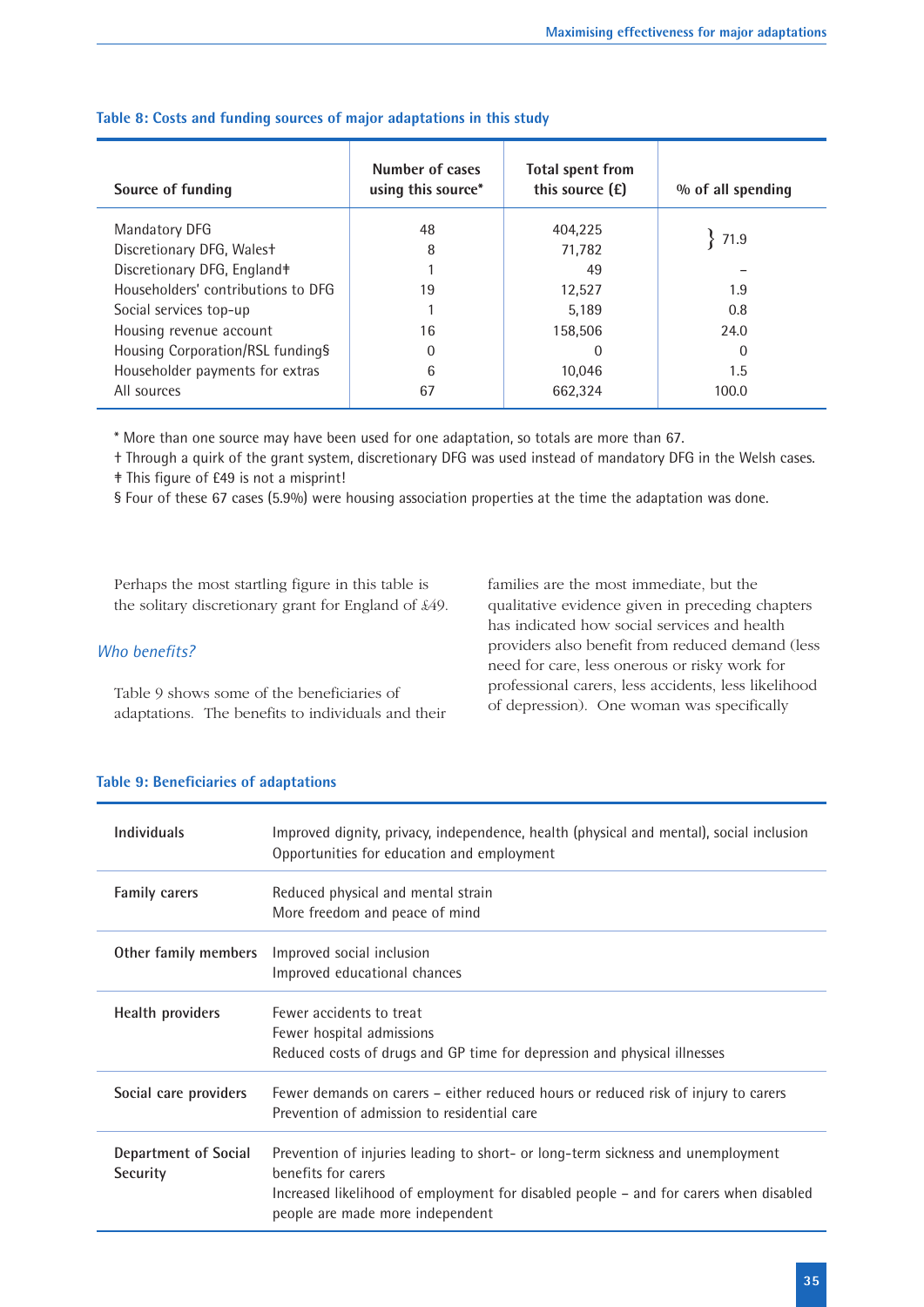enabled by the adaptations to continue working, although, strangely, adaptations to enable a person to work are still only 'discretionary'.

#### *Measuring costs and benefits*

This research produced a number of examples of tangible (but not quantifiable) costs to the health service of failure to provide adaptations (broken limbs, injured backs, pneumonia, hospital admissions) and qualitative evidence of improved health – physical and mental – following adaptation.

It was noted earlier that, because once an adaptation is installed it may be in service a long time, this should be built into the cost/benefit equation. For example, evidence was collected in the interviews about whether the adaptation had reduced the burden of care. This will have principally affected family members, but also relates to professionals. It is now understood that one of the most economical ways of reducing the burden on the public purse is to give timely support to unpaid carers. A total of 39 respondents said this was an outcome in their case. A filter for these particular cases applied to the database showed that the adaptations had been in place for an average of 3.57 years (2,227 weeks) and had cost an average of £10,569. If this is broken down into weeks it amounts to an average of £4.74 a week to reduce the burden of care on either a family carer or on paid carers, which is less than the cost of providing one hour's care. The adaptation will probably have also conferred other benefits – but just in terms of helping with lifting, carrying and strain this added value for time helps to put large capital costs into perspective. If prevention of admission to residential care were considered, the same technique could be used.

In a similar way, just as simple handrails were found to be benefiting widows and friends even after the original recipient died, so major adaptations may benefit more than one person in a household and thus give added value. In our sample there were 13 cases in which the adaptation was benefiting an extra disabled person, and the average time the adpatation had already been in use was 2.7 years. At an average cost of £10,861, this equates to a cost of £6.40 per week for a single person, but only £3.20 per week if the second beneficiary is taken into account.

#### *The value of the stock*

There has been a tendency to regard improved property value as something to be avoided in adaptation. A new approach would be to regard the housing stock (whoever owns it) as a national asset and take the view that if money is to be spent on a property it would be viewed all the more positively if it enhanced its value. (This is akin to deciding that it is a good thing rather than a bad thing if an adaptation benefits the whole family.) Positive encouragement to make adaptations as attractive and home-enhancing as possible would help improve the value of these large-scale capital investments.

#### *Costing options*

In the 'Option Appraisal' or 'Most Satisfactory Course of Action' systems used by housing and environmental health officers, it is normal to consider and cost a range of options. This is, of course, also represented in the 'challenge' part of Best Value.

When someone is disabled by their housing the options are:

- do nothing
- adapt the existing home
- move home
- move home and adapt.

So far, the costs of 'doing nothing' and of 'adapting the existing home' have been considered, but not the comparative costs and benefits of moving or moving and adaptation.

#### *Moving as an option*

As indicated above, there were cases in this research in which the property was so completely unsuitable and difficult to adapt that, although thousands of pounds were spent, little was achieved. Some owners indicated that they would like to have moved but could not afford to. Moreover, for families with children, what would usually be needed is help to buy a home with *more space*, which would normally mean somewhere more expensive.

At present, the idea of helping a family to increase the value of their equity by buying a bigger house might seem strange to controllers of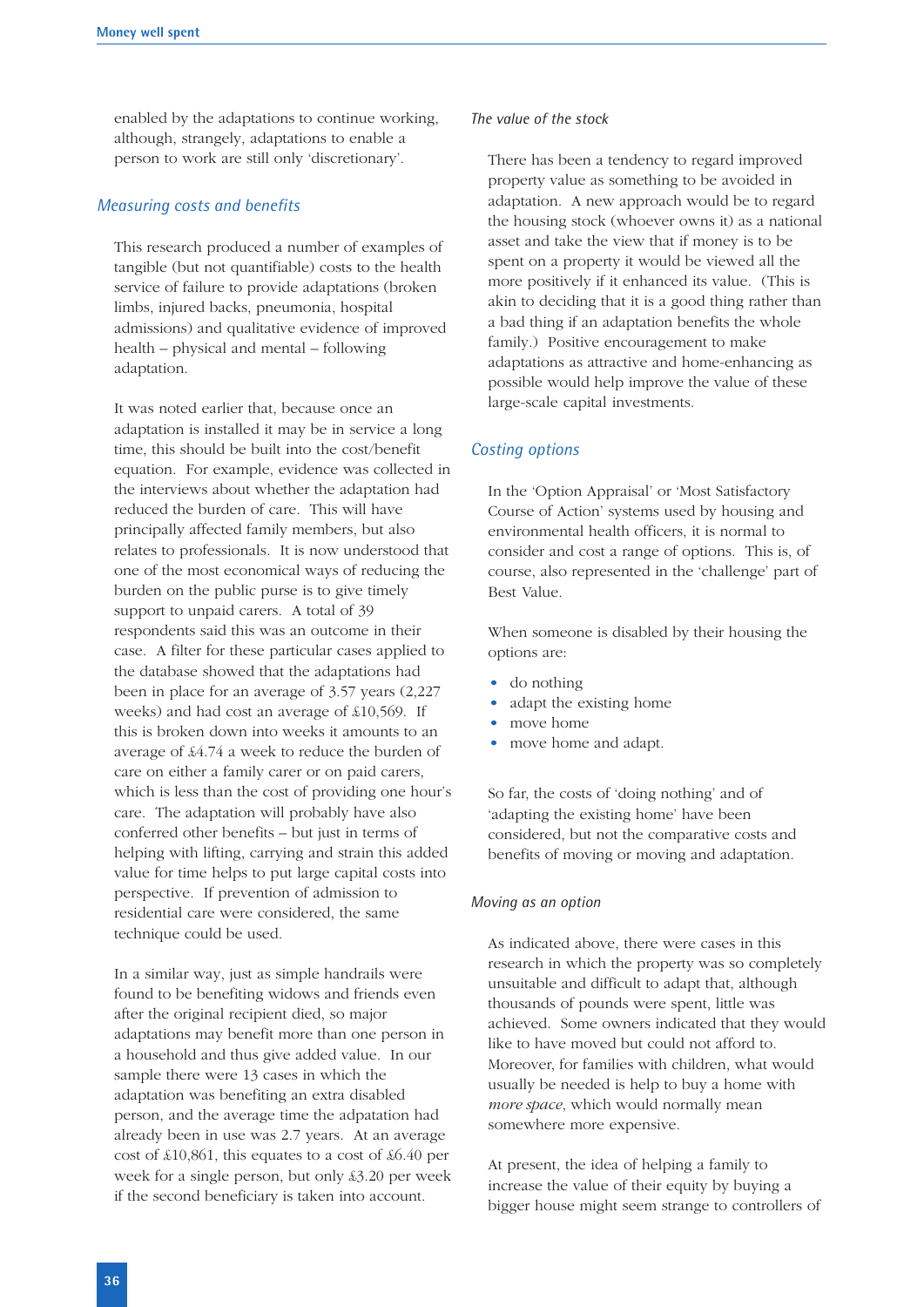public expenditure. But, in an option appraisal, if the choice were spending £20,000 on adaptations with little benefit, or spending £20,000 on enabling a move to somewhere more suitable, with benefits to all parties, the rational choice would be to fund the move. In this context, the proposals to allow local authorities to give discretionary grants to help families to move when the owner and the authority agree that this would make more sense are very encouraging (see p 33 and DETR, 2001b).

In considering the value for money of offering grant money for 'move' or 'move and adapt' options, the following points need to be borne in mind.

- Moving is in itself expensive: with surveying and conveyancing costs as well as the costs of removal, it is likely to cost owner-occupiers at least £4,000-£5,000. Moving between rented properties is less expensive, but still has costs attached for both landlords and tenants.
- For all people, location is likely to be the most important factor in housing. The people in this study were no different. The benefits of a move must therefore be carefully weighed against costs in terms of lost support, lost convenience and so on.
- The concept of an 'adapted' home is a misleading one, as the solitary 'harmful effect' respondent in the minor adaptations research showed. Even if a property with good access is made available, costs will need to be allowed for necessary changes and additions appropriate to individual needs.

#### *Conclusion on value for money*

The benefits to individuals and families of the money spent on adaptations have been indicated by the evidence of the whole research project, especially the evidence in Chapter 3. To turn this into a cost benefit analysis, accurate information on costs of hospital stays, drug prescriptions, residential care and long-term sickness/ employment benefits would be required.

Techniques of adding in allowances for the longterm benefits (or costs where appropriate) of alterations to housing would be appropriate. At the moment, there are no proper ways of considering options other than adaptation because the funding is not available. With better techniques and more flexible funding, it might be

possible to ensure that any adaptation carried out is truly the most beneficial option from the viewpoint of the family or individual, and the most sensible use of money.

# **Conclusion on maximising effectiveness**

**Because assessment is so crucial to adaptation effectiveness, much of this chapter has been concerned with analysing the causes of poor assessment and the types of adaptations that are doomed from the moment the specification is made. Although these causes may sometimes be a matter of professional failing (failure to listen, insufficient attention to detail) they are much more likely to be institutional and structural. Within the current arrangements, these structural causes include inadequate funding and staffing levels, confused legislation and the pressures of performance targets relating to outputs, rather than outcomes. Philosophical issues, such as the persistence of medical models of need, are also influential in limiting effective practice. To maximise effectiveness, the good practice found in much of this research must be encouraged.**

**From a broader perspective, it will do no harm to the cause of adaptations if the costs and benefits of adaptation services are more clearly worked out, so that a proper share of funding from the budgets for preventative healthcare may be sought.**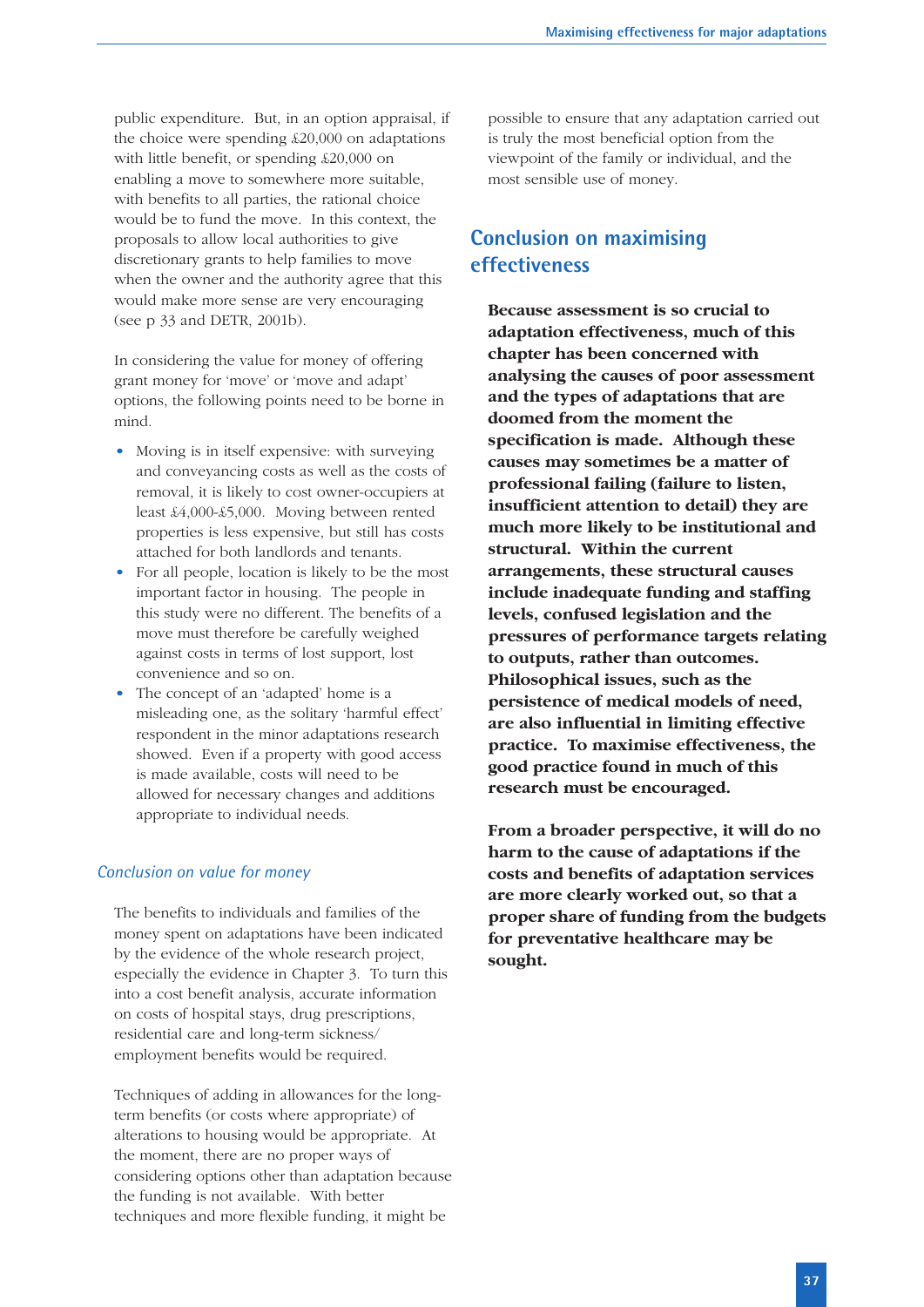*6*

# **Money well spent: conclusions and recommendations**

This final chapter sums up the findings of the research and, in making recommendations, sets out to incorporate and attempt to synthesise the views of all parties involved – from the youngest child who gave an interview to the most experienced members of the Advisory Group.

The question that the research set out to answer initially was: 'Is what is spent on adaptations "money well spent"?' Are the adaptations effective in achieving what they set out to achieve? Can the benefits be demonstrated? Can they be quantified? Is what is done good value for money or could the same benefits be achieved in another, less expensive way? It also set out to examine cases where adaptations had failed or only partly succeeded and to discover the reasons why.

A major problem in presenting the findings has been balance. Inevitably, much of the detail of research such as this will be focused on the problems and the reasons for them, as these are the areas where full understanding is needed in order to achieve change. However, the overwhelming finding of the research was of positive outcomes. A debt of gratitude is owed to the officers in the pilot study who suggested the need to ask people to give a score out of 10 to capture their overall judgement of the value of what had been done. Without this, the balance between good outcomes achieved and detailed points for improvement could not have been known or shown.

# **Good outcomes**

The postal survey revealed that minor adaptations are a highly effective use of money. They reduced the help needed from others, enabled people to prepare meals, take a bath and use the toilet, and in all these things were felt to have prevented accidents. They had a positive effect on the health of 77% of those interviewed and a negative effect on only 1 person out of 145 (the recycled adaptation). Minor adaptations helped 5 people in the sample to care for someone else and 2 to be able to work. They also helped social inclusion by enabling people to get out and to enjoy a social life. There was almost no waste. A total of 86% of those sampled said that they would have spent the money in the same way, and even for the remainder, the main problem was that what had been done was not enough.

The good outcomes of major adaptations were even more dramatic. Quotations capture some of the general feelings:

"Having the adaptation done had helped his health and enabled him to definitely live longer."

"Believes she wouldn't be alive without the adaptations – for psychological rather than physical reasons."

"Wonderful, can't praise it enough, the results far exceeded our expectations, cannot thank you all enough."

"The stair-lift and shower were better than sliced bread, both marvellous things and they couldn't manage without them."

The proportion of replies of this kind is indicated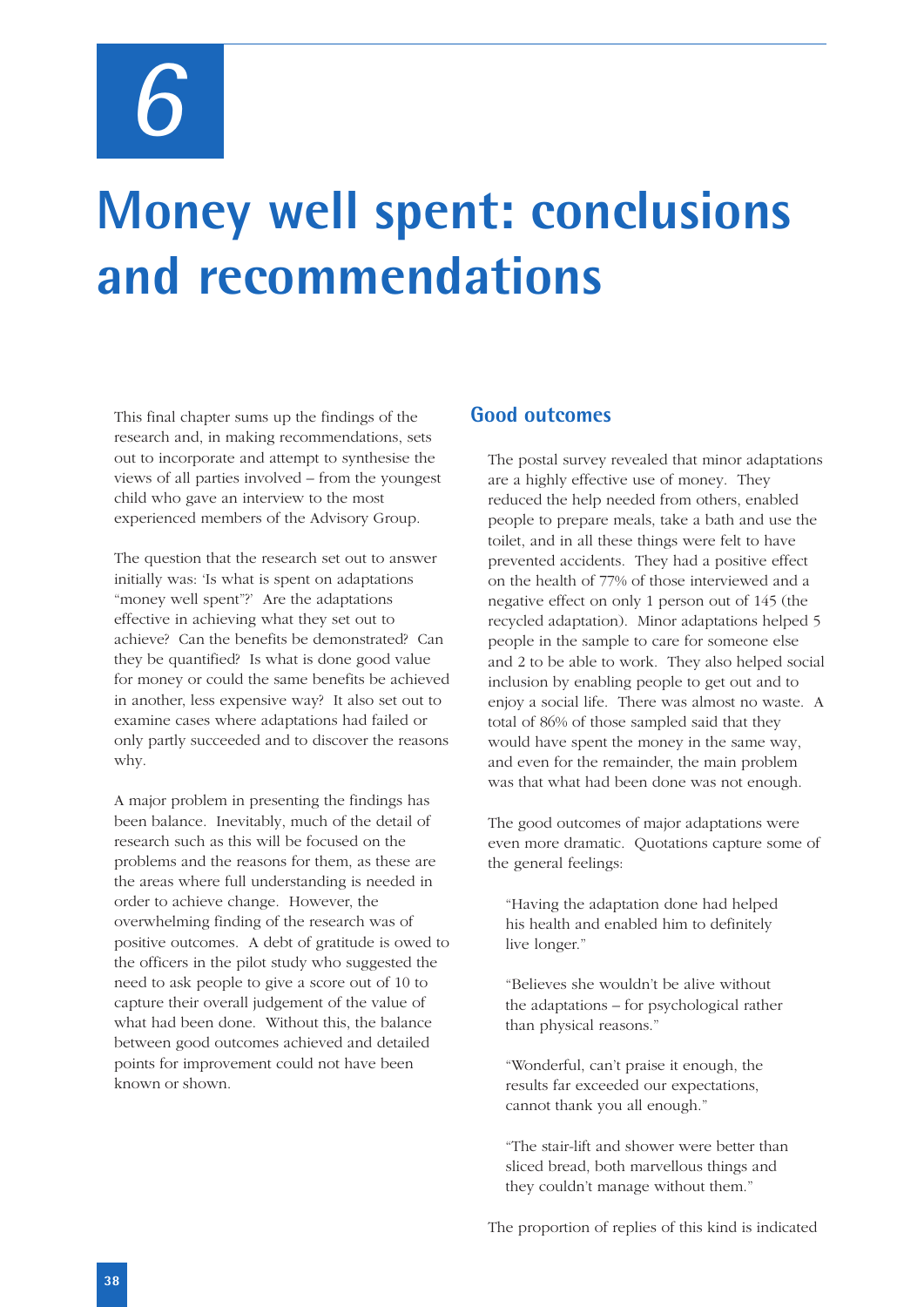by average scores of 9.2 out of 10 for adults (the average for children was 8.2). Health gains, confidence, self-respect, increased independence and reduced strain on care-givers were all described by numerous respondents.

# **Bad or less good outcomes**

If some adaptations are so effective, why are others not so? In the case of minor adaptations, the most common problem arose when people needed a proper walk-in shower but were offered cheaper substitutes. This was the product of pressures on budgets, combined with some apparent problems with regard to social services authorities' awareness of the DFG legislation (see below). For major adaptations, the highest satisfaction levels tended to be with the more straightforward, least disruptive items, notably stair-lifts. In other cases the needs that were being met were more complex and the constraints of the housing sometimes meant that no totally satisfactory solution was possible. Sadly, this was also true in cases where those interviewed had moved to what was intended to be a more suitable house.

Recipients of major adaptations may have suffered the shock of a terrible accident or be slowly coming to terms with having a seriously disabled child. It will therefore matter whether the adaptation becomes a daily reminder of their pain and loss, or a positive intervention that restores their lives and gives them back a home that they can feel proud of. Adults and children alike are often living with constant pain. They may also have a deteriorating or fluctuating condition so that the adaptations are effectively aimed at a moving target. Parents may be living with the possibility of the child's death always hanging over them and several parents interviewed talked of what would happen to the adaptations "if something happens to ...". The more complex the situation, the more difficult a task it clearly is to make sure the adaptation is right. Not only is the specification more difficult, but the need for communication between everyone from client to builder is greater, with greater chances of things going wrong at every stage. If inadequate funding, delay and the fettering of professional judgement by local policies are added into the equation, it is not surprising that some major adaptations are very, very bad.

# **Legislative compliance**

- The research found that environmental health/ grants officers and occupational therapists were often effectively working to different legislation. The former were implementing the mandatory provisions of the 1996 Housing Grants, Construction and Regeneration Act (see Appendix A) and accompanying guidance. In some social services departments, however, managers laid down guidance for occupational therapists based only on the 1970 Chronically Sick and Disabled Persons' Act. This is why we found respondents who could not take a bath or shower but had been told that they would not be a priority for adaptation, or would not even be assessed, because they were not in medical need. There is nothing in the 1996 legislation about an applicant needing medical justification for wanting to have a bath!
- In every face-to-face interview, officers checked compliance with the detailed provisions of the 1996 Act. Their findings were that certain items of the mandatory provision were quite often omitted. These included (besides the common bathing issues) heating, caring for someone else, access to the kitchen and items to do with sensory impairment. Right of access to the garden (included in the definition of 'building' in the 1996 Act) was another item regularly omitted, and a major cause of distress.
- They also noted an overwhelming reluctance, when circumstances were exceptional, to realise that this was an appropriate time to use the discretionary powers of the 1996 Act. The fact that there was just one solitary discretionary grant of £49 in the whole sample of six English authorities bears out the officers' impression.
- There was also little sign of compliance with the time-scales for approving grants laid down in the Housing Grants, Construction and Regeneration Act.
- Housing association and other RSL tenants were felt to be losing out badly because of the current legislative confusion on responsibility for funding.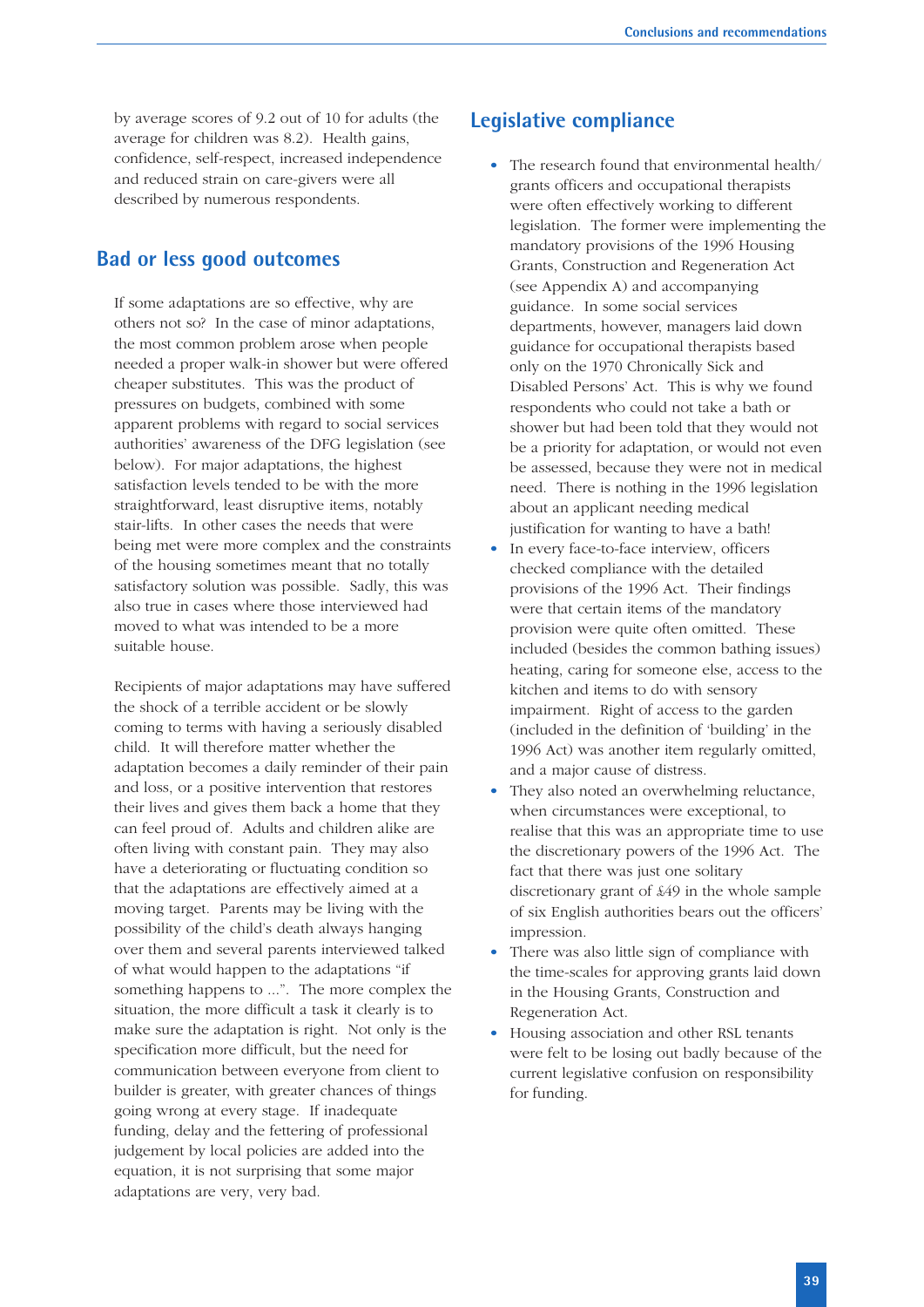# **Policy and practice implications of the findings**

#### **Good policies and practice to be preserved**

Before considering changes needed, stock should be taken of what were the good factors that enabled high satisfaction levels from many respondents, even when the adaptation was nine years old and very out of date. These included:

- the existence of a mandatory DFG;
- the recognition by government since 1997 of the importance of warmth and existence of new HEES grants and other assistance;
- support by government for home improvement agencies (including Care and Repair and Staying Put) that help people to manage the process and secure what was needed;
- growing emphasis by government on user involvement in all policy areas;
- the new building regulations, which will make adaptations of homes built in the 21st century cheaper and easier;
- the skills of OT and housing professionals in assessing, specifying and securing beneficial adaptations;
- the good cooperation that existed between these two professions in all the areas where the research was carried out;
- good relationships with builders, including in one area an arrangement for builders to take part in training on adaptations issues.

#### **Good policies that need to be better used**

- The maximum time limit of six months for responding to an application for a DFG would be an excellent policy if it were honestly implemented and included the wait for assessment.
- The existence of a social services top-up grant. Although social services have a duty to meet assessed need when the housing authority or the applicant are unable to do so, only some authorities are accepting this responsibility.
- Social services authorities also have a responsibility to family carers, which includes concern for the risks they suffer in lifting those they look after, but this duty was also not much implemented.
- The existence of discretionary DFG (the policy is of little value if it is not matched with funding).
- Support for the social model of disability.
- A growing interest in health and social services authorities in preventing accidents and admissions to hospitals and residential homes. Shortage of capital to fund adaptations was beginning to block beds in one area at least and had become a strategic health issue.
- Opportunities for Primary Care Groups or Trusts to put funding into adaptation services under the preventative agenda.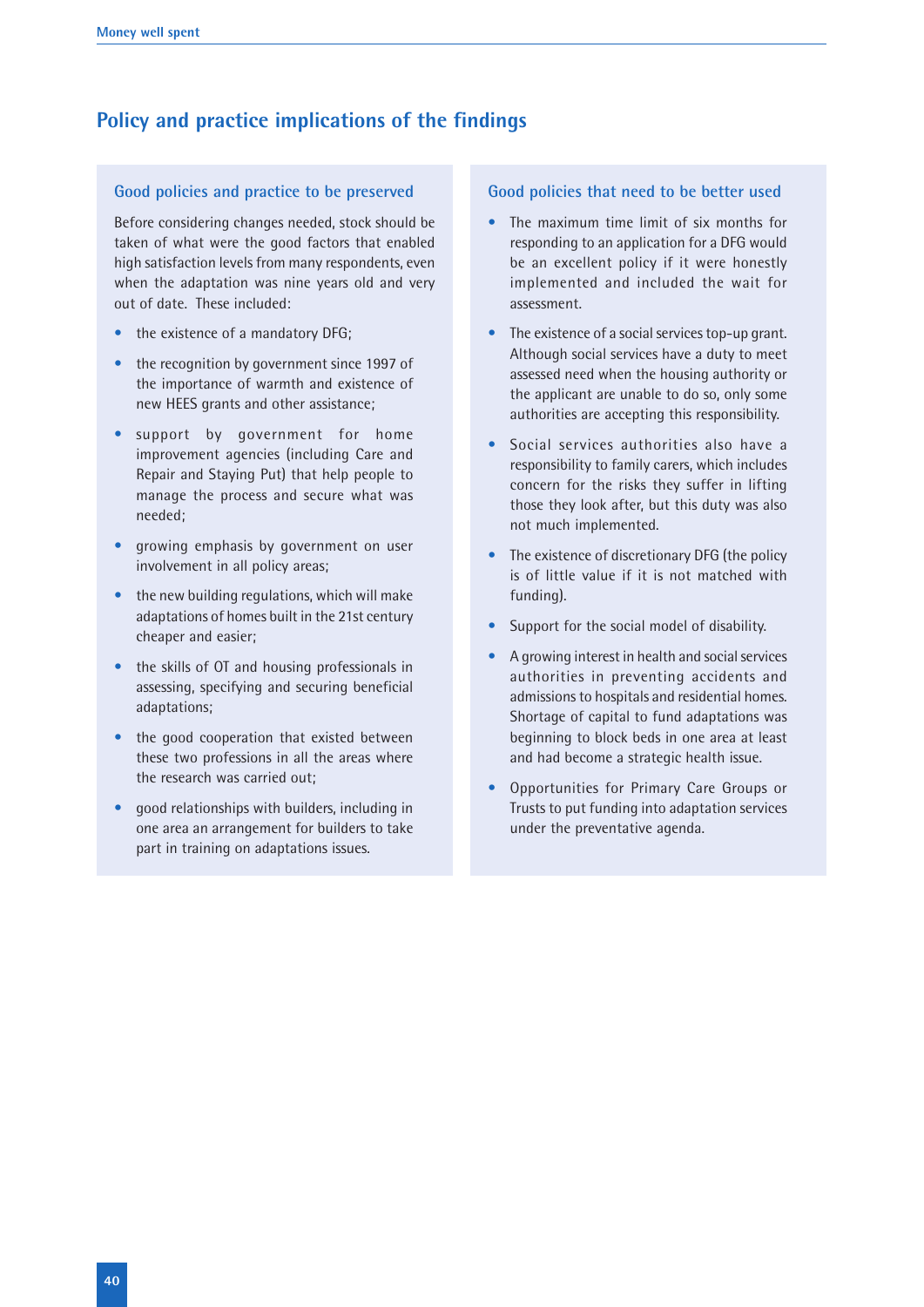#### **Local policy issues affecting the effectiveness of adaptations**

- Local policies are sometimes so drawn up that they penalise certain tenure groups and render adaptations less effective in those tenures.
- Delays are so harmful they have to be reduced, but not at the expense of the quality of assessment. Local policies therefore need to consider what staffing levels are needed to prevent waste by delay, bad assessment and poor supervision. This means staffing ratios must rise, which has implications for training and recruitment as well as the revenue budgets of employing authorities.
- In considering Best Value purchases of items such as stair-lifts and showers, or heating systems, it would be helpful if issues wider than the purchase price could be taken into account. These could include suitability and safety for the whole household, pre- and after-sales services, ease of cleaning for the householder and likely annual maintenance and running costs, including easy and mainstream availability of parts.
- There could also be a decision to look particularly favourably on proposals that would increase the attractiveness and value of a property, rather than reducing it.
- Processes and budgets to rectify things when they have gone wrong are needed. Systems are wholly unsatisfactory at present.
- Systems are also needed for giving OT advice about moving to families, including owner-occupiers, so that they do not move from one unsuitable property to another. This is not a service normally offered and families who are put off by the Test of Resources may be barred much too early from such help.
- There is a lack of information or publicity and no systematic seeking out of those who need adaptations. Many of those interviewed found out about the possibility of adaptation by chance or only after an accident.
- Assessment of need for adaptations needs to be done at a local level in accordance with all the legislation, including the Housing Grants, Construction and Regeneration Act, the Chronically Sick and Disabled Persons' Act, the Carers' Act, the Children Act and Quality Protects.
- In the interests of keeping down adaptation costs in the future, local authorities need to ensure that the implementation of Part M of the building regulations in respect of all new domestic dwellings is being properly carried out in their area.

#### *Local practice issues*

#### *Better information for senior managers and elected members*

It is essential for effective policies that senior managers and councillors understand the main issues of adaptation as well as they understand, for example, the principles of stock maintenance or of child protection. The understanding of senior managers is a key to the prevention of waste and it needs to be as well informed as possible.

#### *Counselling a necessary part of assessment*

When there are problems of prognosis and disclosure, families need counselling and support, not just assessment. It is vital to the outcome of the adaptation that the occupational therapists have sufficient time to give this help.

#### *Longer-term view needed in specification, including provision for growth in children*

This applies to adults and children, but the failure to allow for children's growth was a particularly widespread problem. This longer-term view would not mean providing for a four-year-old who was still walking everything she might need as a teenage wheelchair user, but it would mean allowing for sufficient space. The long-term plan might well be for planned incremental changes (see overleaf).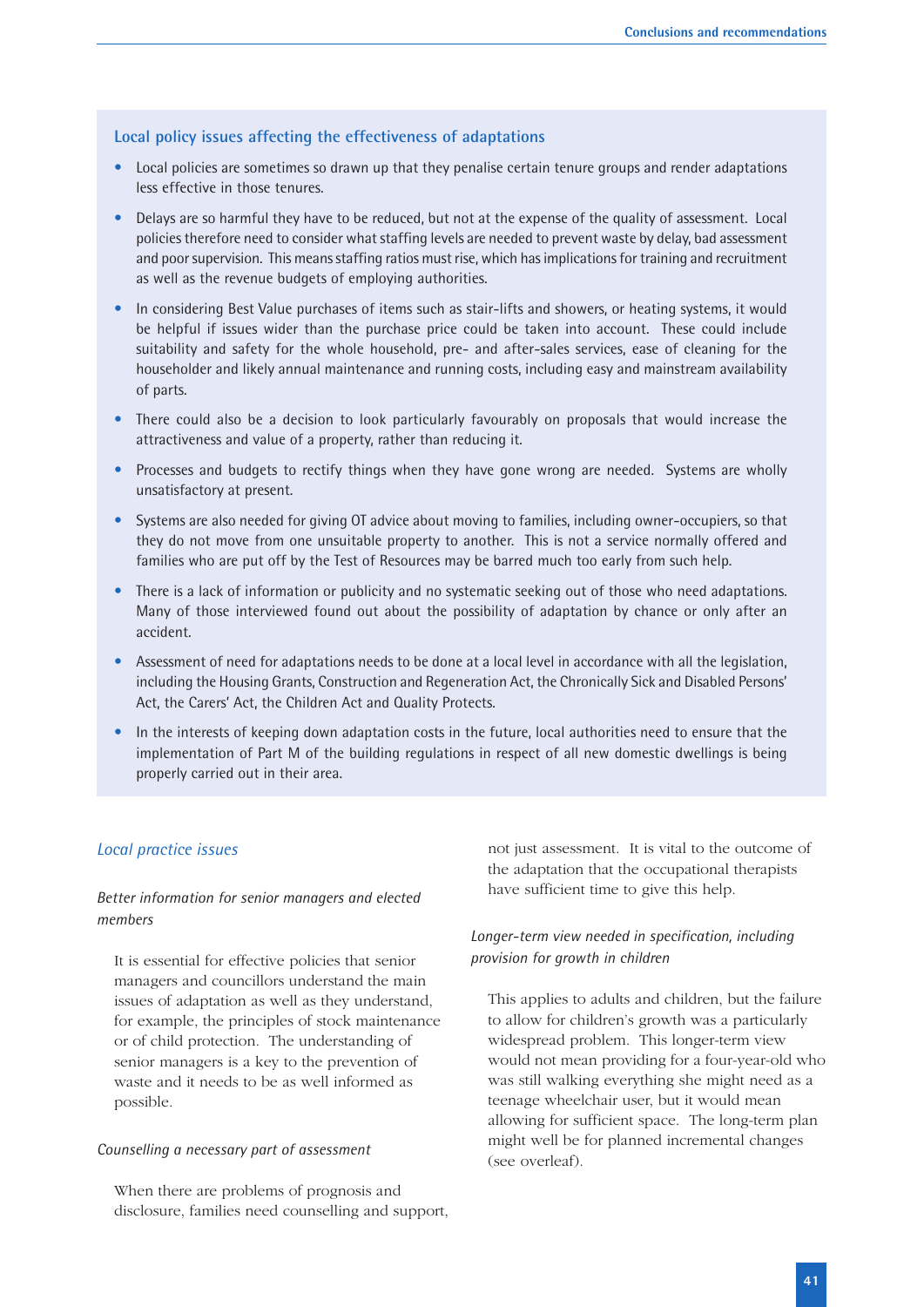#### *Incremental adaptations*

It is important for children and adults that it becomes easy and normal for adaptations to be given in stages as people need or are ready for them, without facing another 2- to 3-year wait each time. This was a major message from the officers and was reiterated by service users:

"The child's needs change but the building can't change. Look at temporary changes."

"It would have been better to have had temporary changes and adapt as the child grew up."

#### *Better ways of communicating choices*

Better ways of showing people what adaptations will look like are needed, as are better ways of communicating between officers and builders. Service users repeatedly made this point in the interviews:

"More and ongoing consultation: show people what things are going to look like; let them try them, give them choices, give them the chance of paying the difference in cost and having the preferred option."

"It would help if the proposed adaptations could be tried prior to installation. Everybody is different and what suits one would not suit another."

#### *Provision of heating*

This may be a policy rather than a practice issue, but it must be included – above all in bathrooms and bedrooms – as it is crucial to the effectiveness of adaptations.

#### *Better shower specification*

The necessity for attention to minute details was shown in the research to be especially important in relation to showers.

#### *Checking work at all the crucial stages*

This was another point where service users reinforced the officers' views.

#### *Training for professionals*

The issue of the training of the relevant professionals as a way of improving effectiveness was discussed at length with the research partners at a joint meeting. There is an ongoing shortage of occupational therapists who choose to specialise in housing and community services rather than hospital work, but it was the view of the partners and the Advisory Group that the OT syllabus at undergraduate level was already overloaded and that the best plan was in-service training. The universal view was that it should be joint training with housing officers. It was felt that the research itself had been a highly effective training mechanism. This might be replicated widely and regularly by having small programmes of user consultation, possibly as part of Best Value.

Social services budgets for OT training were minimal, and did not in any way reflect the high costs of adaptations, the cost of mistakes made because therapists were not sufficiently skilled in plan reading or the good investment training was likely to be.

Training for builders in the installation of new adaptation products would also reduce waste.

There needs to be, within social services, a whole new philosophy of aiming to tailor adaptations to individual needs, albeit within the realities of a limited budget. Maybe there should be training courses specifically on this topic. This is especially important for the smaller adaptations (say up to £5,000). There is a tendency to think that if it is not big, it does not matter so much, and the standard approach will do, but this is where real savings could be made.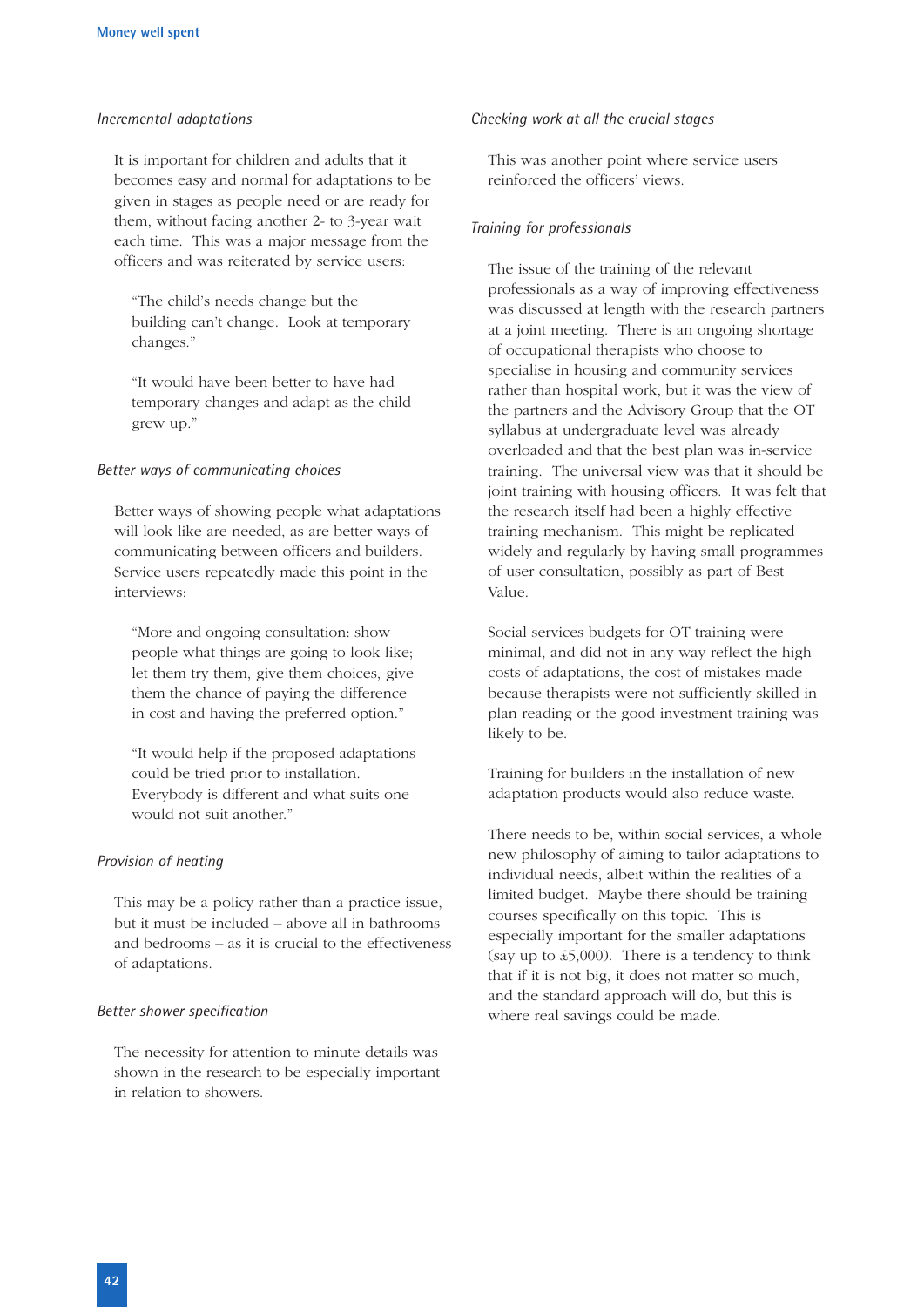#### *National policy issues*

#### *Extension of subsidy to end discrimination against council tenants*

An extension of the direct subsidy arrangements to include council properties and the creation of a ring-fenced budget could remove the inequality that currently exists in such policies as lower grant limits in council housing.

#### *Change to, or removal of, grant limit*

The current grant ceiling has remained the same since 1996 and its purchasing power has gone down year by year. The limit needs to be raised substantially to something more realistic, or removed altogether. Such change will require an increase in budgets, but not as much as might appear – doubling the maximum grant limit will not double adaptation expenditure! This is because the costs of the great majority of adaptations under DFGs do not come anywhere near the grant limit, and will not be affected. It will, however, enable the major adaptations to become cost effective. The research has shown that the grant limit – designed to save money – has, in practice, led to wasted spending and to cost implications for both health and social services.

#### *More resources needed*

The delays between needing and obtaining adaptations, that were found to be so harmful and wasteful, were not caused just by a shortage of assessment staff. In some areas, there was insufficient capital funding and recently announced increases for 2000-03 are inadequate to meet needs.

#### *Money from health authorities to be sought*

It would be highly appropriate for some of the extra money to come from health commissioner sources. In one of the partner authorities a Primary Care Group was already paying for an extra adaptation assessment officer, and all the Welsh health authorities are putting money into Care and Repair agencies on the basis of their role in both preventing admission and assisting discharge.

#### *Introduction of 'move and adapt' grant*

The proposals made by government in the DETR consultation paper of March 2001 (DETR, 2001b) to allow local authorities to give discretionary grants to help disabled people to move when their home is unsuitable for adaptation will, if adopted, greatly augment the possibility of the best use of public resources. This grant might be needed to help with the purchase price of a larger property, as well as with the costs of moving and any adaptations necessary in the new property. It would be necessary for the family and the officers to work out the division of the funding between purchase, moving and adaptation that achieved the best outcome and value for money.

It would also help if owners could commission alterations to new housing as it is being built (at present grants cannot be given until the house is owned, so for intending owner-occupiers it has to be built unsuitable and then expensively altered).

The only worrying factor affecting the proposal is the evidence from this research that only a total of £49 was spent on discretionary grants in England out of 37 randomly selected cases that were funded through DFG. Failure to use discretionary grants in exceptional cases was one of the criticisms officers made of normal practice in most authorities.

#### *Quality as a factor in tendering or choice of contractor*

As one user put it: "It is not necessarily the cheapest quote that is the best job". Guidance from government about ways of judging quality (long-term running and maintenance costs might be an issue that could be taken into account) would help to achieve better value. The roles of the Audit Commission and Housing Inspectorate in helping to promote practice that achieves effective outcomes for users are clearly crucial.

#### *Clarification of responsibilities*

There is a need to clarify more realistically the division of responsibilities between housing departments, social services departments and The Housing Corporation. (The Housing Corporation's decision in 1996 to drastically reduce its adaptations budget has had most serious consequences for RSL tenants, who now face long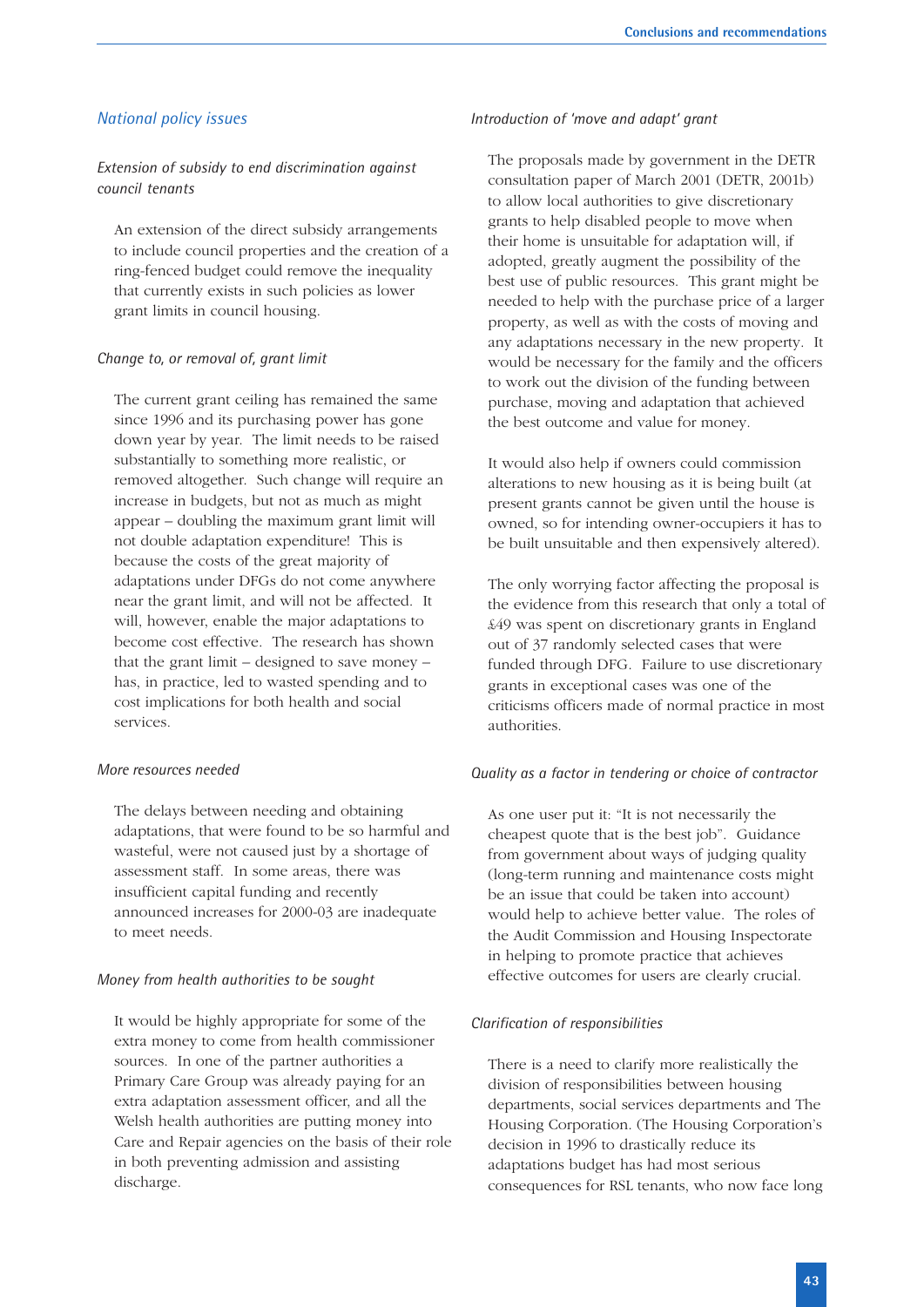waits while housing, social services and the landlord dispute responsibility.)

#### *Legislation or guidance re needs of children*

There is urgent need for guidance (and/or legislation) that addresses the adaptation needs of children and young people. It should recognise the difference in 'play' for adults (implication: something frivolous and optional) and 'play' for children, which is an activity that is central to their development and well-being. Principles of equal opportunity to give them rights to have play space, social space, access to garden and kitchen on a par with non-disabled children need to be established. The rights and needs of siblings should also be included.

#### *Minimum space standards*

For all wheelchair users, minimum space standards, taking into account storage and circulation needs as well as issues of access should be laid down.

#### *Challenge to government: those who benefit are not those who pay*

The major problem in considering value for money in adaptations is illustrated in Table 8 (p 35). Of all public expenditure on the capital costs of adaptations, in this research 96% came from housing sources, while the financial benefits are experienced almost entirely elsewhere by social services, health providers and the DSS.

Government has recognised this type of issue in general in its preventative agenda, but needs to take it further. Suitable housing needs to be part of strategic thinking in a whole range of arenas, and money from other sources needs to be diverted or added to existing resources.

#### *More information needed*

If developers are to be encouraged to build more homes that would be suitable for households where someone is disabled, information on levels and types of need will be essential. The work currently underway to establish levels of housing need for disabled children, supported by the Joseph Rowntree Foundation, will be important in providing this link.

#### *Need for government sponsored development*

At present, technical research is left to the manufacturers of adaptation equipment. It might prove a good long-term investment if government were to sponsor a competition for better, more attractive and cheaper solutions to some of the most common adaptation needs.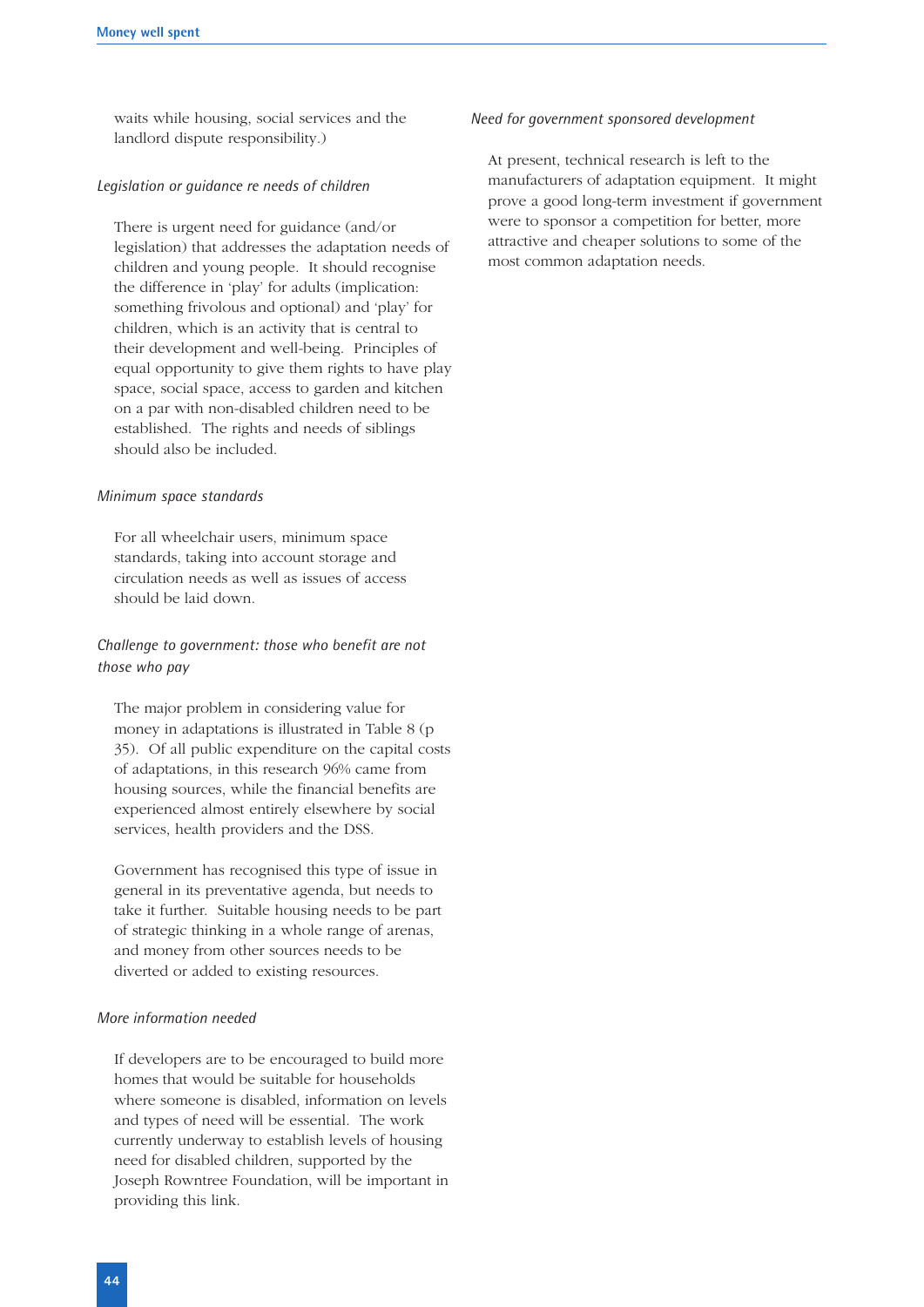## **Conclusion to the research**

For those who have any responsibility for adaptations, the findings of this research offer encouragement and affirmation.

Before adaptations, people described themselves with terms such as 'a prisoner', 'smelly', 'degraded', 'depressed', 'ostracised', 'afraid', 'embarrassed', 'at screaming point' and 'very, very angry', to pick just a few. After good adaptations had been done the key words were: 'freedom', 'independence', 'useful', 'confident' and 'proud', interspersed with descriptions of the adaptation as 'wonderful', 'brilliant', 'a godsend' and 'warm'.

Most of the 266 people who took part had found their health and well-being improved, their dignity and independence restored.

The research found widespread evidence that housing adaptations deliver many of the government's key objectives: keeping people out of hospital, reducing strain on carers and need for outside help, preventing accidents, improving educational chances, improving health and reducing social exclusion.

Knowing what good adaptations achieve makes the waste involved in bad adaptations all the more regrettable. The research found that the most common cause of a failed adaptation lay in the original specification, and that this was most likely when assessment was constrained by rigid rules. Sometimes, often even, restrictions on capital budgets were the underlying cause, but lack of time for assessment could also be an important factor.

All the way through this research, the same points emerged: the need for better communication; the vital importance of listening; the need for tendering systems that take quality into account and a generous-spirited whole approach that buries the traditions of the Poor Law once and for all. Adaptation work is for a person or a family and is about their home. Although the individuals who took part in this research were very different, the picture that emerged was a whole and consistent one.

It is encouraging to consider the number of policy initiatives into which this issue fits: Prevention Grants from *Modernising social services* (DoH, 1998a); *Our healthier nation* targets (DoH,

1998b); Quality Protects; Best Value; the whole interest in effective practice and the new requirement on local authorities in the 2000 Local Government Act to address issues of well-being. If adaptation grants to enable disabled people to work were made mandatory, instead of discretionary (and therefore usually refused), this would fit well with government's general policies on employment.

The research findings challenge some previous assumptions.

- It is common to say that adaptations cannot meet people's expectations, but the officers found that people's expectations were in general too low rather than too high.
- Money may be saved by re-using adaptations, but this is no use if the adaptations are not appropriate for the new user.
- Moving is not an easy or cheap option, and may not result in good value for money. On the other hand, it may be the option that could produce the best outcomes and should be facilitated when this is the case.
- Obliging people to have things they do not like, or about which they have reservations, may result in wholly wasted expenditure.
- Economising on heat is likely to render the whole adaptation unusable.
- Economising on space may cost the public purse dear in health or social services outlay.
- Economising on assessment and ongoing contact caused the most expensive waste in the whole project: enough to employ an occupational therapist for a whole year.
- Having an upper grant limit may not be the best way to ensure wise public spending.

The promised increase in resources for adaptations is welcome but may well not be sufficient. What it is hoped that this research has demonstrated is that if extra money is put in and wisely used, it will be – from everybody's point of view – 'Money well spent'.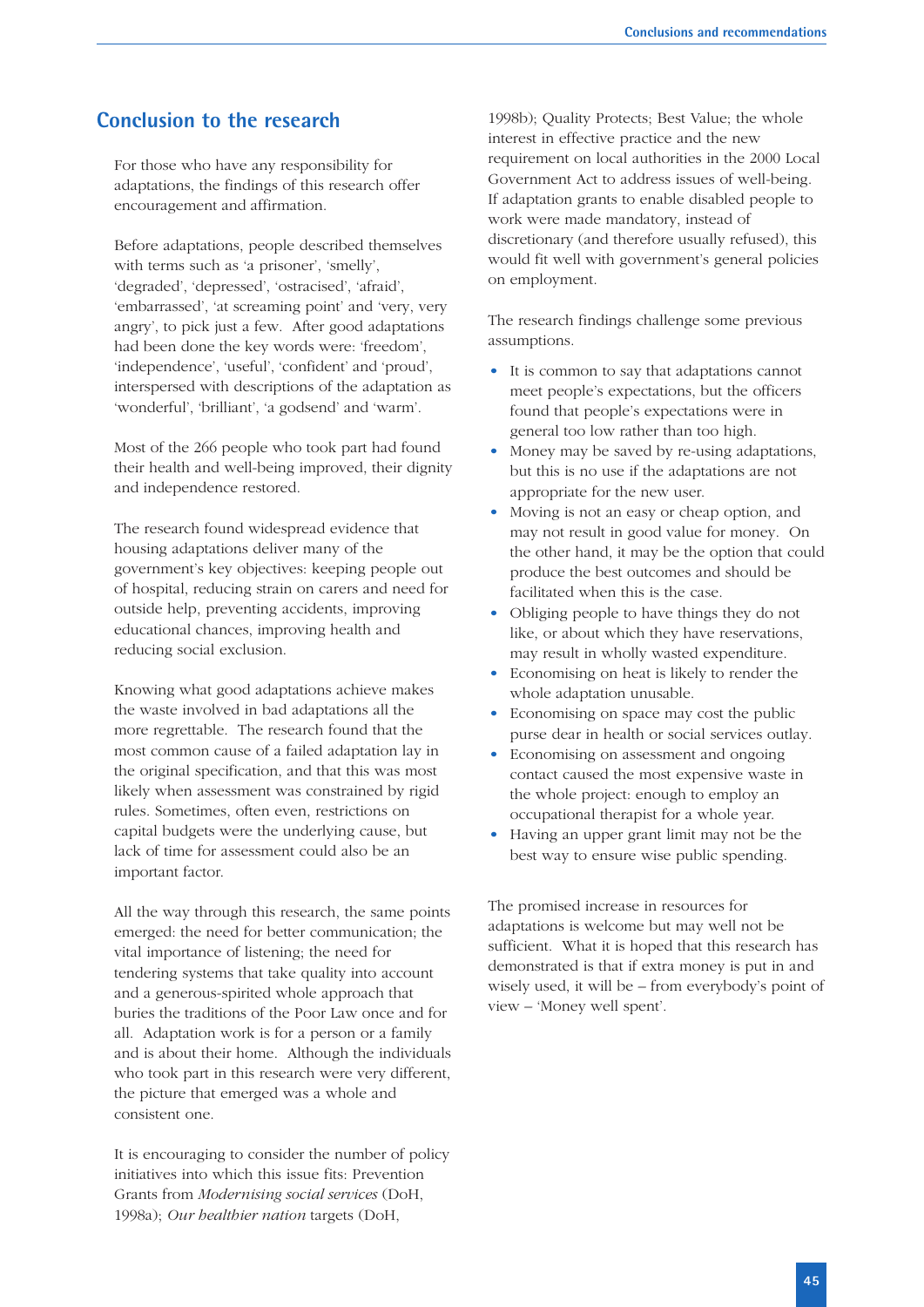# **Bibliography**

- Appleton, N. and Leather, P. (1997) *Review of the provision of equipment and adaptations for older people*, London: King's Fund for London Health Partnership.
- Audit Commission (2000) *Fully equipped: The provision of equipment to older or disabled people by the NHS and social services in England and Wales*, London: The Audit Commission.
- Bennett, F. (1994) *Unequal opportunities: Children with disabilities and their families speak out*, London: NCH Action for Children.
- Beresford, B. (1995) *Expert opinions: A national survey of parents caring for a severely disabled child*, Bristol/York: The Policy Press/Joseph Rowntree Foundation.
- Beresford, B. and Oldman, C. (2000) *Making homes fit for children: Working together to promote change in the lives of disabled children*, Bristol/York: The Policy Press/Joseph Rowntree Foundation.
- Clark, H., Dyer, S. and Hartman, L. (1996) *Going home: Older people leaving hospital*, Bristol/ York: The Policy Press/Joseph Rowntree Foundation.
- Clements, L. (2000) 'A duty of care to carers', *Community Care*, 28 September-4 October, p 30.
- DETR (Department of the Environment, Transport and the Regions) (2000) *Housing in England 1998/99 – Report of the 1998/99 Survey of English Housing*, Summary 006, at www.housing.detr.gov.uk/research/hss/006/ index.htm.
- DETR (2001a) 'Housing renewal: private sector activities – England', in *Housing statistics 2000*, at www.housing.detr.gov.uk/research/hss/ hs2000/.
- DETR (2001b) *Private sector housing renewal: Reform of the Housing Grants, Construction and Regeneration Act 1996, Local Government and Housing Act 1989 and Housing Act 1985: a consultation paper*, at www.housing.detr.gov.uk.
- DoE (Department of the Environment) (1996) *Private sector renewal: A strategic approach*, Circular 17/96, December, London: The Stationery Office.
- DoH (Department of Health) (1997a) LASSL(97)27: *Local Authority Occupational Therapy Services*, London: DoH.
- DoH (1997b) *Summary of the report of the Joint Strategy Group on Local Authority Occupational Therapy Services*, London: DoH.
- DoH (1998a) *Modernising social services: Promoting independence, improving protection raising standards*, Cm 4169, London: The Stationery Office.
- DoH (1998b) *Our healthier nation*, London: The Stationery Office.
- Heywood, F. with Smart, G. (1996) *Funding adaptations: The need to cooperate*, Bristol: The Policy Press.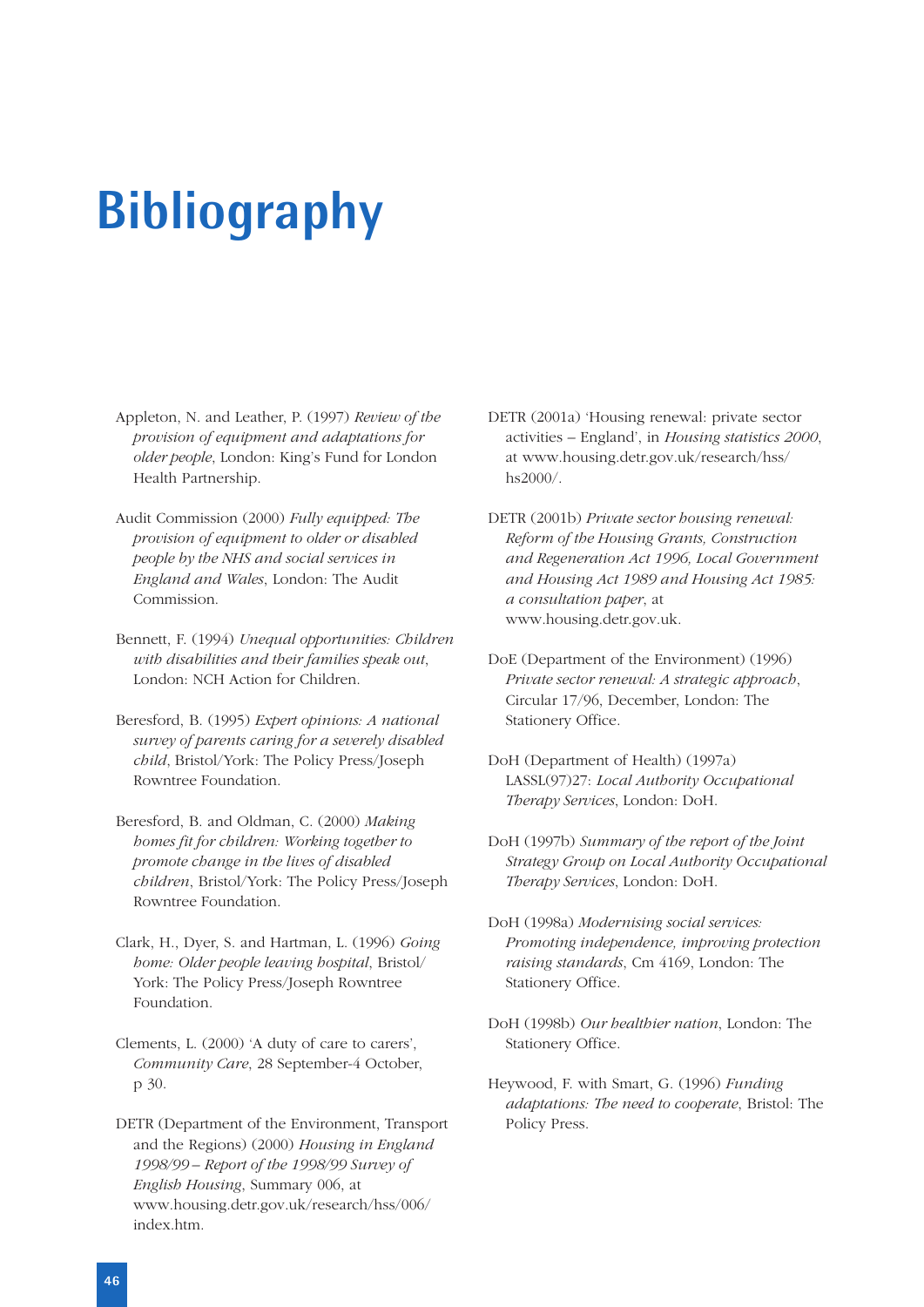Johnson (1998) 'Measuring the impact of adaptations to the home of people with a physical disability: a pilot study using the Canadian occupational performance measure', Masters thesis, Salford: Department of Rehabilitation, Faculty of Health Care and Social Work Studies, University of Salford.

Keep, J. and Clarkson, J. (1994) *Disabled people have rights*, London: RADAR.

Local Government Act (2000) London: HMSO.

- Meltzer, H., Smyth, M. and Robus, N. (1989) *Disabled children: Services, transport and education*, Report 6, OPCS Surveys of Disability in Great Britain, London: OPCS Social Survey Division, HMSO.
- National Assembly for Wales (2000) *Welsh Housing Statistics 2000*, Cardiff: The Statistical Publication Unit.
- Oldman, C. and Beresford, B. (1998) *Homes unfit for children: Housing, disabled children and their families*, Bristol/York: The Policy Press/ Joseph Rowntree Foundation.
- Oliver, M. (1996) *Understanding disability: From theory to practice*, Basingstoke: Palgrave.
- Parkes, B. (1993) 'What the professionals need to know: to bath or to shower? The responses of frail elderly people in extra care sheltered accommodation', BSc dissertation [may be found in the library of the College of Occupational Therapists, London, tel 020 7357 6480].
- Payne, A. (1998) *Evaluation of bathing and showering adaptations for children with disabilities living in a greater London borough*, London: London Borough of Hillingdon [copies may be obtained from London Borough of Hillingdon, PDT, 25/01 Civic Centre, Uxbridge, UB8 1UW, tel 01895 250959].
- Pieda (1996) *An evaluation of the disabled facilities grant system*, London: DoE.
- Quereshi, H., Bamford, C., Nicholas, E., Patmore, C. and Harris, J. (2000) 'Using postal questionnaires to collect information on outcomes from users and carers', Chapter Six in *Outcomes in social care practice*, York, Social Policy Research Unit, University of York.
- Royal Commission (1999) *With respect to old age: A report by the Royal Commission on Long term Care*, London: The Stationery Office.
- Seligman, M. (c1975) *Helplessness*, New York, NY: W.H. Freeman.
- SSI (Social Services Inspectorate) (1994) *Occupational therapy: The community contribution*, London: DoH.
- UPIAS (Union of Physically Impaired Against Segregation) (1976) *Fundamental principles of disability*, London: UPIAS.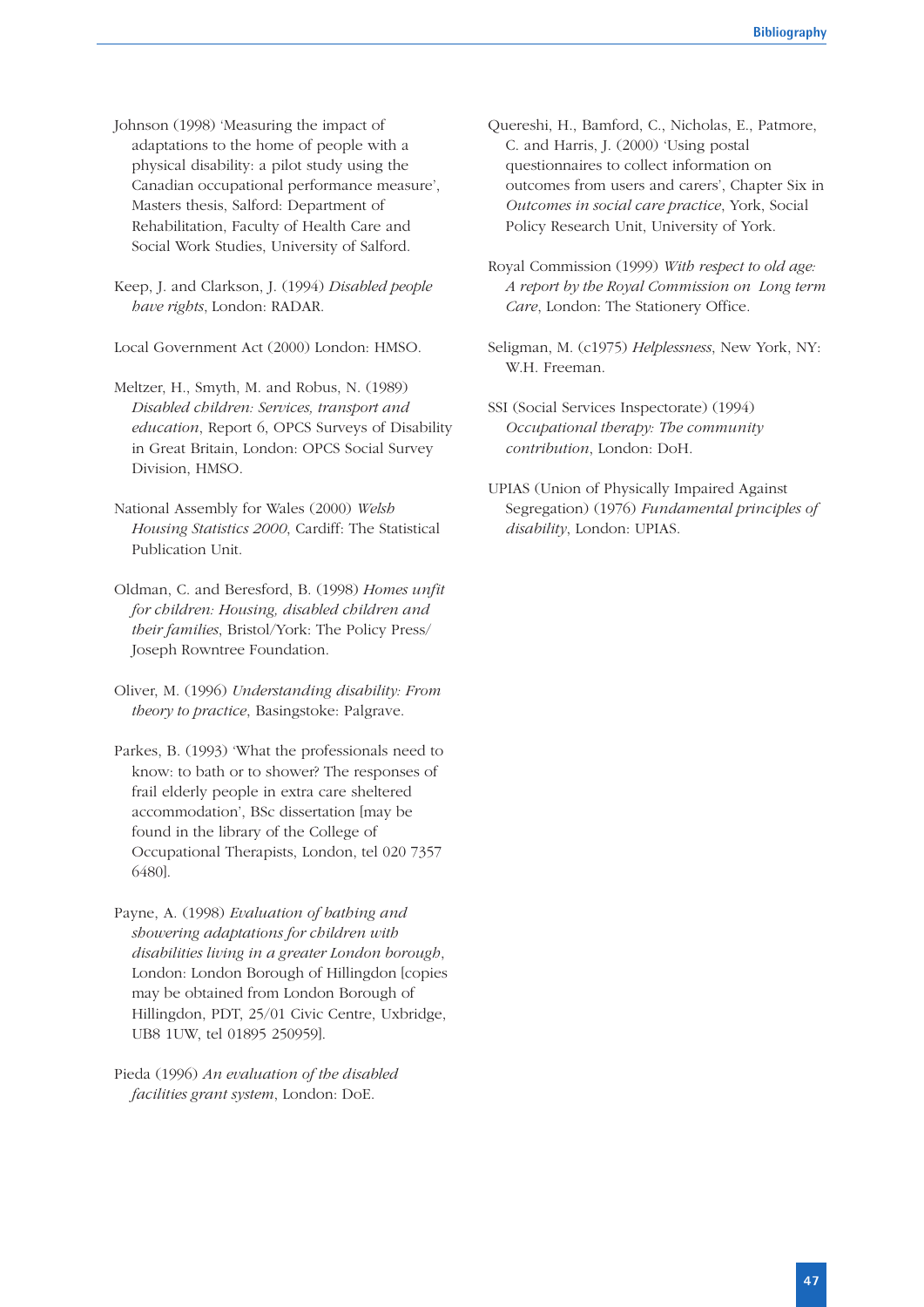*A*

# **Appendix A: The provisions of the mandatory disabled facilities grant**

As laid out in the 1996 Housing Grants, Construction and Regeneration Act, Part 1, Chapter 1, Section 23 (1).

23 (1) The purposes for which an application for a disabled facilities grant must be approved, subject to the provisions of this Chapter, are the following:

- (a) facilitating access by the disabled occupant to and from the dwelling or the building in which the dwelling or, as the case may be, flat is situated;
- (b)making the dwelling or building safe for the disabled occupant and other persons residing with him;
- (c) facilitating access by the disabled occupant to a room used or usable as the principal family room;
- (d)facilitating access by the disabled occupant to, or providing for the disabled occupant, a room used or usable for sleeping;
- (e) facilitating access by the disabled occupant to, or providing for the disabled occupant, a room in which there is a lavatory, or facilitating the use by the disabled occupant of such a facility;
- (f) facilitating access by the disabled occupant to, or providing for the disabled occupant, a room in which there is a bath or shower (or both), or facilitating the use by the disabled occupant of such a facility;
- (g) facilitating access by the disabled occupant to, or providing for the disabled occupant, a room in which there is a washhand basin, or facilitating the use by the disabled occupant of such a facility;
- (h)facilitating the preparation and cooking of food by the disabled occupant;
- (i) improving any heating system in the dwelling to meet the need of the disabled occupant, or if there is no existing heating system in the dwelling or any such system is unsuitable for use by the disabled occupant, providing a heating system to meet his needs;
- (j) facilitating the use by the disabled occupant of a source of power, light or heat by altering the position of one or more means of access to or control of that source or by providing additional means of control;
- (k) facilitating access and movement by the disabled occupant around the dwelling in order to enable him to care for a person who is normally resident in the dwelling and is in need of such care;
- (l) such other purposes as may be specified by order of the Secretary of State.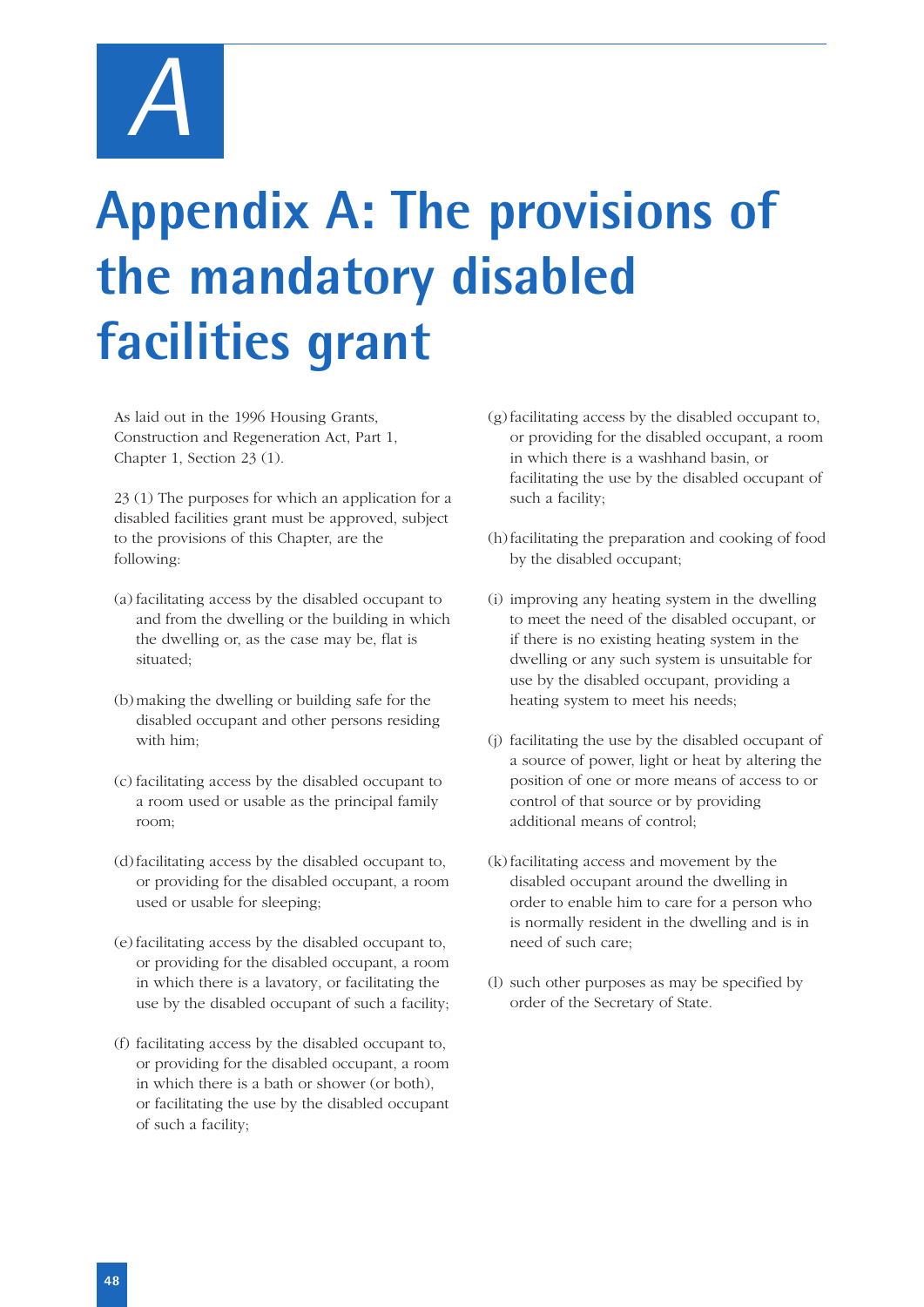# *B*

# **Appendix B: 'Models of disability': brief explanation**

In the last quarter of the 20th century the concept evolved, from within the disability movement, of a 'social model' of disability that demonstrated the extent to which disability was socially constructed:

In our view it is society which disables physically impaired people. Disability is something imposed on top of our impairments by the way we are unnecessarily isolated and excluded from full participation in society. (UPIAS, 1976, p 14, cited in Oliver, 1996, p 33, see also the table on p 34 that clarifies the key characteristics of the social and individual models)

The starting point of the social model is a distinction between impairment and disability. A person may be impaired following an accident and may need to use a wheelchair to move about, but it is society that *disables* that person by building (or continuing to tolerate) an environment where doors are too narrow and steps create insuperable barriers. By altering attitudes and the environment, society has it in its power to remove the disablement. Car drivers, for example, would be seriously disabled if the nation had not accepted responsibility for their needs and spent many billions of pounds creating access for them.

The contrasting model is one that sees the 'problem' of impairment as being the responsibility of the individual, a view that is reinforced by a medicalised, 'personal tragedy' approach to the issue. Within this individual model, professional 'experts' assess individuals and decide what will be done to solve what is seen as the individual's problem.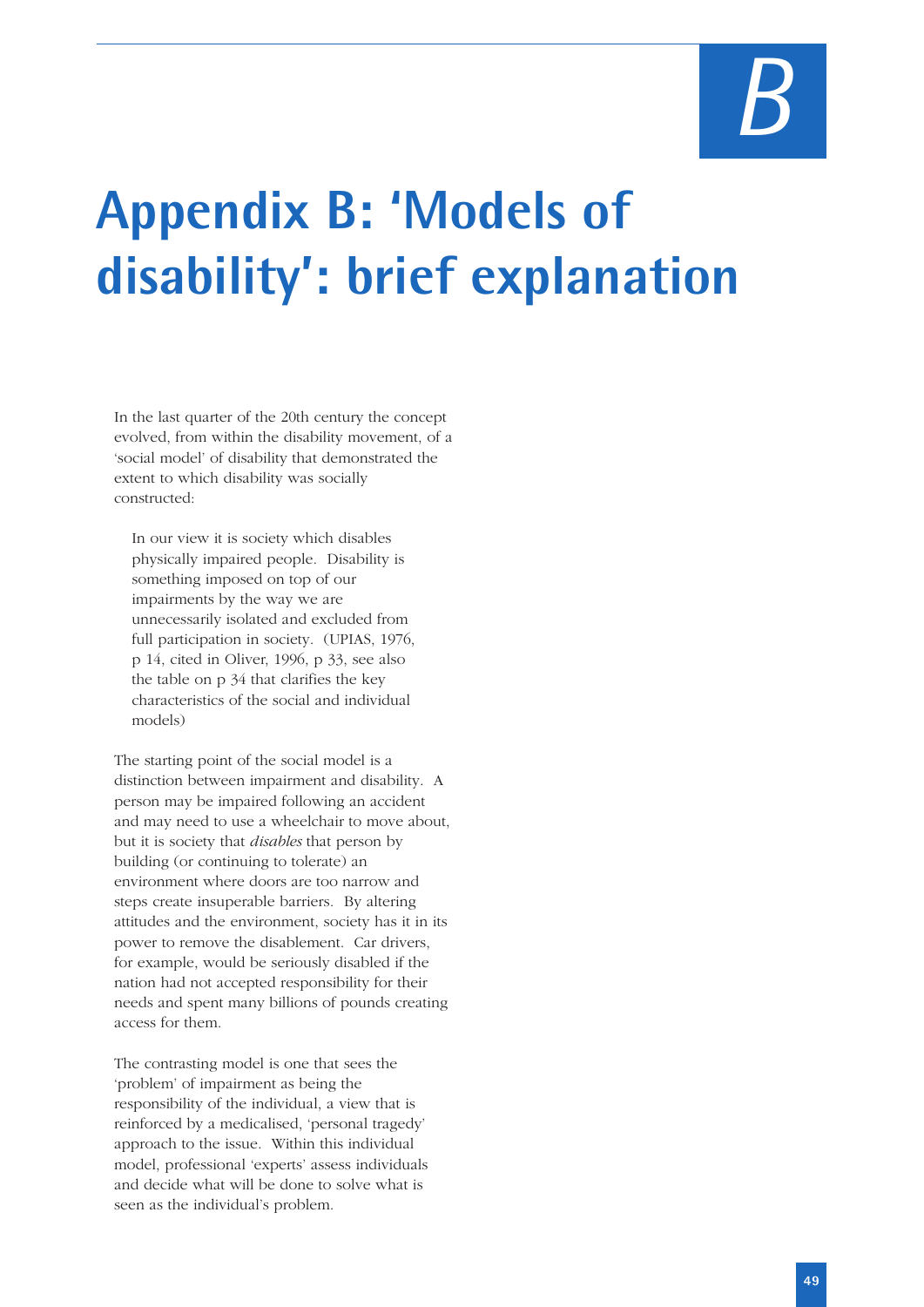*C*

# **Appendix C: Methodology and definitions**

This appendix supplements the information in Chapter 1.

# **General approach**

The underlying idea behind all three questionnaires – postal, telephone and face-toface – was the same. They were intended to elicit why adaptations had been asked for and then to discover how well the respondent felt their needs had been met. This matches OT models that ask service users to define their goals and then to assess how well they feel they are achieving the goals: 'enabling people to achieve their valued activities'.

# **Time-scale**

The pilot study was carried out between April and August 1999. The other authorities undertook their research between October 1999 and September 2000.

# **What each research team did**

Selecting and contacting the sample was a major part of the task for every team, and much help was given by other officers in the local authorities.

Personalised letters, including details of the actual work done, were sent to the sample names for both major (face-to-face and telephone) and minor adaptations.

#### *Minor adaptations*

The returned postal questionnaires on minor adaptations were anonymous, but provision was made for any respondent with an adaptation problem to raise that separately with the authority.

#### *Major adaptations*

**Telephone:** Once consent had been obtained, officers passed on contact details, but no other information, to the research coordinator and these interviews remained anonymous.

**Face-to-face:** For the face-to-face interviews on major adaptations, the initial letter was usually followed up with a telephone call to check willingness and arrange an interview appointment. Once agreement was given, an outline of the questions to be asked was sent in advance. After this, each team of officers:

- conducted a semi-structured interview, usually beginning by being shown the adaptations (see Appendix E for a topic guide) and, at the end, asked the respondent to give a score out of 10 for the effectiveness of the adaptation overall; in a few cases an additional separate interview was conducted with a child;
- went through, in consultation with the respondent, a set checklist based on the legislative provision for adaptations to see whether it had been fully implemented;
- conferred together privately after the interview, recording their own views of the adaptation and also agreeing their own score out of 10 for its effectiveness;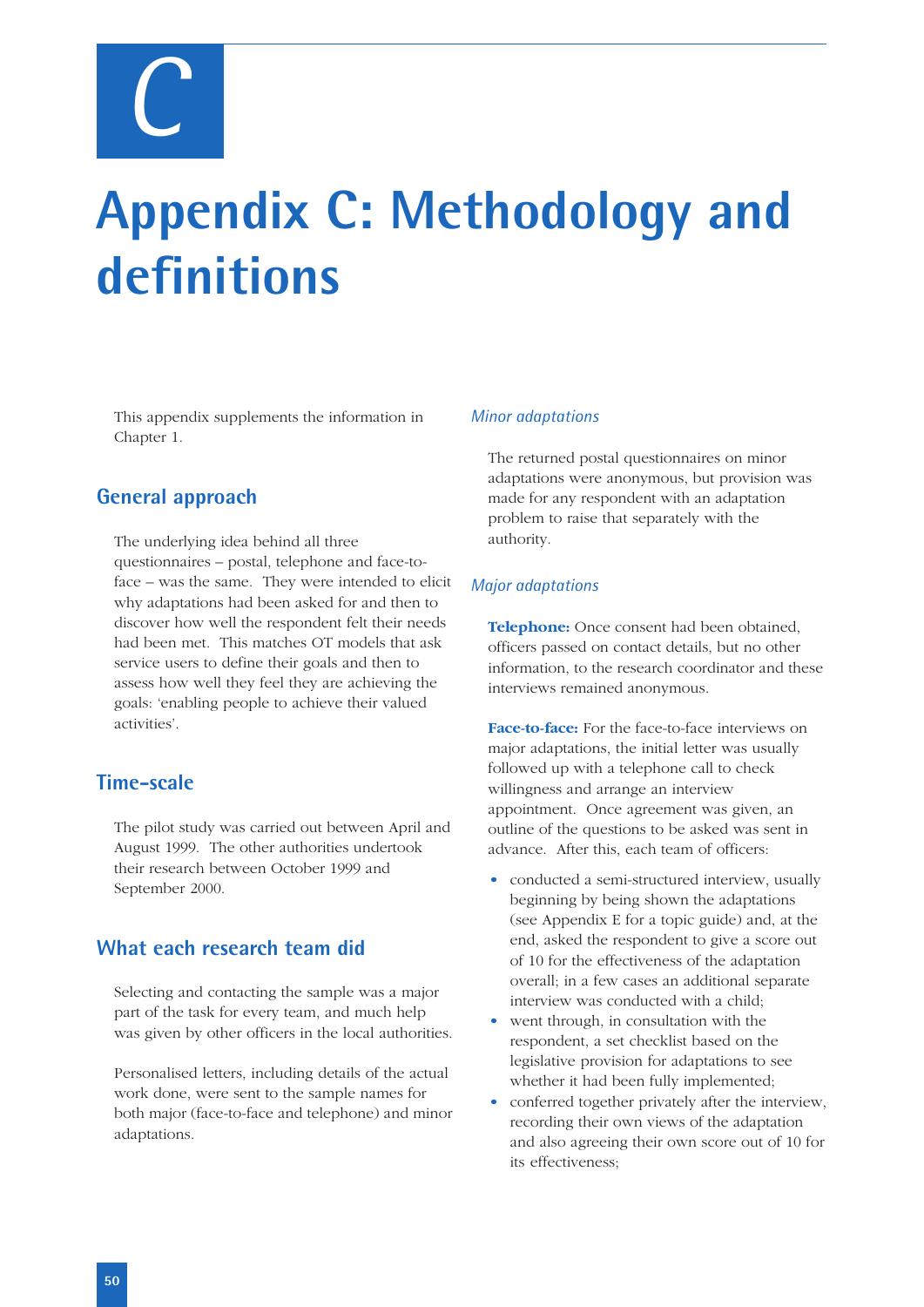- used the files to fill in another set form seeking any significant background detail and factual information about waiting times, costs of work, contributions, details of other grants, problems and negotiations;
- wrote up the replies to the semi-structured interview, including, as requested, one key verbatim quote wherever possible;
- in many cases, sent the written-up interview to the respondent to allow the respondent to amend or correct as appropriate;
- passed on all the pro formas and written-up interviews to the research coordinator.

Once the interviews were complete, a debriefing meeting between partner officers and the research coordinator was held. There has also been a post-research meeting where officers from all but one of the participating authorities met together, reported and discussed their experiences and findings and made many constructive proposals.

#### *Sampling*

Securing a sample that was truly random was considered vital to the research and a set of guidelines was given to each team. The sample was to be stratified over time (completion dates from January 1992-December 1998) and cover a range of tenures, geographical areas within the authority, and racial/ethnic groups as appropriate to the area, as well as the specified age ranges.

#### *Sampling problems*

In most authorities, sampling proved a major problem and was extremely time consuming, revealing what is probably a nation-wide information problem.

In general, social services keep records by name, housing authorities by address only, and matching or linking was very hard. Files going back as far as 1992 are extremely unlikely to be on a database, so hard files had to be used, and were unlikely to be all in one place. One authority found that its shiny new database contained hardly any data. In one two-tier authority, some housing authorities were unwilling to allow access to their files for the research, while in one unitary authority the social services department was similarly uncooperative.

#### **Final response rates**

#### *Face-to-face*

The full, planned number of interviews was achieved in most authorities. The hardest interviews to secure were those with parents of disabled children, and we do not have a full number of these. A total of 84 face-to-face interviews were completed.

#### *Telephone*

Five out of seven authorities produced either four or five telephone respondents: a total of 20 were completed. Again, finding a case in which the adaptation was for a child was sometimes impossible.

#### *Postal*

A total of 162 completed questionnaires were returned from six authorities in England and Wales, an average of 27 out of 50 from each (minimum 20, maximum 30). Despite efforts to check that individuals were still living, there were inevitably some returned marked 'deceased'. In a few cases a surviving widow or widower filled in the form, saying that they were still finding the adaptation useful.

## **Validity of the research findings**

The importance of this detail about the sample and response rates is a concern that we cannot be sure that those who agreed to interviews were statistically representative of the users of adaptations as a whole. We can only say that responses came from a great variety of people; ranged from the ecstatically pleased to the deeply dissatisfied and included a few people who were not using the adaptations – a group we thought might be especially likely not to reply. In one authority, the refusal rate was minimal and the sample reliably random. There was no great noticeable difference in the replies from this authority.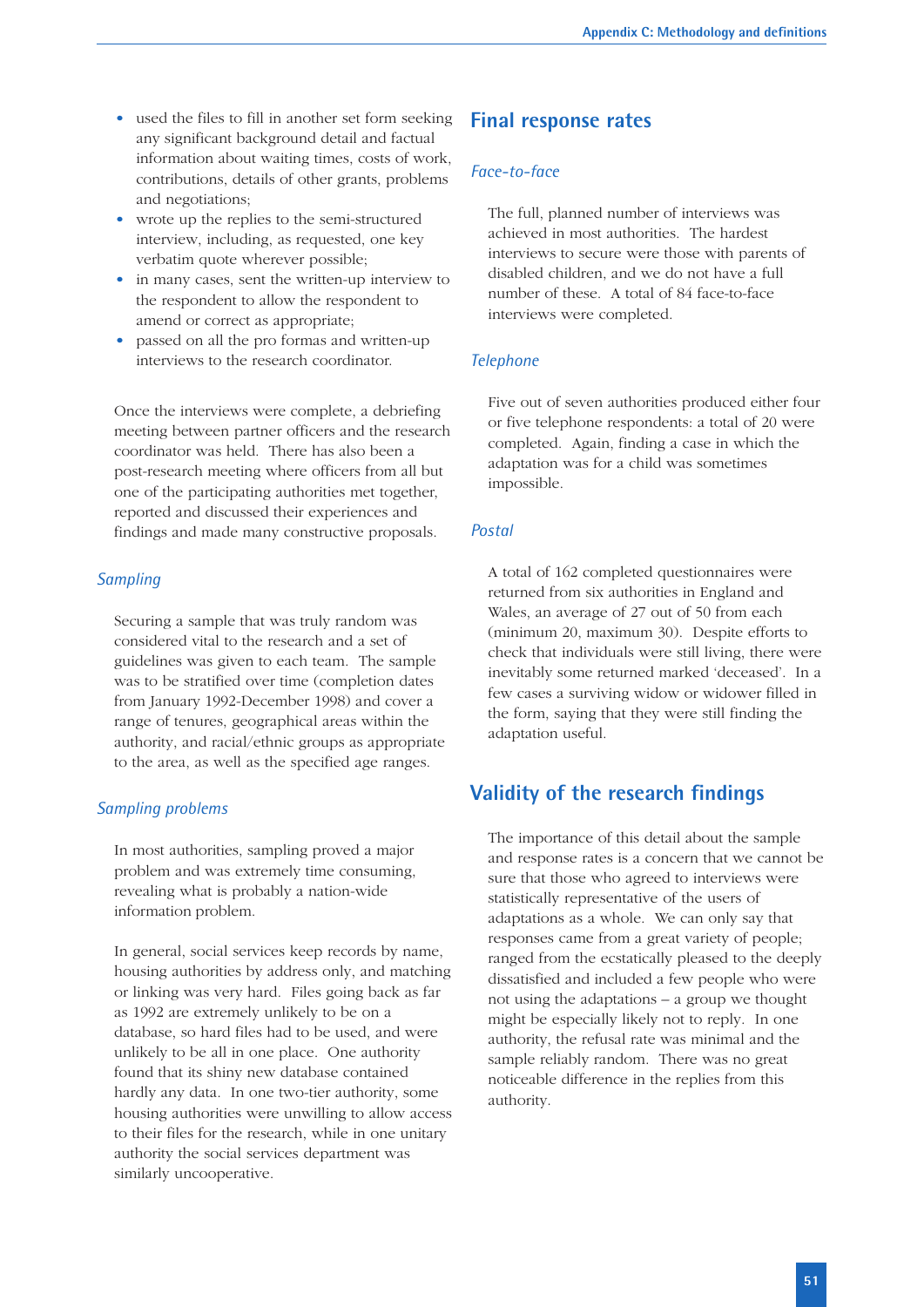## **Definitions used in this research**

**Adaptation:** Any permanent or fixed alteration to a home designed to make it more suitable for the disabled occupant and their family. The research did not cover items of equipment that are not fixed, such as seats across the bath, chair raisers, perching stools and bedraisers. Respondents did not necessarily make this distinction, however, so such items were quite often mentioned under 'other' in the postal questionnaire responses.

**Minor adaptations:** Fixed alterations which were easily fitted (that is, within one day) and which cost under £500. Typical examples are handrails and grabrails, but the specific items covered are given in Chapter 2.

**Major adaptations:** Adaptations that combined more serious disruption to the householder for their installation and cost more than £500. Cost was the major deciding factor between minor and major, so items such as stair-lifts, which were easily fixed but expensive, were classed as major. Typical major adaptations were bathroom conversions (usually providing a level-access shower); heating installations; extensions to provide ground-floor bedroom, bathroom or both; stair- and through-floor lifts; the installation of a downstairs toilet; often in combination with door widening and the installation of ramps and possibly kitchen alterations.

**Effective:** Achieving the desired end. The degree to which the problems experienced by the respondent *before* adaptation were overcome *by the* adaptation, without causing new, equally or more serious problems, and without perceived waste, was, in this research, the main measure of effectiveness.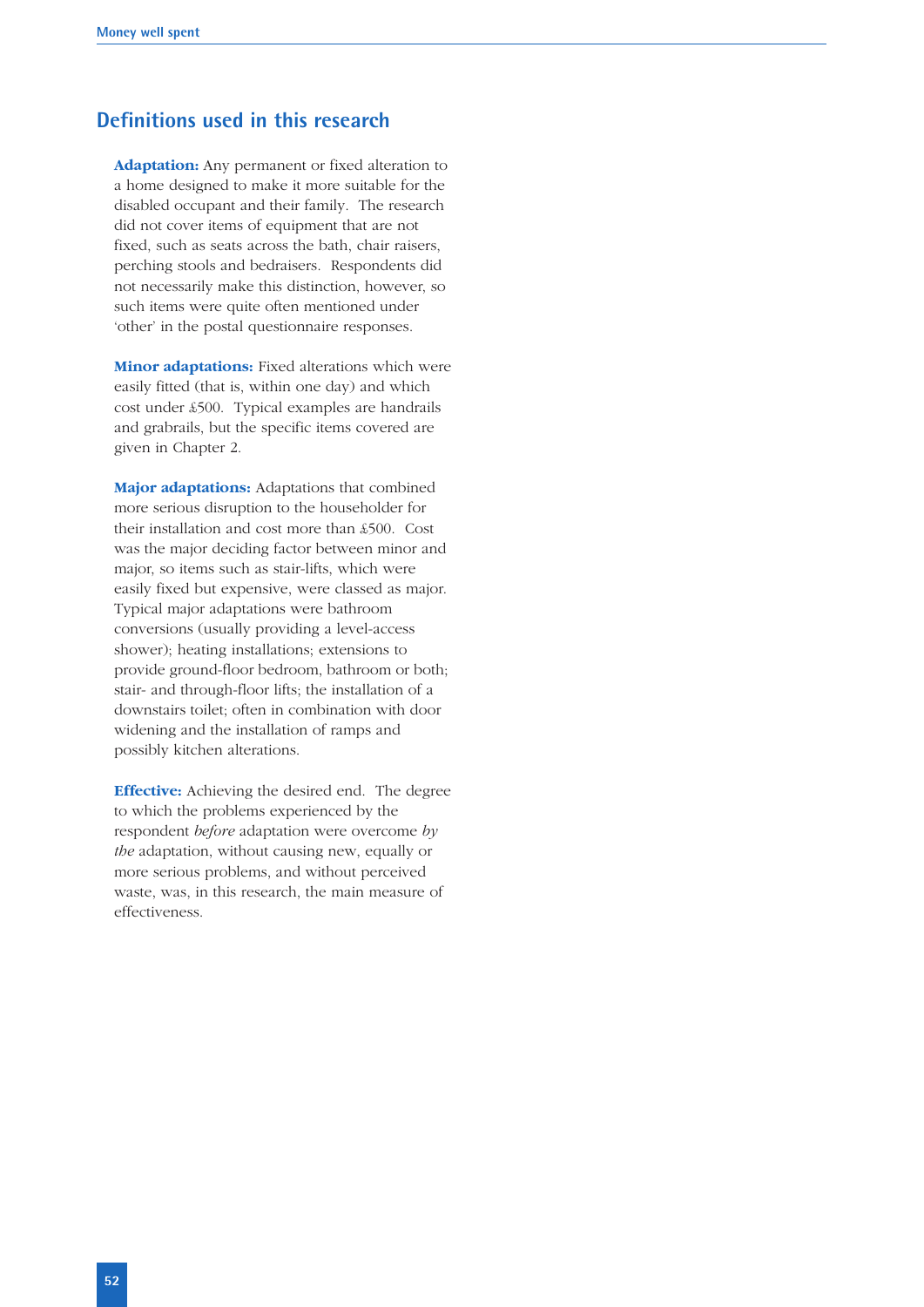

# **Appendix D: Postal questionnaire on housing alterations**

|    | 1. Whose idea was it to make alterations to your home?                                                                                                |   |                                  |                                   |                                               |  |  |  |
|----|-------------------------------------------------------------------------------------------------------------------------------------------------------|---|----------------------------------|-----------------------------------|-----------------------------------------------|--|--|--|
|    | My/our own<br>A social worker's                                                                                                                       |   | My doctor's<br>Son or daughter's |                                   | An occupational therapist's<br>Can't remember |  |  |  |
|    | 2. Why were they needed?                                                                                                                              |   |                                  |                                   |                                               |  |  |  |
| 3. | What alterations were made?                                                                                                                           |   |                                  |                                   |                                               |  |  |  |
|    | Grabrails<br>Second handrail up the stairs<br>Ramp to front or back door<br>Raised or lowered worktops<br>Outside handrail<br>Other (please describe) |   |                                  | Louder door bell<br>Heater or fan | Over-bath shower<br>Altered tap fittings      |  |  |  |
|    | 4. Were you offered any choices about what was done?<br>Yes l<br>No                                                                                   |   |                                  |                                   |                                               |  |  |  |
| 5. | On a scale of 1-5, how fully do you feel you were involved in deciding what you needed and<br>what would be done? (please circle)                     |   |                                  |                                   |                                               |  |  |  |
|    | Not involved                                                                                                                                          |   | Partially involved               |                                   | Fully involved                                |  |  |  |
|    | 1                                                                                                                                                     | 2 | 3                                | 4                                 | 5                                             |  |  |  |

**6. Have the alterations been helpful to you (please tick all that apply)**

|                                        | Yes, the<br>alterations helped | Help was needed,<br>but the alterations<br>made no difference | No help needed |
|----------------------------------------|--------------------------------|---------------------------------------------------------------|----------------|
| Running your home generally            |                                |                                                               |                |
| Getting to work                        |                                |                                                               |                |
| Continuing with your interests         |                                |                                                               |                |
| Being able to go out                   |                                |                                                               |                |
| Preparing meals                        |                                |                                                               |                |
| Taking a bath or shower                |                                |                                                               |                |
| Using the toilet                       |                                |                                                               |                |
| Feeling safer (from risk of accidents) |                                |                                                               |                |
| Caring for someone else                |                                |                                                               |                |
| Having a social life                   |                                |                                                               |                |
| Needing less help from others          |                                |                                                               |                |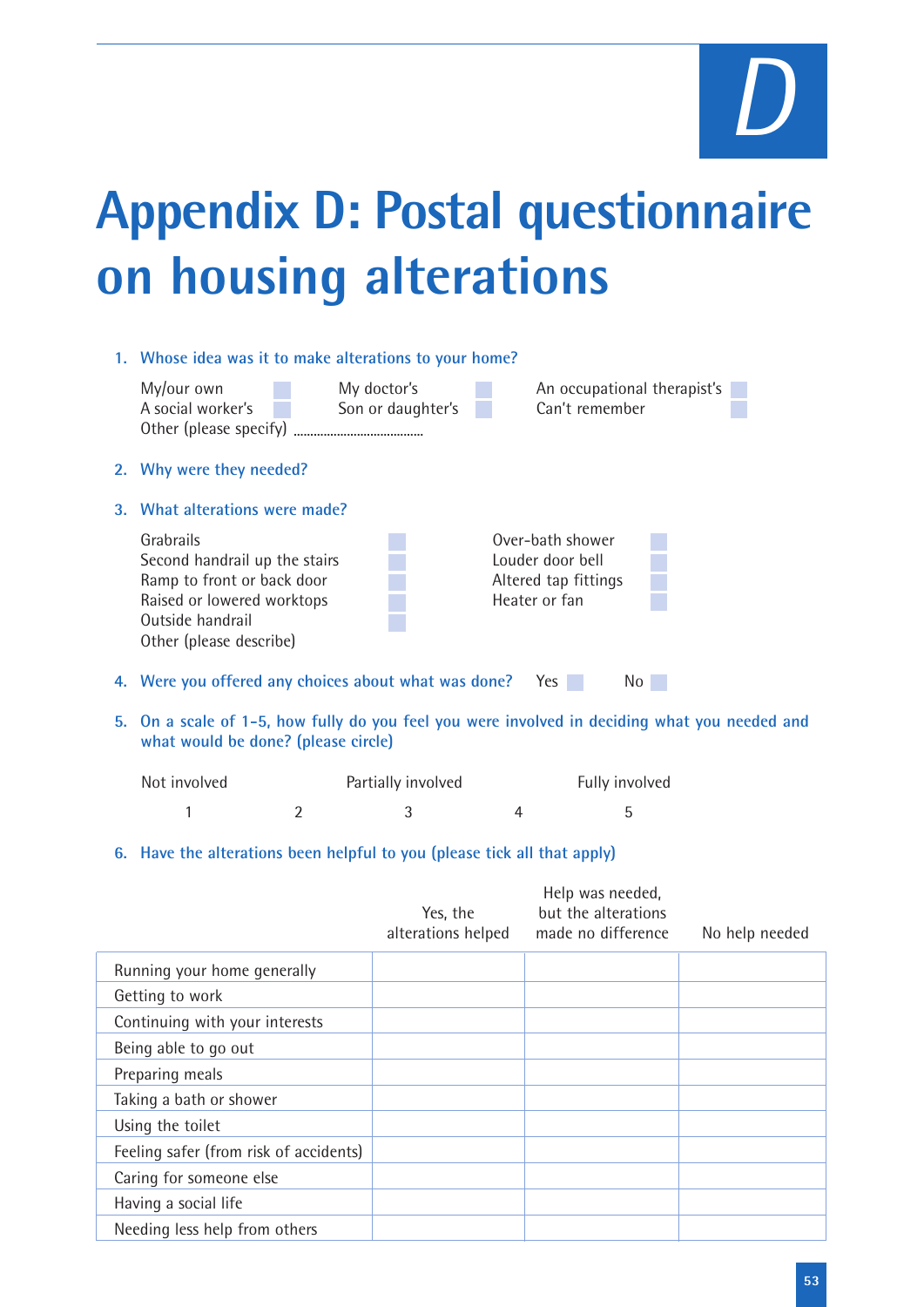| 7. Are you happy with the way the alterations look?<br>No No<br>Yes                                                                                          |  |  |  |  |  |  |  |
|--------------------------------------------------------------------------------------------------------------------------------------------------------------|--|--|--|--|--|--|--|
| 8. Has having these items in your home affected your health or peace of mind in any way?<br>Good effect<br>Bad effect<br>No effect                           |  |  |  |  |  |  |  |
| 9. Have the alterations caused you or anyone else in your home any problems?<br>Yes<br>No<br>If yes please explain.                                          |  |  |  |  |  |  |  |
| 10. a) Was anything supplied or done that at the time you didn't want?<br>Yes<br>No<br>b) If yes, has it since turned out to be useful?                      |  |  |  |  |  |  |  |
| Yes<br>No                                                                                                                                                    |  |  |  |  |  |  |  |
| 11. Was there anything you wanted that was not done?<br>No<br>Yes<br>$\sim$<br><b>Service Service</b><br>If yes, please describe.                            |  |  |  |  |  |  |  |
| 12. If you had been given the money to undertake alterations, would you have done the same things?<br>Yes<br>No<br>If no, please explain.                    |  |  |  |  |  |  |  |
| 13. Any other comments?                                                                                                                                      |  |  |  |  |  |  |  |
| 14. And about yourself (or selves).                                                                                                                          |  |  |  |  |  |  |  |
| Age(s)<br>Male<br>Female                                                                                                                                     |  |  |  |  |  |  |  |
| Number in household, including yourself (selves)?                                                                                                            |  |  |  |  |  |  |  |
| Type of property (such as, '3-bed semi' or '1-bed bungalow')? Please describe.                                                                               |  |  |  |  |  |  |  |
| Tenure?<br>Council tenant<br>Tenant of private landlord<br>Housing association tenant<br>Homeowner<br>15. And what ethnic group would you say you belong to? |  |  |  |  |  |  |  |
|                                                                                                                                                              |  |  |  |  |  |  |  |

PLEASE RETURN THIS QUESTIONNAIRE IN THE PRE-PAID ENVELOPE PROVIDED

THANK YOU FOR YOUR TIME AND ASSISTANCE IN THIS SURVEY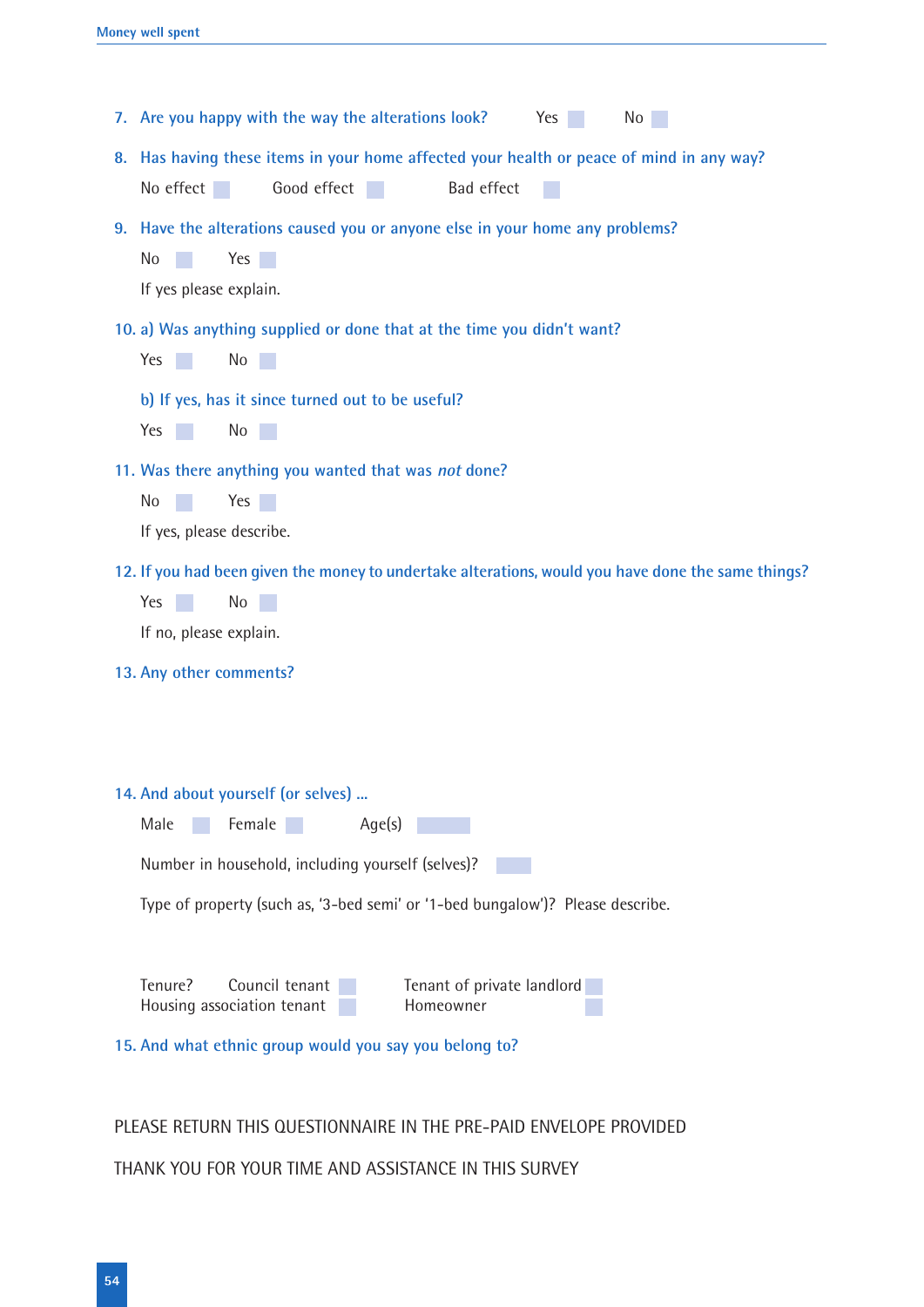

# **Appendix E: Topic guide for interviews on major adaptations**

# **Interviews with disabled adults (any age 18+)**

(There was an adapted version of this for use where the disabled person was a child, and a simplified version for use in telephone interviews.)

#### Preliminaries

(i) If either or both of the interviewing team were involved in the original work, check that the person is happy to talk to you.

(ii) Check how long the person can give you and explain they can call a halt (for a break or completely) at any time.

#### *Outline questions*

Ask the main question and allow plenty of time for the person to respond. Only use the prompts if person has really stopped talking and if they haven't touched on the topic.

1. Can you tell us first what exactly was done to your home? (if the person offers to show you – fine!)

Prompts: How much were you consulted? Did you understand in advance what things would look like? Did you pay to have extras? Were there things done that you didn't want? Or things you wanted that were not done?

#### 2. What caused you to apply originally?

Prompts: Why needed? What person wanted to do and couldn't do? Issues of discomfort/pain? Whose idea it was? How much help did you require to do various things?

#### 3. What options were you given?

Prompts: Moving instead of adapting? Different adaptations? Chance to see alternatives?

#### 4. What do you think of the results? (What difference have the adaptations made to you?)

Prompts: End result matching expectations? Pain/discomfort? Need for assistance? Speed of doing things? Ability to cook? Ability to bathe? Employment? Ability to care for someone? Ability to enjoy a social life? Ability to be spontaneous?

Prompts re problems:

Have there been any difficulties of maintenance? Are there aspects you don't like or that have caused problems? Extra costs? (eg, electricity, effect of paying contribution) What do you think of the way the adaptations look?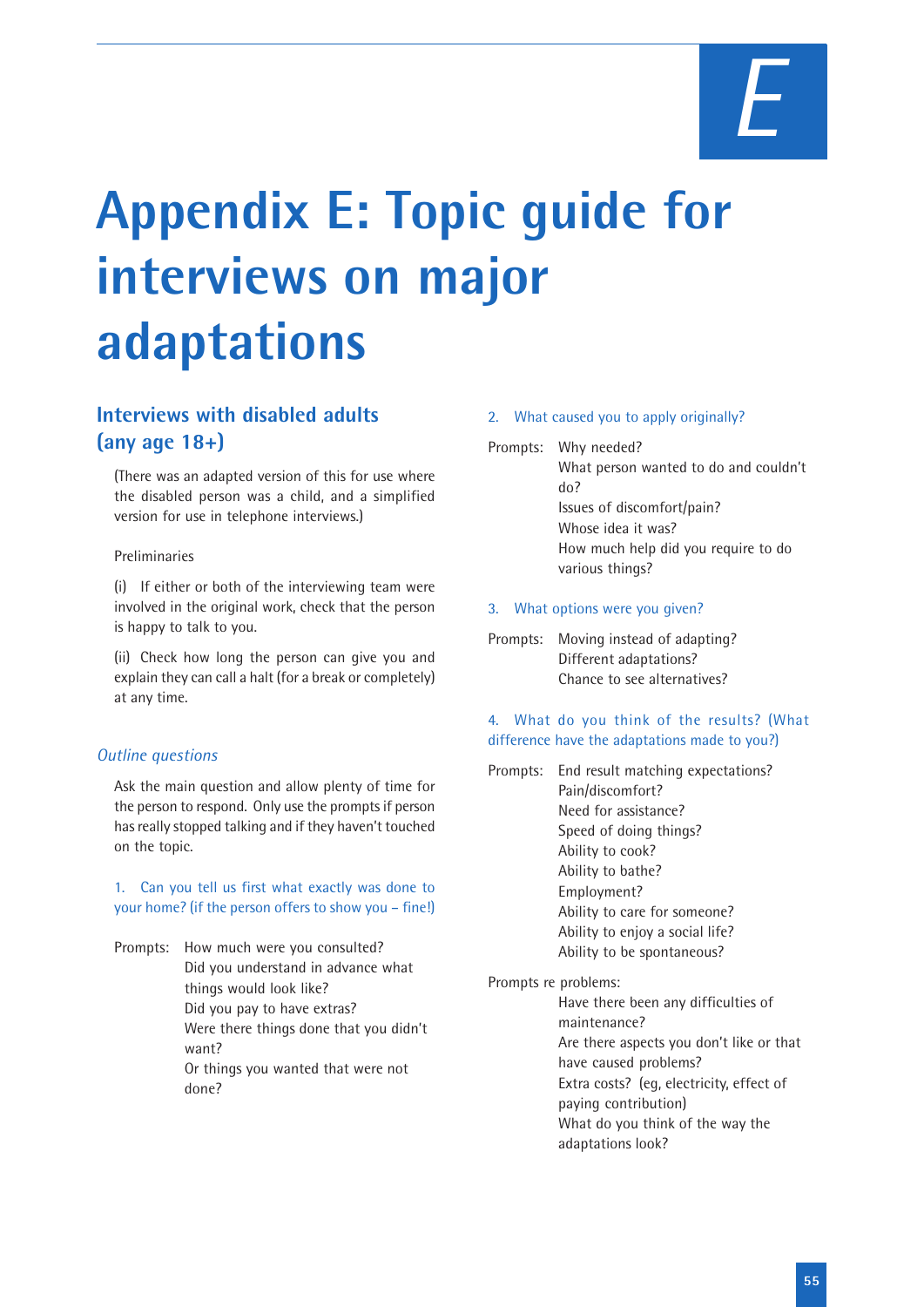5. Have the adaptations had any effect good or bad, on other members of the family/people who help you (ask as appropriate)?

Prompts: Reducing time spent on care? Reducing risk of injury? Reducing stress? Depriving family of space?

6. Has your ability to move home if and when you want to been restricted because you have had this work done?

7. On reflection, if you had been in control of the money, would you have spent it in the same way?

Prompts: Did you think of moving as an alternative? Are there other things you needed?

8. Is there anything else you would like to say, that might help us give a better service in the future?

9. Finally, taking everything into account that you've said and weighing up the good and the bad, would you give a score out of 10 for how effective the adaptation to your home has been from your point of view?

10 Perfect 9 8 7 6 5 Just about okay 4 3 2 1 0 No good at all

(Ask the person to look at the chart and circle a score. If they say the adaptation was effective when done but is not so effective now, ask them to give two scores. If the score is less than 10, check briefly with them what they feel would need to happen to make things better.)

#### **Practical details**

Male Female

Age

Number in household (details if there are children)

Type of dwelling, number of bedrooms

Ethnic group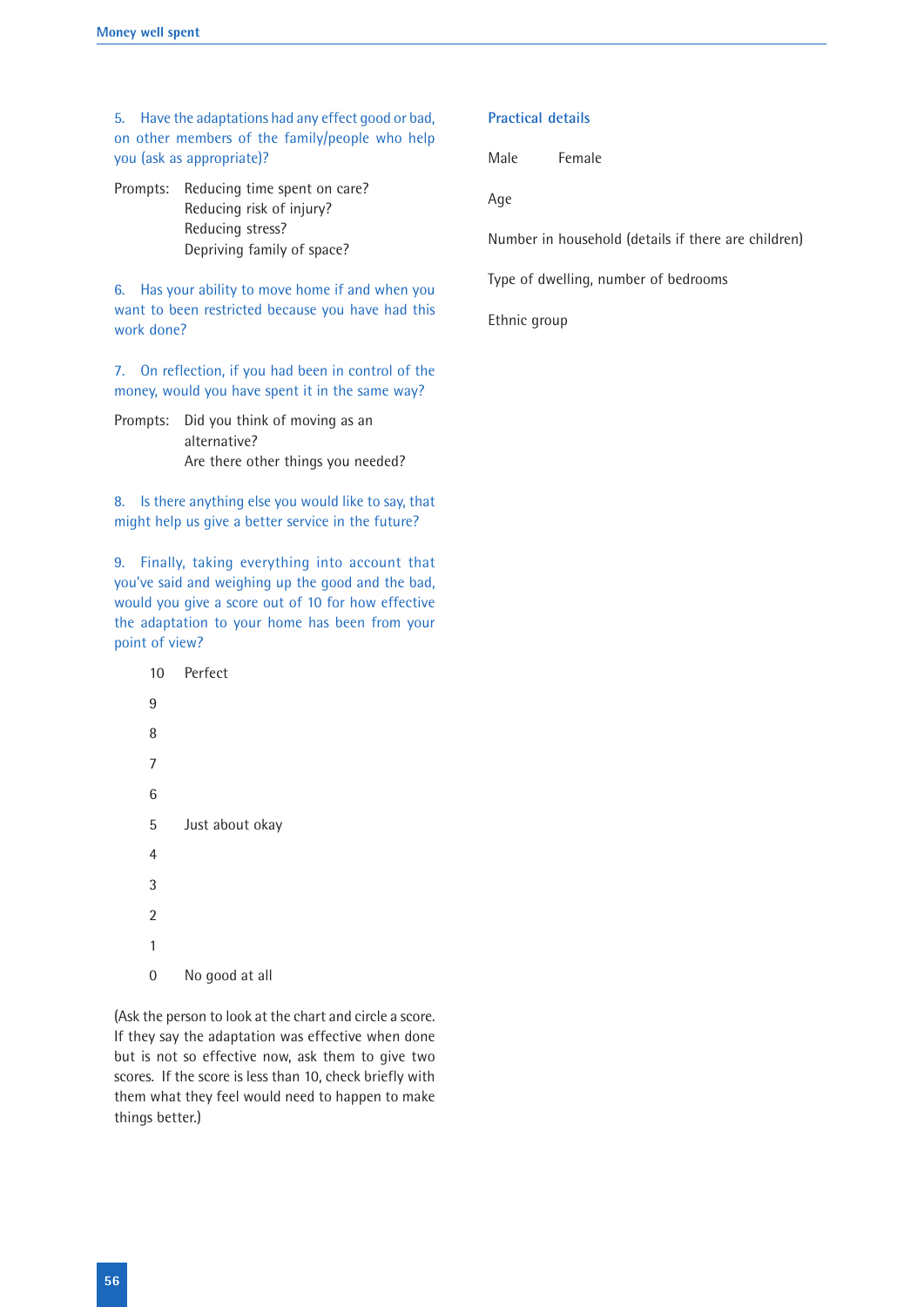*F*

# **Appendix F: Impact of the research**

It was anticipated from the start of this research project that, because it was being undertaken by local officers, action at a local level might follow from the research and this has in fact happened.

# **Direct action to help respondents**

Following the research, action was taken in all participating authorities to put right problems that were discovered, including the very serious ones, or re-refer those where new needs had arisen. In one area, 30% of those who responded to the postal questionnaire requested a reassessment. In several other areas, particular attention was paid to improving heating where that was deficient through the use of new HEES grants. (These steps illustrate the relevance of the officers' recommendations that the adaptation process in general needs to be more open-ended and incremental, to respond to changing needs.)

# **Changes in local policies and organisation**

Steps were also taken in some of the authorities to change organisation or policy with a view to preventing reoccurrence of waste.

- One authority had reorganised so that a specific occupational therapist was attached to each housing office, to deal with all private sector adaptations other than those for children. This was to improve coordination between housing and social services and was felt at the time of reporting to be working well.
- The same area had produced a booklet on 'joint approaches to adaptations' designed to speed up the processes. They planned to

audit the outcomes after 12 months, and publish if the results were useful.

- Another authority had made a decision to have occupational therapists dedicated specifically to adaptations and to involve them in both pre-contract and completion meetings.
- Elsewhere, the research is to be presented by participating officers to a wider audience as part of planning to improve services in that area.
- A senior environmental health officer involved in the research was hoping to be able to influence strategic planning and policies on new-build in his authority, in light of the research. This was particularly in response to the lack of suitable properties to buy or rent, which left families and authorities in the area with no choice other than adaptation, however unsuitable the property.
- Another senior environmental health officer has negotiated with the architects in his authority to turn around adaptation-related work in five days that used to be held up for several months.
- It was hoped that local authority officers responsible for the designs of adaptations in one area would be interested in the information from the research.

# **Effects on practice**

From making joint visits for the research, professionals had learnt a lot from each other. The occupational therapists had learnt more about structural items like roofs and drains; the housing and environmental health officers improved their understanding of the medical background to what was needed. This experience gave one housing officer the confidence to re-refer a case in which